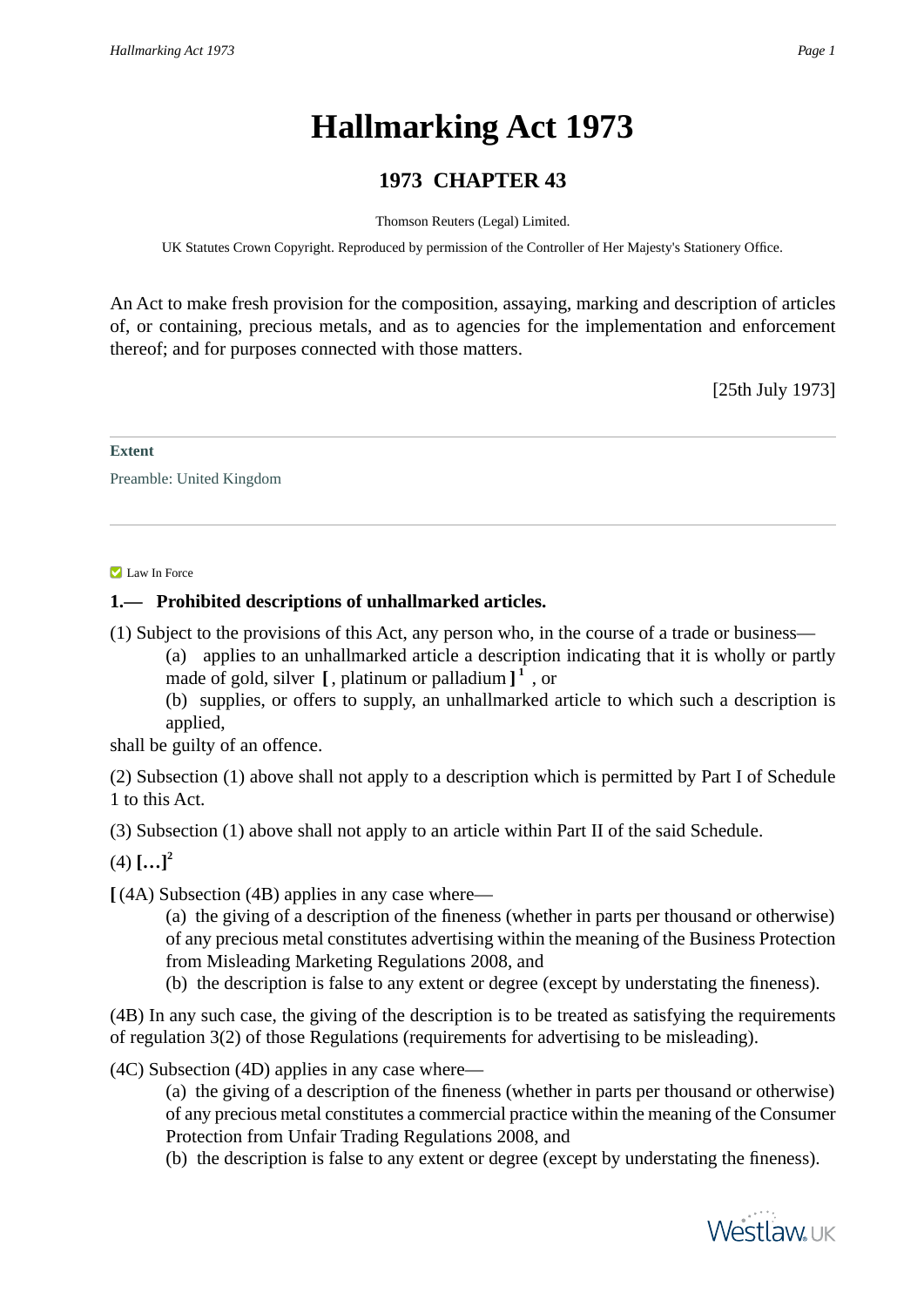(4D) In any such case, the giving of the description is to be treated as satisfying the conditions in regulation 5(2) of those Regulations (conditions for a commercial practice to be a misleading action). **] 3**

(5) Part III of the said Schedule shall apply for construing descriptions relating to the fineness of precious metals.

(6) The provisions of this section have effect subject to Part IV of the said Schedule.

(7) For the purposes of this section—

(a) "advertisement"includes a catalogue, a circular and a price list,

(b) section 4 of the Act of 1968 (which defines "applies a trade description") shall apply to paragraphs (a) and (b) of subsection (1), for the interpretation of references to a description being applied to any article, as it applies for the interpretation of references in that Act to applying a trade description,

(c) a person exposing articles for supply, or having articles in his possession for supply, "offers to supply" them.

(8) Where in an advertisement a description is used in relation to any class of articles, the description shall be taken as referring to all articles of the class, whether or not in existence at the time the advertisement is published—

(a) for the purpose of determining whether an offence has been committed under subsection  $(1)(a)$  above, and

(b) where articles of the class are supplied or offered to be supplied by a person publishing or displaying the advertisement, also for the purpose of determining whether an offence has been committed under subsection (1)(b) above;

and section 5(3) of the Act of 1968 (defining goods of the class in question) shall apply for determining whether any articles are of a class to which a description used in an advertisement relates.

(9) Section 39(2) of the Act of 1968 (descriptions in publications or broadcasts) shall apply for the purposes of this section.

#### **Notes**

- **<sup>1</sup>** Words substituted by Hallmarking Act 1973 (Application to Palladium) Order 2009/2040 Sch.1 para.2 (July 22, 2009)
- <sup>2</sup> Repealed by Consumer Protection from Unfair Trading Regulations 2008/1277 Sch.4(1) para.1 (May 26, 2008)
- **<sup>3</sup>** Added by Consumer Protection from Unfair Trading Regulations 2008/1277 Sch.2(1) para.16(3) (May 26, 2008)

## **Commencement**

s. 1: January 1, 1975 (1973 c. 43 s. 24(2))

#### **Extent**

s. 1(1)-(9): United Kingdom

### **Law In Force**

# **2.— Meaning of approved hallmarks, etc.**

(1) In this Act, unless the context otherwise requires, "approved hallmarks" means —

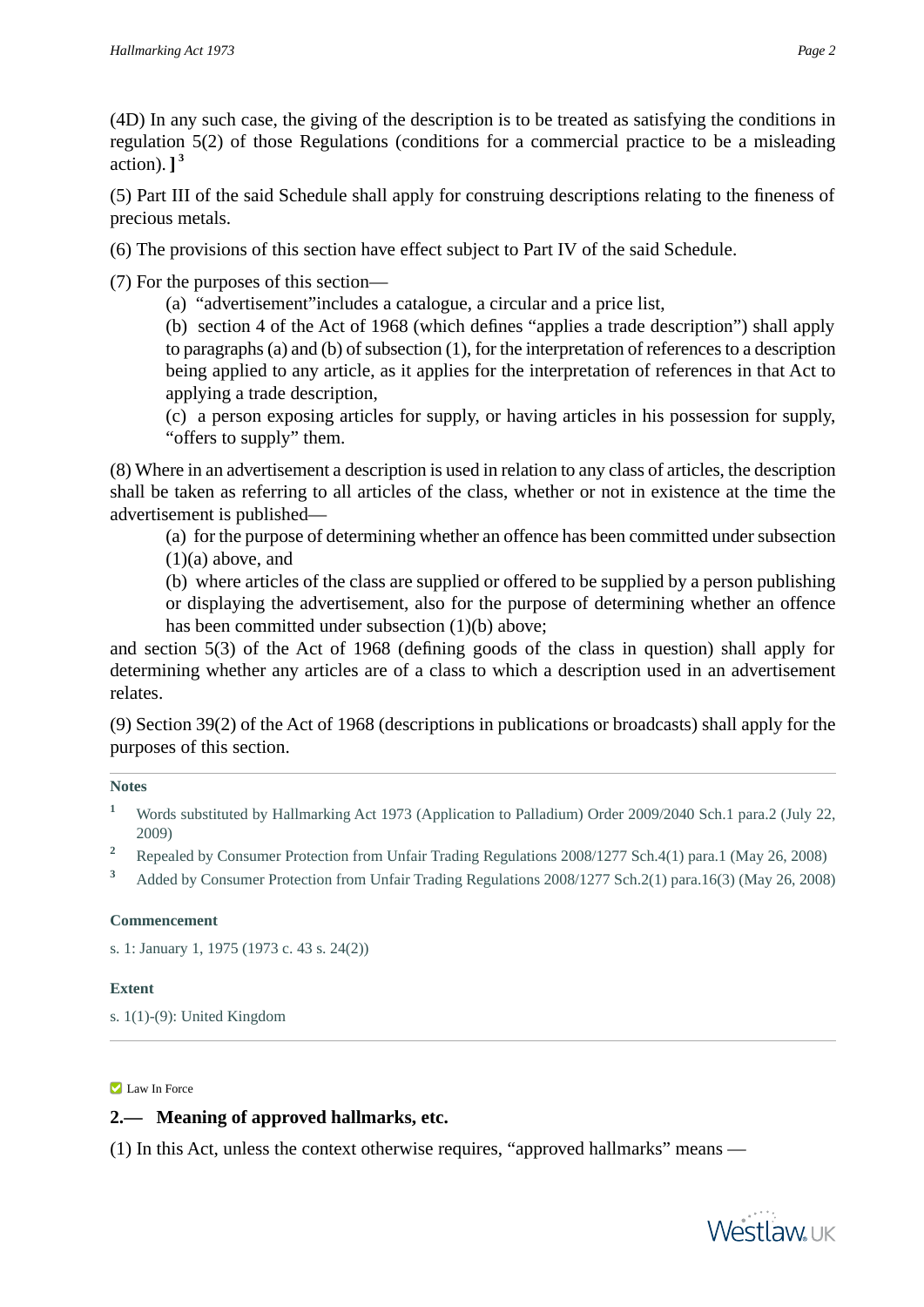**[** (aa) marks struck outside the United Kingdom by an assay office under this Act, or **] 1**

(b) marks struck by the Wardens and Commonalty of Goldsmiths of the City of Dublin before 1st April 1923, or

(c) marks struck by an assay office under the law of a country outside the United Kingdom, being marks designated for the purposes of this section by order of the Secretary of State as marks recognised pursuant to any international convention or treaty to which Her Majesty's Government in the United Kingdom is a party **[** , or **] 2**

**[** (d) marks struck in an EEA State other than the United Kingdom, being marks which–

(i) have been struck by an independent body in accordance with the law of that State; and

(ii) provide information which is equivalent to the information provided by the marks mentioned in section  $4(1)(a)(i)$  and (ii) of this Act and which is intelligible to consumers in the United Kingdom.

**] 2**

(2) Marks within subsection (1)(c) above are in this Act called "convention hallmarks"  $\left[ , \right]$  and marks within subsection (1)(d) above are in this Act called "EEA hallmarks". **] 3**

**[** (2A) In this section "EEA State"has the meaning given to it in Schedule 1 to the Interpretation Act 1978**<sup>5</sup>** . **] 4**

(3) The Secretary of State may by order make such provision as appears to him appropriate for enabling articles submitted to an assay office in the United Kingdom to be struck with marks which, pursuant to any **[** convention or treaty falling within subsection (1)(c) above **] 6** , will, or will with other marks, be accorded recognition under the law of any other country, and for making consequential or incidental provisions, including provision for excluding or modifying any of the provisions of this Act.

(4) For the purposes of this Act an article is unhallmarked—

- (a) if it does not bear the approved hallmarks and the sponsor's mark, or
- (b) if the article has been the subject of any improper alteration.

(5) In this Act "improper alteration" means an addition, alteration or repair which has been made to an article bearing approved hallmarks and—

(a) which contravened section 5 of this Act, or

(b) which was made before the coming into force of that section, and would have required the consent of an assay office if that section had been in force, or

(c) in the case of an article which bears a convention hallmark **[** or an EEA hallmark **] 7**

, would have required that consent if the addition, alteration or repair had been made in the United Kingdom:

Provided that paragraphs (b) and (c) of this subsection shall not apply if, after the making of the addition, alteration or repair, the article has been re-assayed and struck with any further approved hallmark.

**Notes**



**<sup>1</sup>** Added by Legislative Reform (Hallmarking) Order 2013/251 art.3 (February 8, 2013)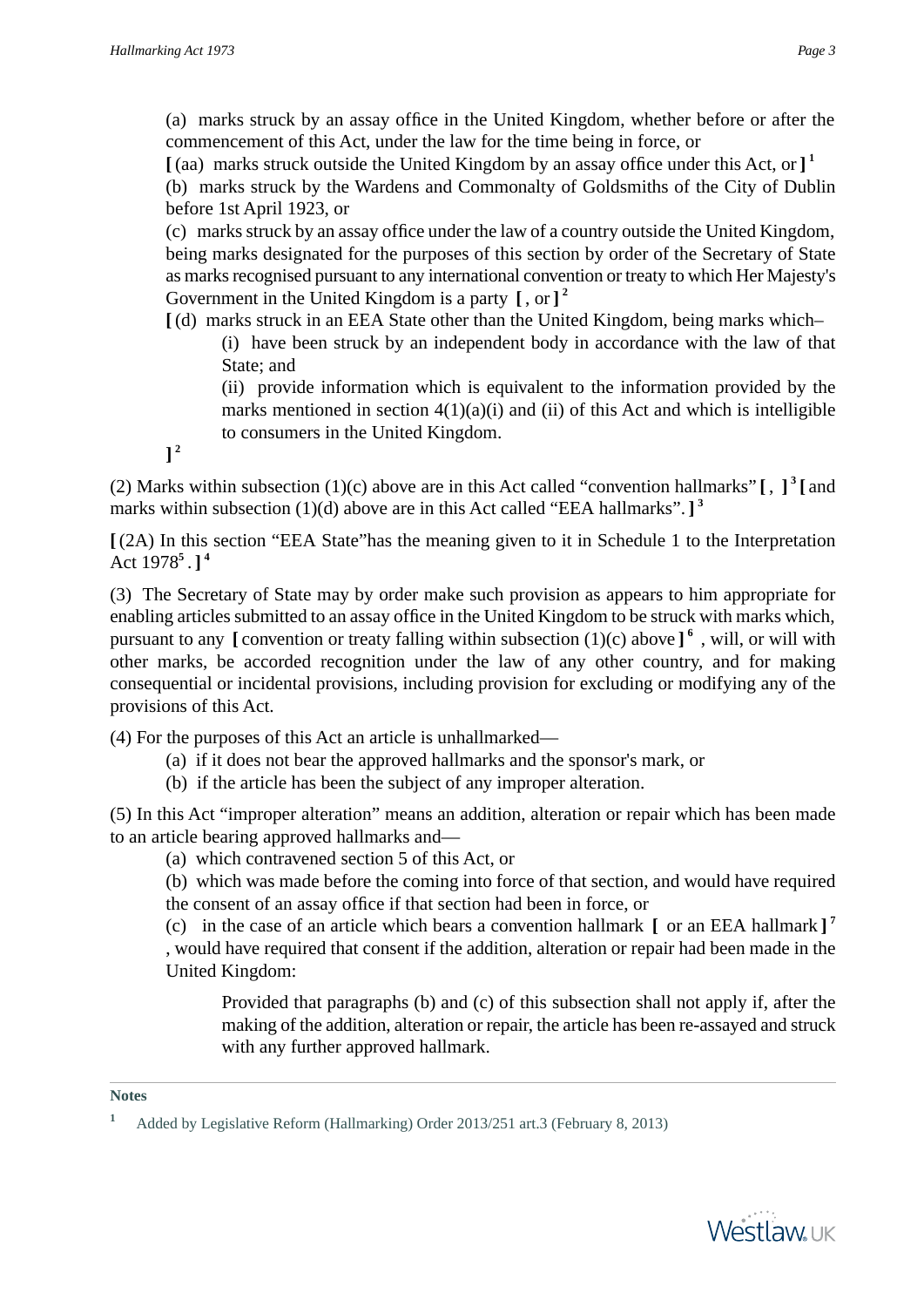- <sup>2</sup> And the word "or" immediately preceeding it by Hallmarking (Hallmarking Act Amendment) Regulations 1998/2978 reg.2(2) (January 1, 1999)
- **<sup>3</sup>** Words inserted by Hallmarking (Hallmarking Act Amendment) Regulations 1998/2978 reg.2(3) (January 1, 1999)
- **4** Substituted by Hallmarking Act 1973 (Amendment) Regulations 2007/872 reg.2(2) (April 6, 2007)
- **5** 1978 c.30; relevant amendment was made by the Legislative and Regulatory Reform Act 2006 c.51, section 26
- **<sup>6</sup>** Words substituted by Hallmarking (Hallmarking Act Amendment) Regulations 1998/2978 reg.2(5) (January 1, 1999)
- **<sup>7</sup>** Words inserted by Hallmarking (Hallmarking Act Amendment) Regulations 1998/2978 reg.2(6) (January 1, 1999)

#### **Commencement**

s. 2: January 1, 1975 (1973 c. 43 s. 24(2))

#### **Extent**

s. 2(1)-(5)(c) Proviso. 001: United Kingdom

#### **Law In Force**

# **3.— Sponsors' marks.**

(1) Before an article is submitted to an assay office to be struck with the approved hallmarks there shall be struck on the article a mark indicative of the manufacturer or sponsor and known as the sponsor's mark:

Provided that the assay office and the manufacturer or sponsor of an article may make arrangements for the sponsor's mark to be struck by that assay office upon submission of the article to be struck with the approved hallmarks.

(2) After 31st December 1975 all sponsors' marks for the time being in use shall cease to be authorised for striking on any article intended to be struck with the approved hallmarks and thenceforth a sponsor's mark shall be authorised (whether or not of the same design as any sponsor's mark which was authorised before 1st January 1976) only if it is for the time being registered under the following provisions of this section with an assay office by which the article is intended to be so struck.

(3)

(a) Any sponsor's mark which is registered under this section shall **[…]<sup>1</sup>** be of such design as may be approved by an assay office:

Provided that nothing in this paragraph shall apply to the registration on or before 31st December 1975 by a manufacturer or sponsor (or to the renewal from time to time thereafter of that registration) of the same mark as until that date has been authorised for use by him in terms of subsection (2) of this section.

(b) An assay office shall maintain a register of sponsors' marks for the time being registered and approved by that assay office under this section.

(4) Upon application for registration or renewal of the registration of any sponsor's mark under this section with an assay office, there shall be payable by the applicant such reasonable fee as for the time being is specified in regulations made by the Council and any application shall be made in such form accompanied by such particulars and exhibits as may be so specified.

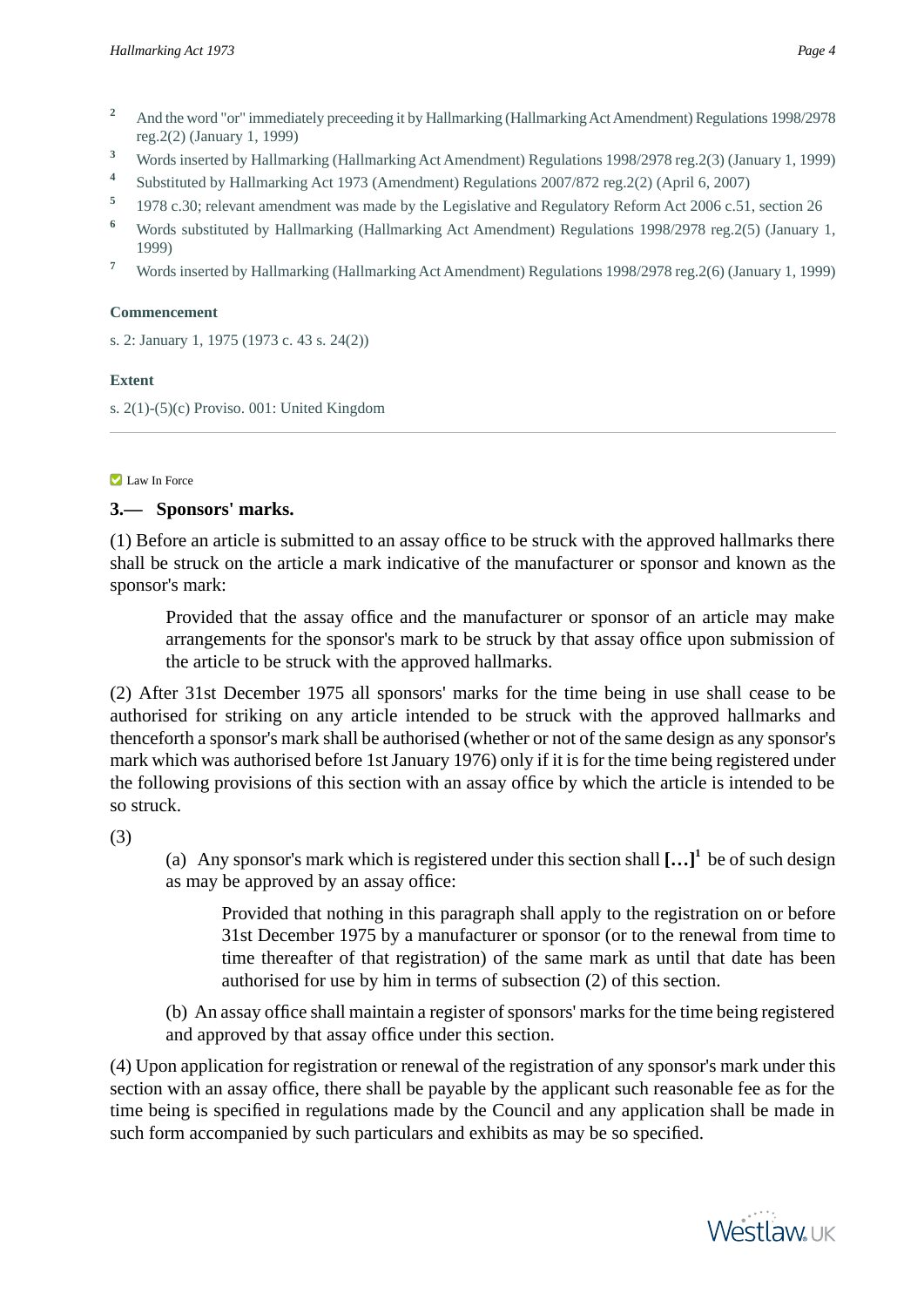(5) Registration or renewal of the registration of any sponsor's mark under this section shall be subject to the approval, provision and recording from time to time (in accordance with regulations made by the Council) of such punches or other equipment as may be specified in such regulations.

(6) Any assay office may register under this section their own sponsor's mark, being of such design as may be approved by resolution of the Council; and in any case where a person submits an article to an assay office for striking with the approved hallmarks and that assay office are of opinion that they would not be justified in requiring that person to register and strike a sponsor's mark in accordance with the foregoing provisions of this section, the sponsor's mark of that assay office may be struck on the article.

(7) The registration of a sponsor's mark under this section shall cease to have effect after the expiration of the period of ten years following registration but without prejudice to the making of any application for renewal of such registration.

(8) Any person who without authority strikes an article with a mark purporting to be a sponsor's mark authorised under this section shall be guilty of an offence.

**<sup>1</sup>** Words repealed by Legislative Reform (Hallmarking) Order 2013/251 art.4 (February 8, 2013)

#### **Commencement**

s. 3: January 1, 1975 (1973 c. 43 s. 24(2))

## **Extent**

s. 3(1)-(8): United Kingdom

<span id="page-4-0"></span>

|                                    | The text of this provision varies depending on jurisdiction or other application. See parallel texts relating to:<br><b>England, Scotland and Wales   Other Application</b> |  |
|------------------------------------|-----------------------------------------------------------------------------------------------------------------------------------------------------------------------------|--|
|                                    |                                                                                                                                                                             |  |
| Law In Force                       |                                                                                                                                                                             |  |
| <b>England, Scotland and Wales</b> |                                                                                                                                                                             |  |

# **4.— Approved hallmarks.**

(1) Subject to the provisions of this section and of Schedule 2 to this Act, any article of precious metal, which is submitted to an assay office for hallmarking and which upon assay is found in all its parts to be of a standard of fineness not less than the minimum fineness for that precious metal, shall be struck by that assay office with the approved hallmarks, namely—

(a) as respects articles comprised of a single precious metal (and governed by Part I of the said Schedule 2)—

(i) the assay office mark as specified in paragraph 1 of the said Schedule appropriate to the assay office specified in column (1) opposite to such mark;

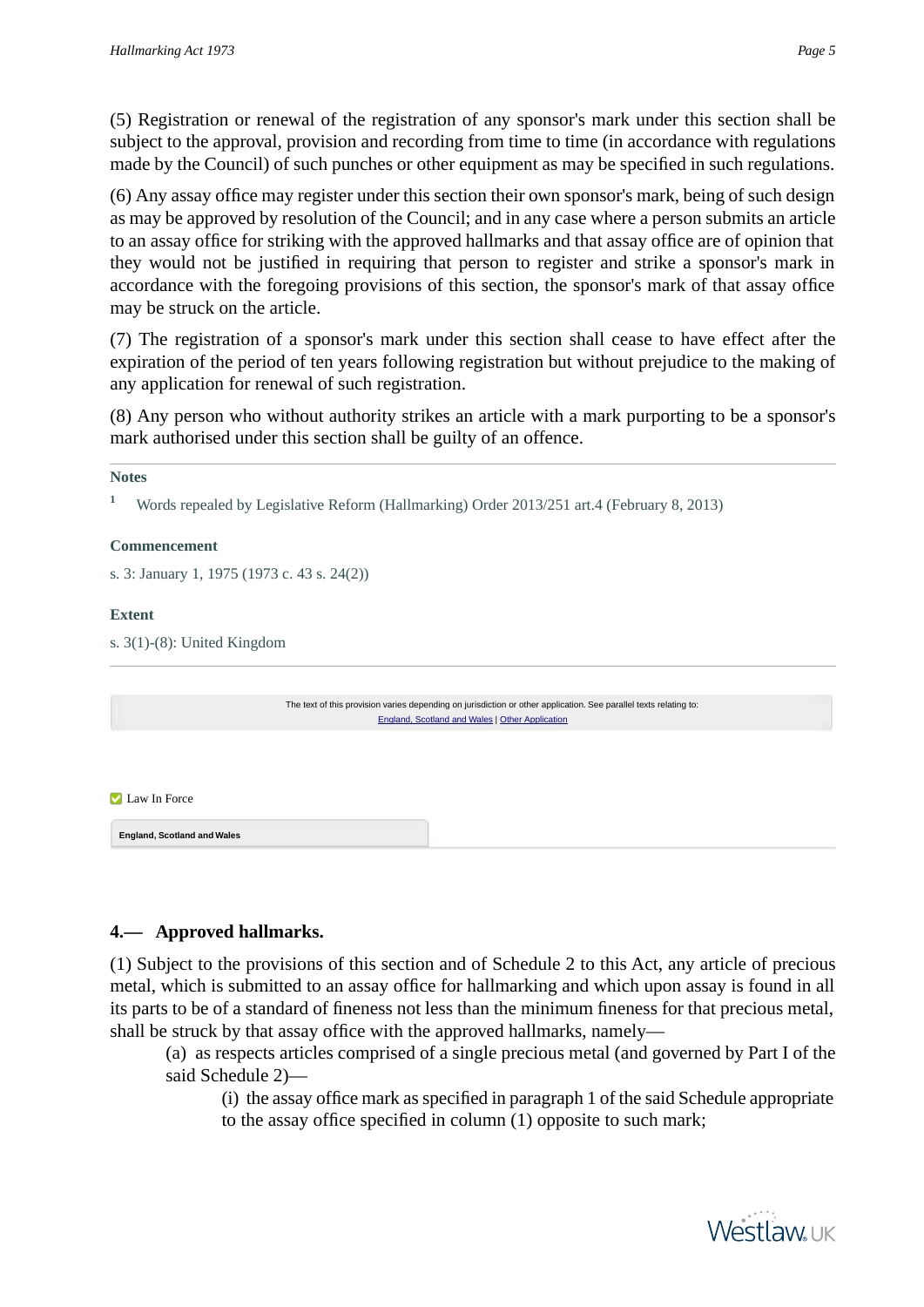(ii) the standard mark specified in paragraph 2 of the said Schedule as respects an article of the precious metal specified opposite thereto in column (1) of the said paragraph assaying to a standard of fineness specified in column (2) of the said paragraph and also so opposite; **[…]<sup>1</sup>**

**[** (iii) the pictorial mark, or one of the pictorial marks, specified in paragraph 3 of the said Schedule as respects an article of the precious metal specified opposite thereto in column (1) of the said paragraph assaying to a standard of fineness specified in column (2) of the said paragraph and also so opposite;

(iv) the date letter directed pursuant to paragraph 4 of the said Schedule; and

(v) the mark (if any) directed pursuant to paragraph 5 of the said Schedule;. **] 1** (b) as respects articles comprised of two or more precious metals and satisfying the conditions of Part II of the said Schedule 2, marks struck in accordance with that Part; and (c) as respects articles comprised of precious metal and other materials and satisfying the

conditions of Part III of the said Schedule 2, marks struck in accordance with that Part; and, as respects all such articles, in compliance with any directions given by the Council pursuant to Part IV of the said Schedule with respect to any shield or other border by which any approved hallmark is to be enclosed.

 $\int (2)$  Each of the approved hallmarks mentioned in subsection  $(1)(a)(iii)$ , (iv) and (v) above shall be struck by an assay office on an article only if a request to that effect is made by the person who submits the article to the assay office; but the absence of any such approved hallmark on an article by virtue of this subsection shall not in itself render the article unhallmarked for the purposes of this Act.  $]$ <sup>2</sup>

(3) No article shall be struck with the approved hallmarks unless—

(a) the assay office are of opinion that the use of any solder  $\left[$  or adhesive  $\right]$ <sup>3</sup> is not excessive; (b) except in a case where the assay office otherwise permit, any solder used in an article of—

(i) gold, is gold of a fineness not less than the standard of fineness of the article:

Provided that solder used in any article—

(a) of a standard of fineness of 916.6 **[** or above **] 4** may be of a fineness not less than 750; and

(b) of filigree work or being a watch case and in either case of a standard of fineness of 750, may be of a fineness not less than 740; and

(c) of white gold of a standard of fineness of **[** not less than 585 and not more than 750 **] 5** , may be of a fineness not less than 500;

(ii) silver, is silver of a fineness not less than 650;

(iii) platinum, is gold, silver, platinum or palladium or a combination of two or more thereof and is of a fineness or (as the case may be) of a combined fineness not less than **[** the standard of fineness of the article **] 6** ; **[…]<sup>7</sup>**

**[** (iv) palladium, is gold, silver, platinum or palladium or a combination of two or more thereof and is of a fineness or (as the case may be) of a combined fineness not less than the standard of fineness of the article:

Provided that solder used in any article of a standard of fineness of 950 or above may be of a fineness not less than 700; and

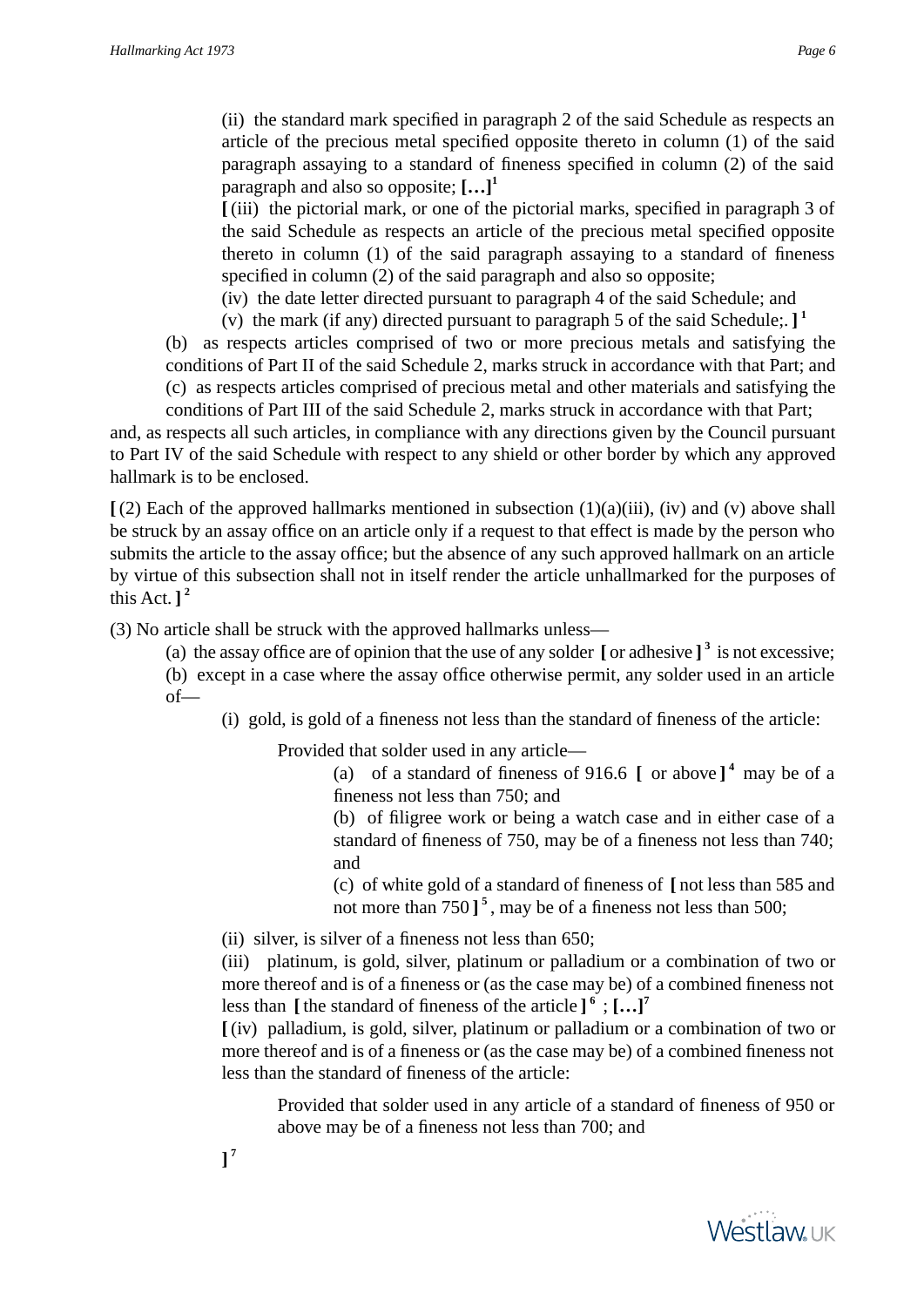(c) solder of a fineness less than the standard of fineness of the article **[** or adhesive **] 8** is used in a quantity not more than is necessary for joining parts of the article and is not used for strengthening, weighting, filling or otherwise.

**[** (3A) An article comprised of more than one precious metal part shall be struck with the approved hallmarks only if the assay office are of the opinion that a person will be able to determine, when the article is hallmarked, which part is made of which precious metal. **] 9**

 $(4)$   $[...]$ <sup>10</sup>

 $(5)$  If—

(a) an assay office have refused to hallmark an article submitted to them for hallmarking under this section; and

(b) the person submitting the article has referred the matter to the Council in writing;

the Council shall consider the case and, if they are of the opinion that the assay office were acting unreasonably in refusing to hallmark the article, they shall direct the assay office to strike the article with the approved hallmarks.

(6) It shall be the duty of an assay office to whom a direction has been given under subsection (5) above to comply with the direction.

(7)

(a) The Secretary of State may, after consulting the Council and such other persons as he thinks fit, make regulations wholly or partly varying, supplementing or replacing the foregoing provisions of this section and the provisions of Schedule 2 to this Act; and upon the coming into operation of regulations made under this subsection those provisions, or such of them as may be specified in such regulations together with any regulations or directions made or given under those provisions, shall have effect as so varied or supplemented or (as the case may be) shall cease to have effect.

(b) Regulations made under this subsection may contain such transitional, incidental, supplementary or consequential provision as the Secretary of State considers necessary or expedient for the purpose of the regulations, including provision applying, extending, excluding or amending, or repealing or revoking, with or without savings, any provision of this Act or an instrument under this Act.

## **Notes**

- **1** S.4(1)(a)(iii)-(v) substituted for s.4(1)(a)(iii) by Hallmarking (Hallmarking Act Amendment) Regulations 1998/2978 reg.2(7) (January 1, 1999)
- **2** S.4(2) substituted for s.4(1A) and (2) by Hallmarking (Hallmarking Act Amendment) Regulations 1998/2978 reg.2(8) (January 1, 1999)
- **<sup>3</sup>** Words inserted by S.I. 1986/1757, reg. 2(b)
- <sup>4</sup> The words "or above" shall be inserted by Hallmarking (Hallmarking Act Amendment) Regulations 1998/2978 reg.2(9) (January 1, 1999)
- **<sup>5</sup>** Words substituted by S.I. 1986/1757, reg. 2(c)
- **<sup>6</sup>** Words substitiuted for the figure "950" by Hallmarking (Hallmarking Act Amendment) Regulations 1998/2978 reg.2(10) (January 1, 1999)
- **<sup>7</sup>** Added by Hallmarking Act 1973 (Application to Palladium) Order 2009/2040 Sch.1 para.3 (July 22, 2009)
- **<sup>8</sup>** Words inserted by S.I. 1986/1757, reg. 2(d)
- **<sup>9</sup>** Added by Hallmarking Act 1973 (Amendment) Regulations 2007/872 reg.2(3) (April 6, 2007)
- **<sup>10</sup>** Repealed by Hallmarking (Hallmarking Act Amendment) Regulations 1998/2978 reg.2(11) (January 1, 1999)

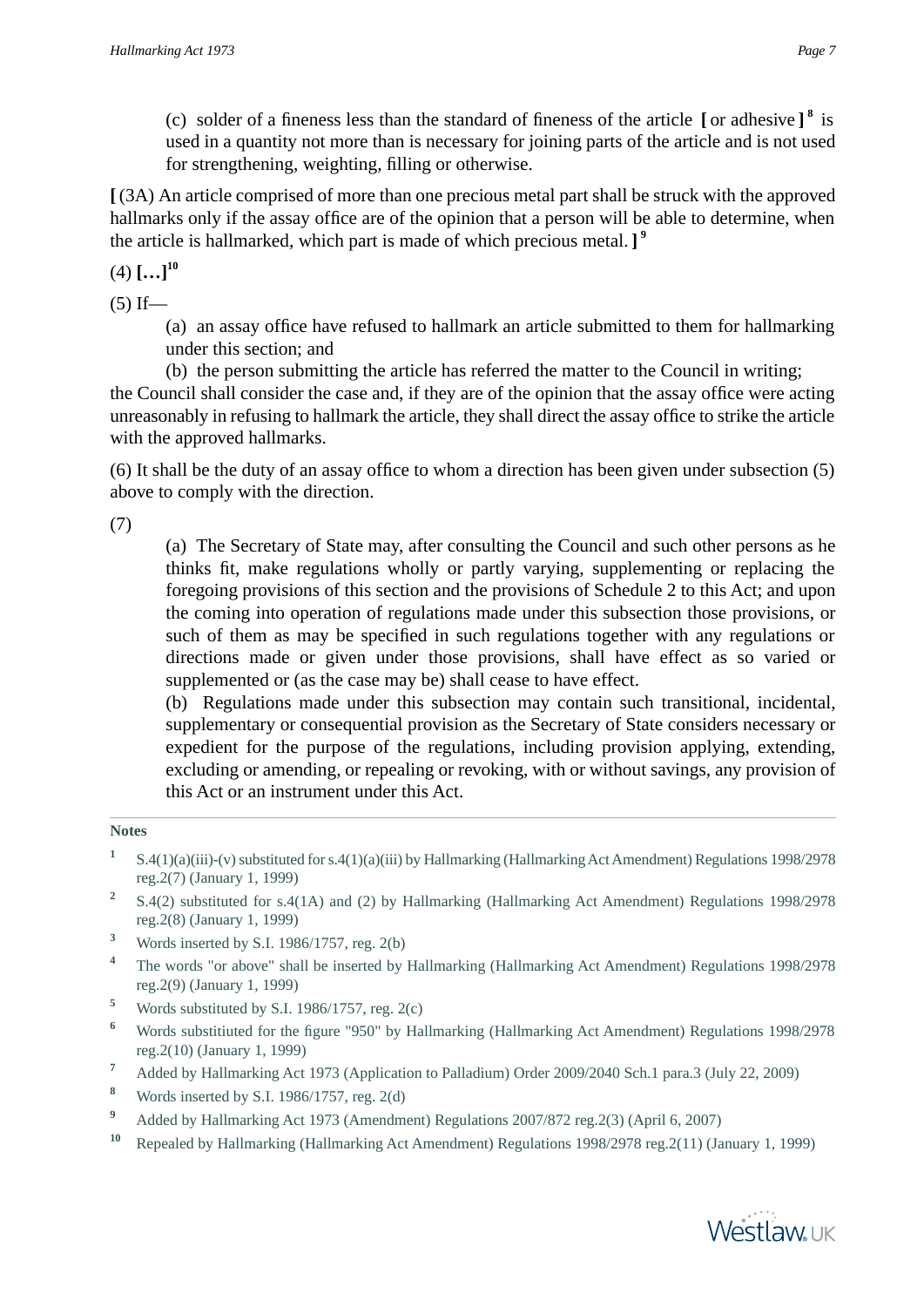<span id="page-7-0"></span>**Other Application**

In relation to business carried on outside the United Kingdom by an assay office:

# **[ 4.— Approved hallmarks.**

(1) Subject to the provisions of this section and of Schedule 2 to this Act, any article of precious metal, which is submitted to an assay office for hallmarking and which upon assay is found in all its parts to be of a standard of fineness not less than the minimum fineness for that precious metal, may be struck by that assay office with the approved hallmarks, namely—

(a) as respects articles comprised of a single precious metal (and governed by Part I of the said Schedule 2)—

**[** (i) the mark approved by the Council for use outside the United Kingdom by the assay office; **] 2**

(ii) the standard mark specified in paragraph 2 of the said Schedule as respects an article of the precious metal specified opposite thereto in column (1) of the said paragraph assaying to a standard of fineness specified in column (2) of the said paragraph and also so opposite;

(iii) the pictorial mark, or one of the pictorial marks, specified in paragraph 3 of the said Schedule as respects an article of the precious metal specified opposite thereto in column (1) of the said paragraph assaying to a standard of fineness specified in column (2) of the said paragraph and also so opposite;

(iv) the date letter directed pursuant to paragraph 4 of the said Schedule; and

(v) the mark (if any) directed pursuant to paragraph 5 of the said Schedule;.

(b) as respects articles comprised of two or more precious metals and satisfying the conditions of Part II of the said Schedule 2, marks struck in accordance with that Part; and (c) as respects articles comprised of precious metal and other materials and satisfying the conditions of Part III of the said Schedule 2, marks struck in accordance with that Part;

and, as respects all such articles, in compliance with any directions given by the Council pursuant to Part IV of the said Schedule with respect to any shield or other border by which any approved hallmark is to be enclosed.

(2) Each of the approved hallmarks mentioned in subsection  $(1)(a)(iii)$ , (iv) and (v) above shall be struck by an assay office on an article only if a request to that effect is made by the person who submits the article to the assay office; but the absence of any such approved hallmark on an article by virtue of this subsection shall not in itself render the article unhallmarked for the purposes of this Act.

(3) No article shall be struck with the approved hallmarks unless—

(a) the assay office are of opinion that the use of any solder or adhesive is not excessive;

(b) except in a case where the assay office otherwise permit, any solder used in an article of—

(i) gold, is gold of a fineness not less than the standard of fineness of the article:

Provided that solder used in any article—

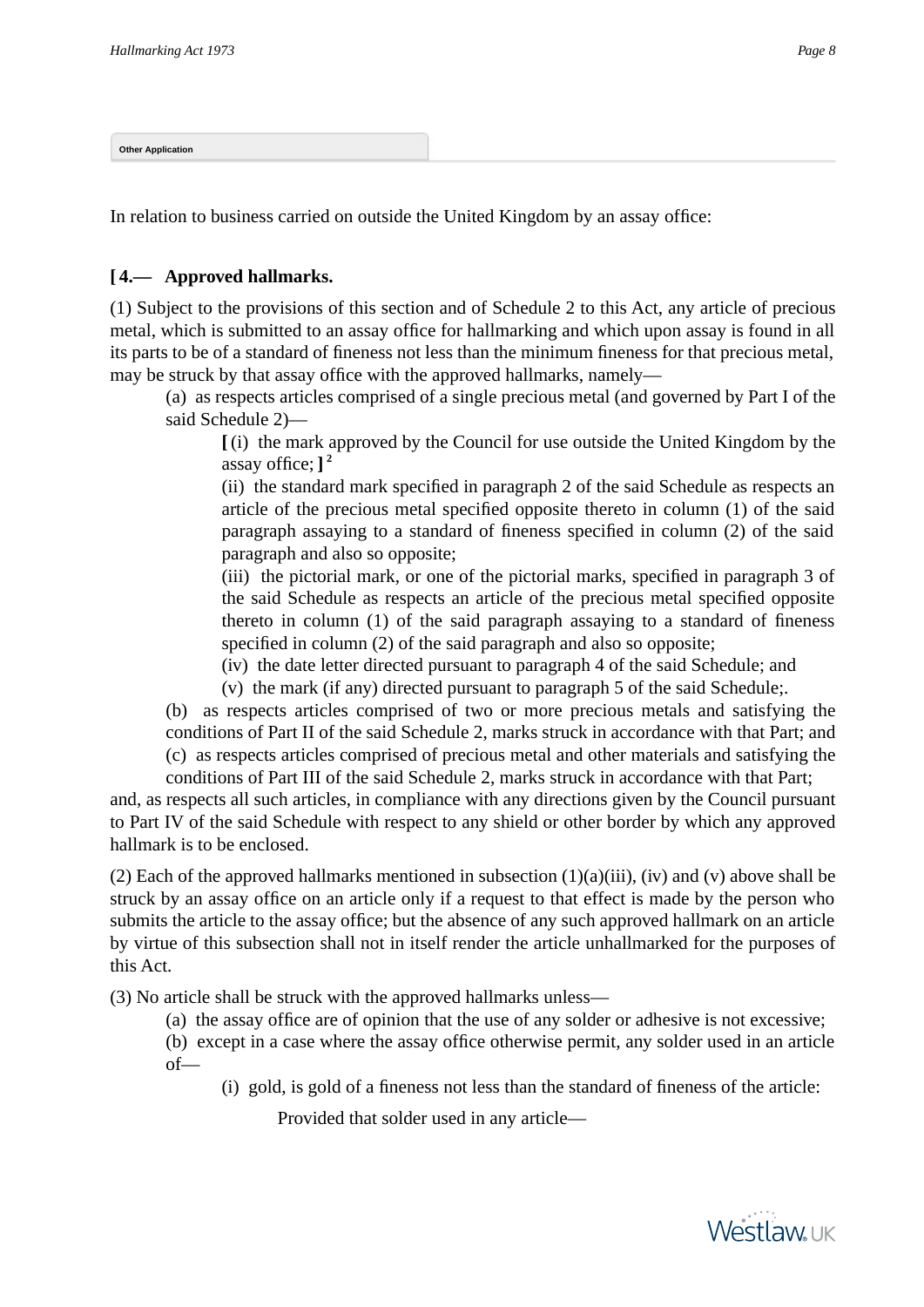(a) of a standard of fineness of 916.6 or above may be of a fineness not less than 750; and

(b) of filigree work or being a watch case and in either case of a standard of fineness of 750, may be of a fineness not less than 740; and

(c) of white gold of a standard of fineness of not less than 585 and not more than 750, may be of a fineness not less than 500;

(ii) silver, is silver of a fineness not less than 650;

(iii) platinum, is gold, silver, platinum or palladium or a combination of two or more thereof and is of a fineness or (as the case may be) of a combined fineness not less than the standard of fineness of the article;

(iv) palladium, is gold, silver, platinum or palladium or a combination of two or more thereof and is of a fineness or (as the case may be) of a combined fineness not less than the standard of fineness of the article:

Provided that solder used in any article of a standard of fineness of 950 or above may be of a fineness not less than 700; and

(c) solder of a fineness less than the standard of fineness of the article or adhesive is used in a quantity not more than is necessary for joining parts of the article and is not used for strengthening, weighting, filling or otherwise.

(3A) An article comprised of more than one precious metal part shall be struck with the approved hallmarks only if the assay office are of the opinion that a person will be able to determine, when the article is hallmarked, which part is made of which precious metal.

 $(5)$  If—

(a) an assay office have refused to hallmark an article submitted to them for hallmarking under this section; and

(b) the person submitting the article has referred the matter to the Council in writing; the Council shall consider the case and, if they are of the opinion that the assay office were acting unreasonably in refusing to hallmark the article, they shall direct the assay office to strike the article with the approved hallmarks.

(6) It shall be the duty of an assay office to whom a direction has been given under subsection (5) above to comply with the direction.

(7)

(a) The Secretary of State may, after consulting the Council and such other persons as he thinks fit, make regulations wholly or partly varying, supplementing or replacing the foregoing provisions of this section and the provisions of Schedule 2 to this Act; and upon the coming into operation of regulations made under this subsection those provisions, or such of them as may be specified in such regulations together with any regulations or directions made or given under those provisions, shall have effect as so varied or supplemented or (as the case may be) shall cease to have effect.

(b) Regulations made under this subsection may contain such transitional, incidental, supplementary or consequential provision as the Secretary of State considers necessary or expedient for the purpose of the regulations, including provision applying, extending, excluding or amending, or repealing or revoking, with or without savings, any provision of this Act or an instrument under this Act.

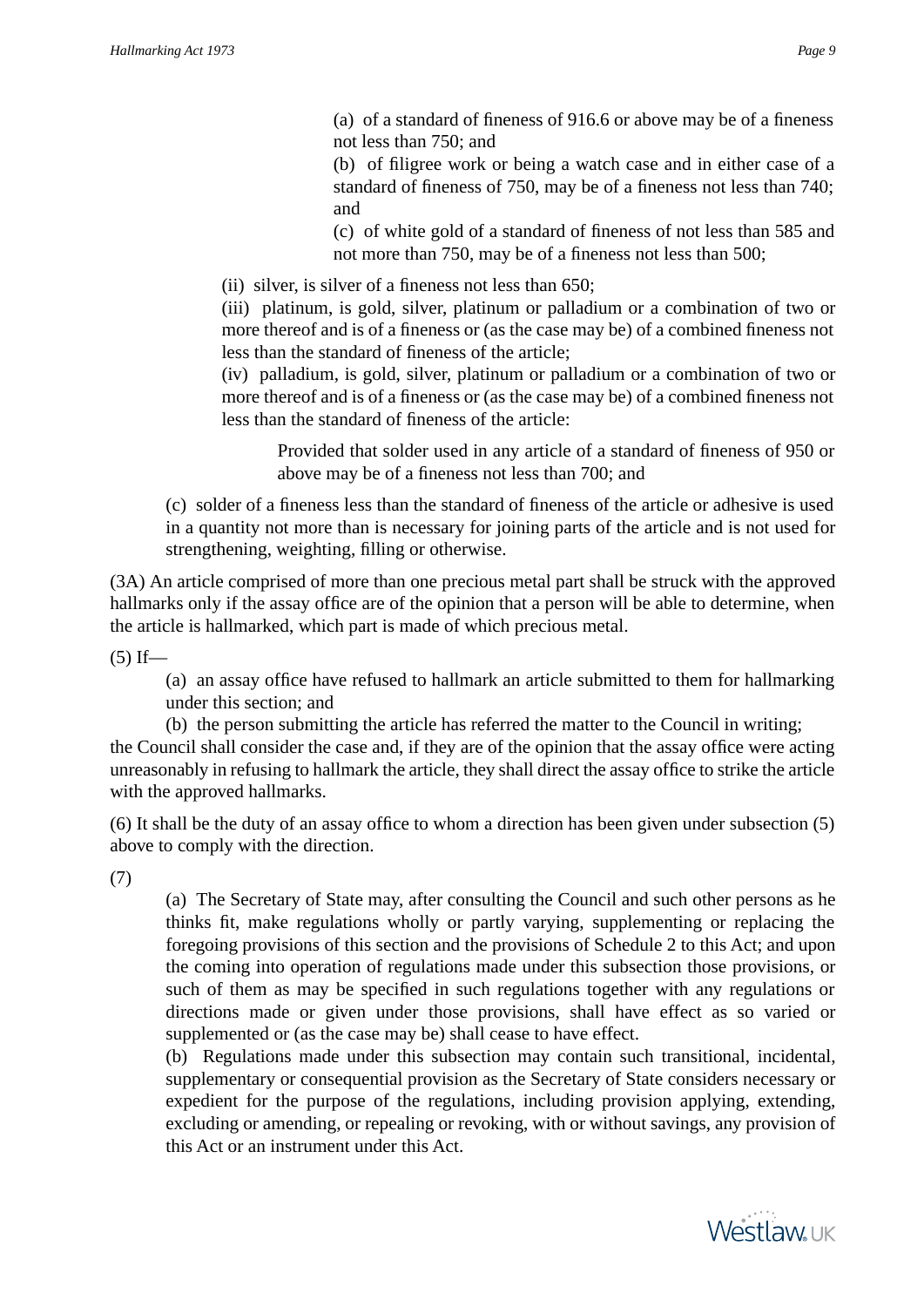**] 1**

#### **Notes**

- **<sup>1</sup>** Words substituted by Hallmarking Act 1973 c. 43 s.4A(2) (February 8, 2013)
- **2** Substituted by Hallmarking Act 1973 c. 43 s.4A(2) (February 8, 2013)

## **Commencement**

s. 4: January 1, 1975 (1973 c. 43 s. 24(2))

## **Extent**

s. 4(1)-(7)(b): United Kingdom

#### **Law In Force**

# **[ 4A.— Assay office carrying on business outside the United Kingdom**

(1) This Act applies with the following modifications in relation to business carried on outside the United Kingdom by an assay office.

(2) Subsection (1) of section 4 has effect as if for "shall be struck" there were substituted "may be struck" and as if for paragraph (a)(i) there were substituted—

> "(i) the mark approved by the Council for use outside the United Kingdom by the assay office;".

# (3) Schedule 2 has effect as if—

- (a) paragraph 1 were omitted;
- (b) in paragraph 7(a) for "assay office mark", there were substituted "mark approved for use outside the United Kingdom by the assay office pursuant to section  $4(1)(a)(i)$ ,";
- (c) in paragraph  $10(3)$  and  $(4)(c)$  for "assay office mark" there were substituted "mark" mentioned in paragraph 7(a)"; and
- (d) paragraph 15(b) were omitted.

(4) Schedule 5 has effect as if in paragraph 2(1) for "the assay office shall examine" there were substituted "the assay office may examine".

# **] 1**

#### **Notes**

**<sup>1</sup>** Added by Legislative Reform (Hallmarking) Order 2013/251 art.5 (February 8, 2013)

## **Extent**

s. 4A(1)-(4): United Kingdom

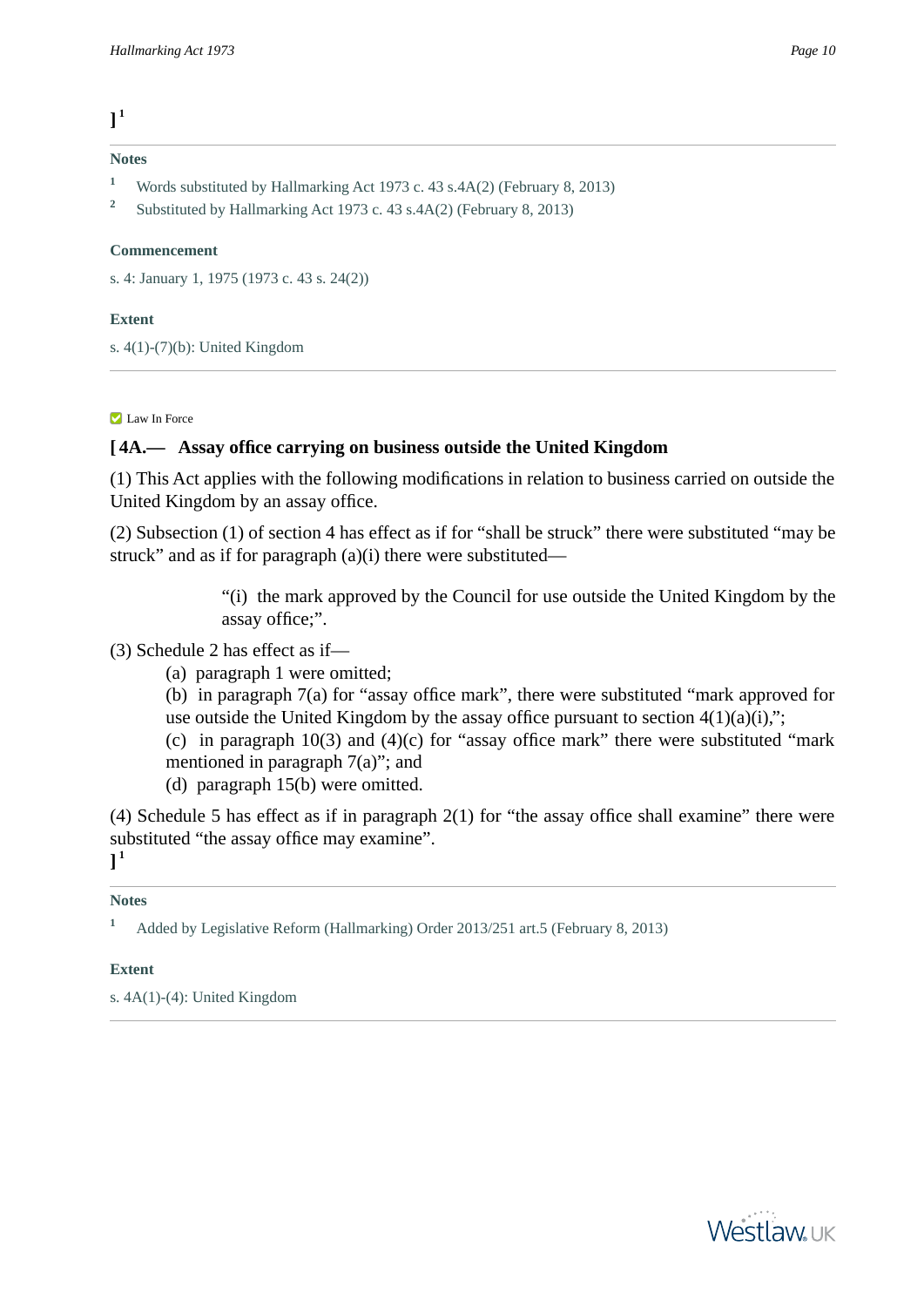#### **Law In Force**

# **5.— Alterations to hallmarked articles.**

(1) Subject to subsections (3) to (5) below, it shall be an offence for any person to make an addition, alteration or repair to an article bearing approved hallmarks, except in accordance with the written consent of an assay office.

(2) Subject to subsection (3) below, it shall be an offence for any person to remove, alter or deface any mark struck on an article, except in accordance with the written consent of an assay office. For the purposes of this subsection "mark" means a sponsor's mark, any approved hallmark, the word "filled", the word "metal" or any other word for the time being prescribed by or under section 4 of, or Schedule 2 to, this Act.

(3) It shall not be an offence under subsection (1) or (2) above to batter an article so as to render it fit only for remanufacture.

(4) It shall not be an offence under subsection (1) above to make an addition to an article which is not a new ware if the character of the article, and the purposes for which it can be used, remain unaltered and—

- (a) the addition is of the same precious metal as that of the article;
- (b) the metal added to the article is of a fineness not less than the standard of fineness of the article; and
- (c) the amount of metal added does not exceed the lesser of—

(i) 1 gram of gold, 5 grams of silver **[** , 0.5 grams of platinum or 1 gram of palladium, **] 1** as the case may be; and

(ii) 50 per cent. of the weight of the article immediately before the addition was made.

(5) It shall not be an offence under subsection (1) above to add a coating, of a thickness not exceeding 2 micrometres at any point, to the whole or any part of—

(a) an article of gold, if the coating is of gold of a fineness not less than the standard of fineness of the article; or

**[** (aa) an article of gold, if the coating is of platinum of not less than the minimum fineness;  $\text{or }$  $]$ <sup>2</sup>

(b) an article of silver, if the coating is of silver of a fineness not less than the standard of fineness of the article; or

(c) an article of silver, if the coating is of gold  $\left[$  or platinum  $\right]$ <sup>3</sup> [or palladium  $\left[$ <sup>4</sup> of not less than the minimum fineness; or

**[** (ca) an article of palladium, if the coating is of palladium of a fineness not less than the standard of fineness of the article; or

(cb) an article of palladium, if the coating is of gold or platinum of not less than the minimum fineness; or **] 5**

**[** (cc) an article of platinum, if the coating is of platinum of a fineness not less than the standard of fineness of the article; or **] 6**

(d) an article of gold, silver **[** , platinum or palladium, **] 7** if the coating is of rhodium.

(6) In giving any consent for the purposes of subsection (1) or (2) above, an assay office may make it a condition of the consent that the article concerned, or any addition made to it, be further assayed and struck with—

(a) the sponsor's mark; and

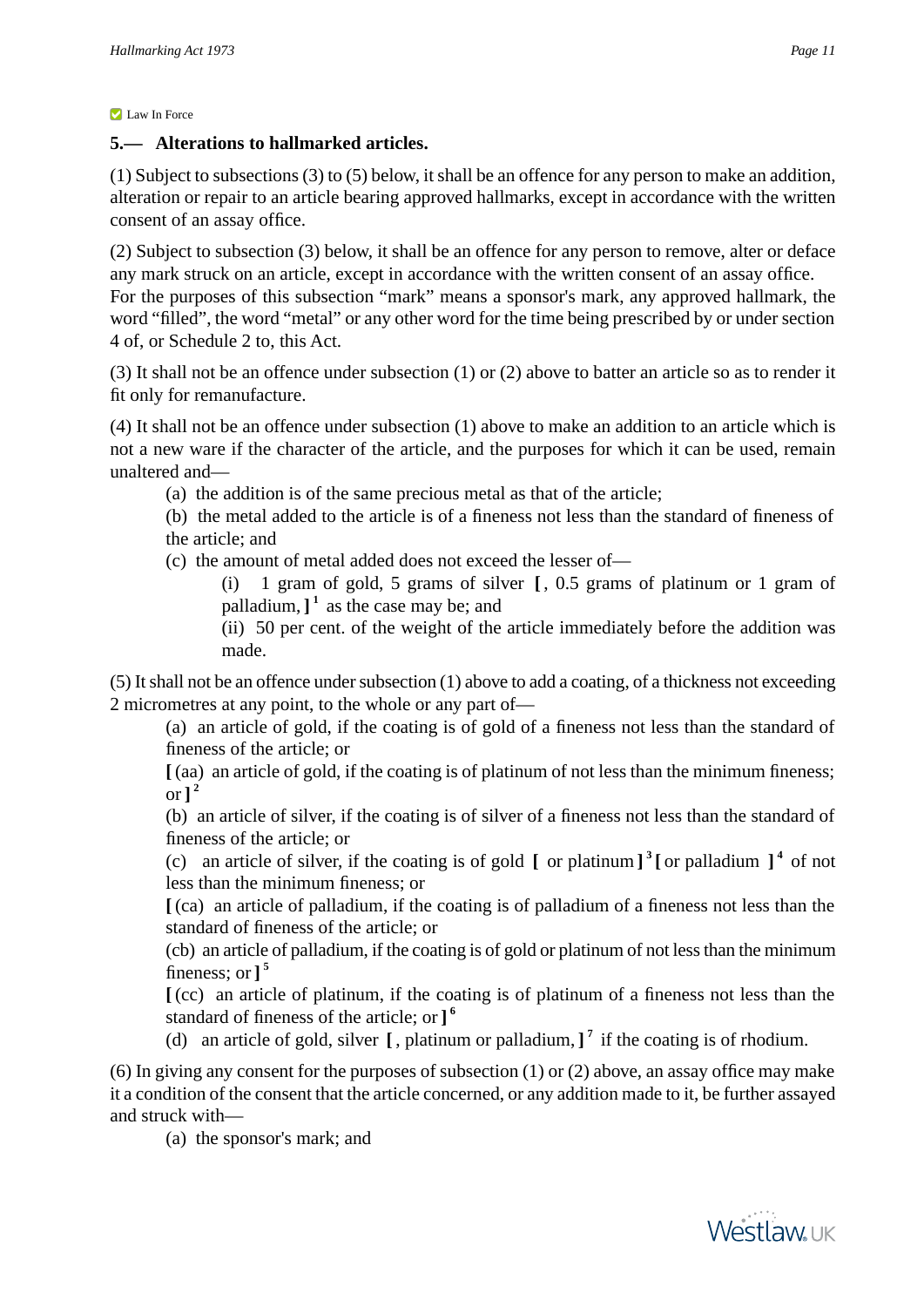(b) such of the approved hallmarks as may be specified in directions issued by the Council for the purposes of this subsection or, in the absence of any such directions, such of the approved hallmarks as may be determined by the assay office.

 $(7)$  If—

(a) an application for consent under subsection (1) or (2) above has been refused by an assay office; and

(b) the applicant has referred the matter to the Council, in writing;

the Council shall consider the case and, if they are of the opinion that the assay office were acting unreasonably in withholding the consent applied for, they shall direct the assay office to grant the consent.

(8) Without prejudice to subsection (6) above, it shall be the duty of an assay office to whom a direction has been given under subsection (7) above to comply with the direction.

## **Notes**

- **<sup>1</sup>** Words substituted by Hallmarking Act 1973 (Application to Palladium) Order 2009/2040 Sch.1 para.4(2) (July 22, 2009)
- <sup>2</sup> Added by Legislative Reform (Hallmarking) Order 2013/251 art.6(a) (February 8, 2013)
- **<sup>3</sup>** Words inserted by Legislative Reform (Hallmarking) Order 2013/251 art.6(b) (February 8, 2013)
- **<sup>4</sup>** Words inserted by Hallmarking Act 1973 (Application to Palladium) Order 2009/2040 Sch.1 para.4(3)(a) (July 22, 2009)
- **<sup>5</sup>** Added by Hallmarking Act 1973 (Application to Palladium) Order 2009/2040 Sch.1 para.4(3)(b) (July 22, 2009)
- **<sup>6</sup>** Added by Legislative Reform (Hallmarking) Order 2013/251 art.6(c) (February 8, 2013)
- **<sup>7</sup>** Words substituted by Hallmarking Act 1973 (Application to Palladium) Order 2009/2040 Sch.1 para.4(3)(c) (July 22, 2009)

## **Commencement**

s. 5: January 1, 1975 (1973 c. 43 s. 24(2))

## **Extent**

s. 5(1)-(8): United Kingdom

#### **Law In Force**

# **6.— Counterfeiting, etc. of dies and marks.**

(1) Any person who—

- (a) with intent to defraud or deceive, makes a counterfeit of any die or mark; or
- (b) removes any mark from an article of precious metal with intent to transpose it to any other article (whether of precious metal or not) or affixes to any article (whether of precious metal or not) any mark which has been removed from an article of precious metal; or
- (c) utters any counterfeit of a die or any article bearing a counterfeit of a mark; or
- (d) without lawful authority or excuse, has in his custody or under his control anything which is, and which he knows or believes to be, a counterfeit of a die or an article (whether of precious metal or not) which bears a counterfeit of any mark,

shall be guilty of an offence and liable on summary conviction to a fine not exceeding **[** the prescribed sum **] 1** , or on conviction on indictment to a fine or imprisonment for a term not exceeding ten years.

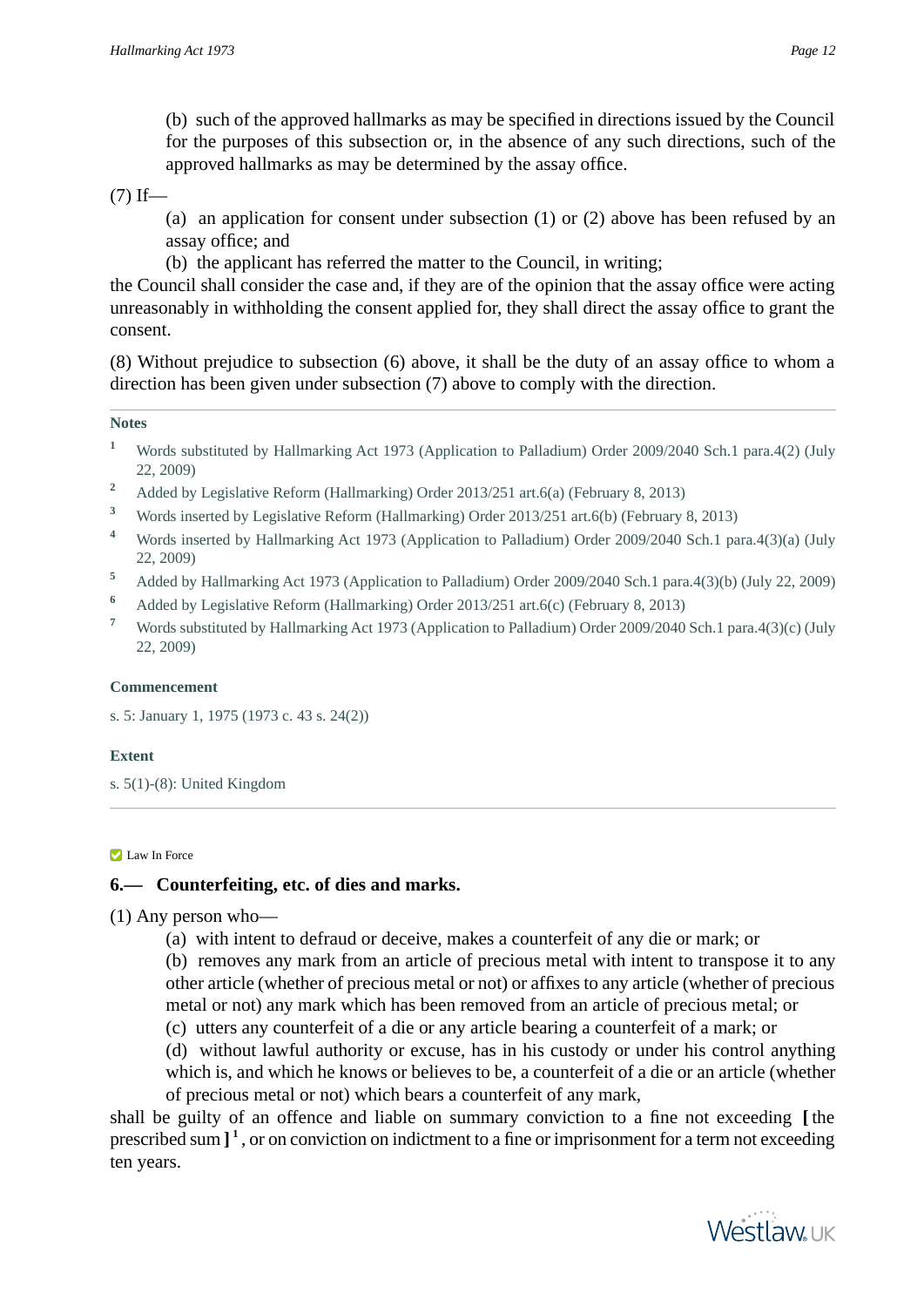(2) In subsection (1) above—

"die" means the whole or part of any plate, tool or instrument by means whereof any mark of the nature of a sponsor's mark or a hallmark is struck on any metal; and "mark" means any mark of the nature of a sponsor's mark or hallmark.

(3) For the purposes of subsection (1) above, a person utters any counterfeit die or article bearing a counterfeit of a mark if, knowing or believing the die or mark, as the case may be, to be a counterfeit, he supplies, offers to supply, or delivers the die or article.

(4) Sections  $5(4)(b)$ ,  $8(2)(a)$  and  $16(2)(d)$  of the Forgery Act 1913, and so much of section 6 of that Act as relates to any die used for the marking or stamping of gold or silver plate, or gold or silver wares, shall cease to have effect. **2 3**

## **Notes**

- **<sup>1</sup>** Words substituted (E.W.) by Magistrates' Courts Act 1980 (c.43), s. 32(2) and (S.) by Criminal Procedure (Scotland) Act 1975 (c. 21), s. 289B(1)
- **<sup>2</sup>** Magistrates' Courts Act 1980 (c. 43), ss. 31 (general limit on power of magistrates' court to impose imprisonment), 32 (penalties on summary conviction of offences triable either way), and 34 (mitigation of penalties) apply (E.W.)
- **<sup>3</sup>** Criminal Procedure (Scotland) Act 1975 (c. 21), s.289B applies (S.)

## **Commencement**

s. 6: January 1, 1975 (1973 c. 43 s. 24(2))

## **Extent**

s. 6(1)-(4): United Kingdom

#### **Law In Force**

## **7.— Treatment by assay offices of unauthorised marks.**

(1) Subject to subsection (2) of this section, an assay office may at their discretion cancel, or obliterate any mark of the character of a hallmark (whether appearing to be an approved hallmark or to be a mark which in the opinion of the assay office is likely to be confused with such a hallmark) which an article coming into their custody or possession bears and which the assay office are satisfied—

(a) has not been struck thereon by an assay office according to law; or

(b) is not a true description because the article appears to have been the subject of an improper alteration.

(2) Notwithstanding anything in any enactment, an assay office shall not, otherwise than by leave of the owner or other person appearing to have the control of any article, obliterate any ancient mark but shall cancel the same in a manner authorised under subsection (3) of this section.

(3) The Council may issue directions to assay offices as to the manner in which an ancient mark may be cancelled under the last foregoing subsection.

(4) If it be proved that an assay office have—

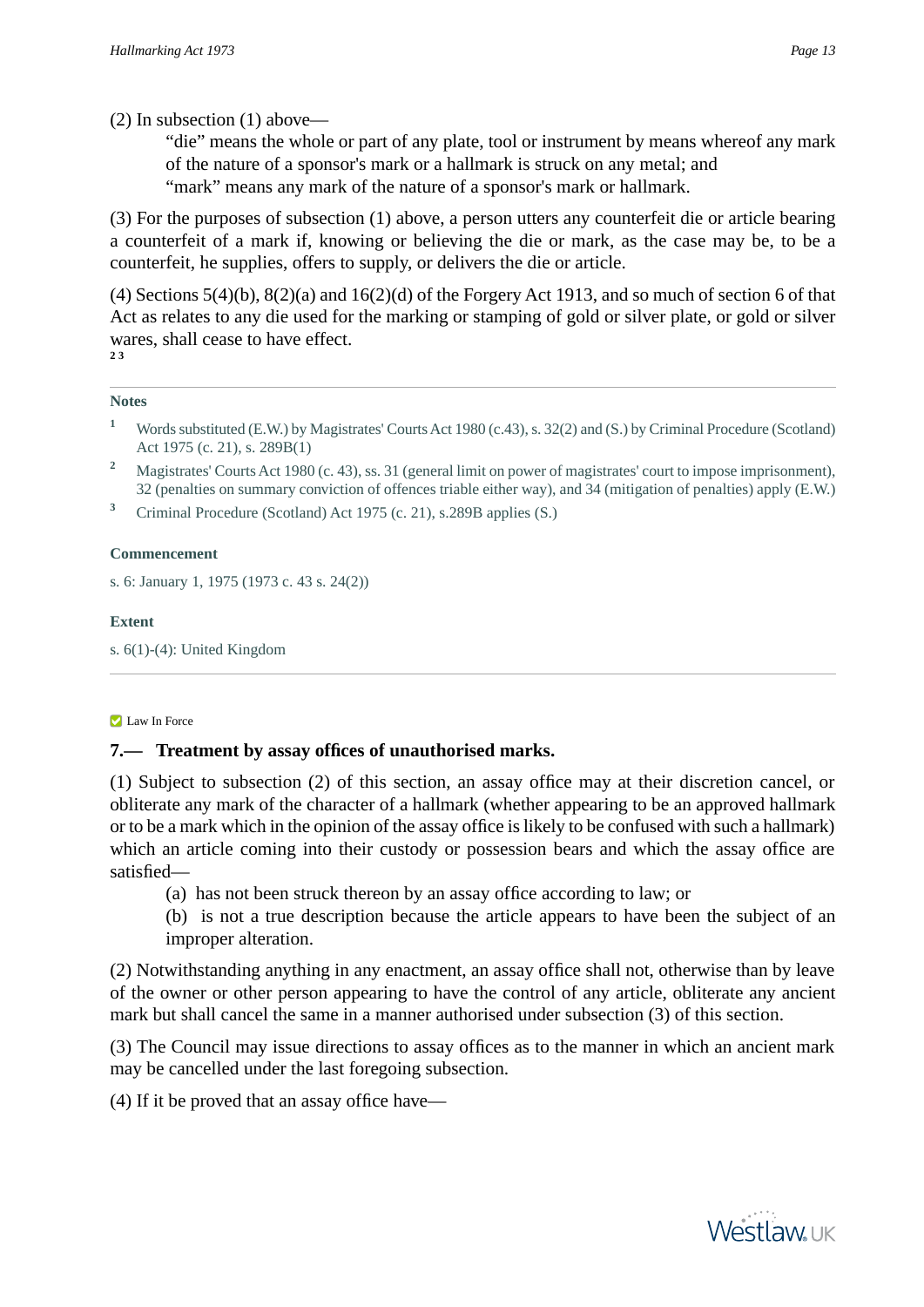(a) cancelled, or obliterated any mark (as described in subsection (1) of this section), which has been struck by an assay office according to law on an article which has not been the subject of an improper alteration; or

(b) obliterated any ancient mark upon an article,

the assay office (but not any other person) shall be liable in damages to any person interested in the article.

(5) In any action brought against an assay office in pursuance of subsection (4) of this section it shall be a defence for them to prove that they had reasonable cause to believe that the circumstances specified respectively in paragraphs (a) or (b) of that subsection did not exist.

(6) It shall be an offence for any person knowingly or any dealer to supply or offer to supply any article bearing any mark of the character of a hallmark and which under subsection (1) of this section may, if the article is in the possession of an assay office, be cancelled, obliterated or defaced, unless the article has been first submitted to an assay office to enable them at their discretion so to cancel, obliterate or deface that mark.

(7) In this section "ancient mark" means a mark of the character of a hallmark appearing to an assay office to have been struck or incorporated before 22nd December 1854 (whether or not by an assay office according to law at the time of its marking or incorporation) upon or into an article which has not since been the subject of any improper alteration.

#### **Commencement**

s. 7: January 1, 1975 (1973 c. 43 s. 24(2))

#### **Extent**

s. 7(1)-(7): United Kingdom

#### **Law In Force**

# **8. Offences.**

The provisions of Schedule 3 to this Act shall have effect in relation to offences under this Act.

#### **Commencement**

s. 8: January 1, 1975 (1973 c. 43 s. 24(2))

#### **Extent**

s. 8: United Kingdom

#### **Law In Force**

# **9.— Enforcement of Act.**

(1) It shall be the duty of every local weights and measures authority to enforce the provisions of this Act within their area; and section 26 of the Act of 1968 (enforcing authorities) shall apply in relation to the enforcement of this Act, by such an authority, as it applies in relation to the enforcement of that Act.

(2) The Council and the assay offices may also enforce the provisions of this Act.

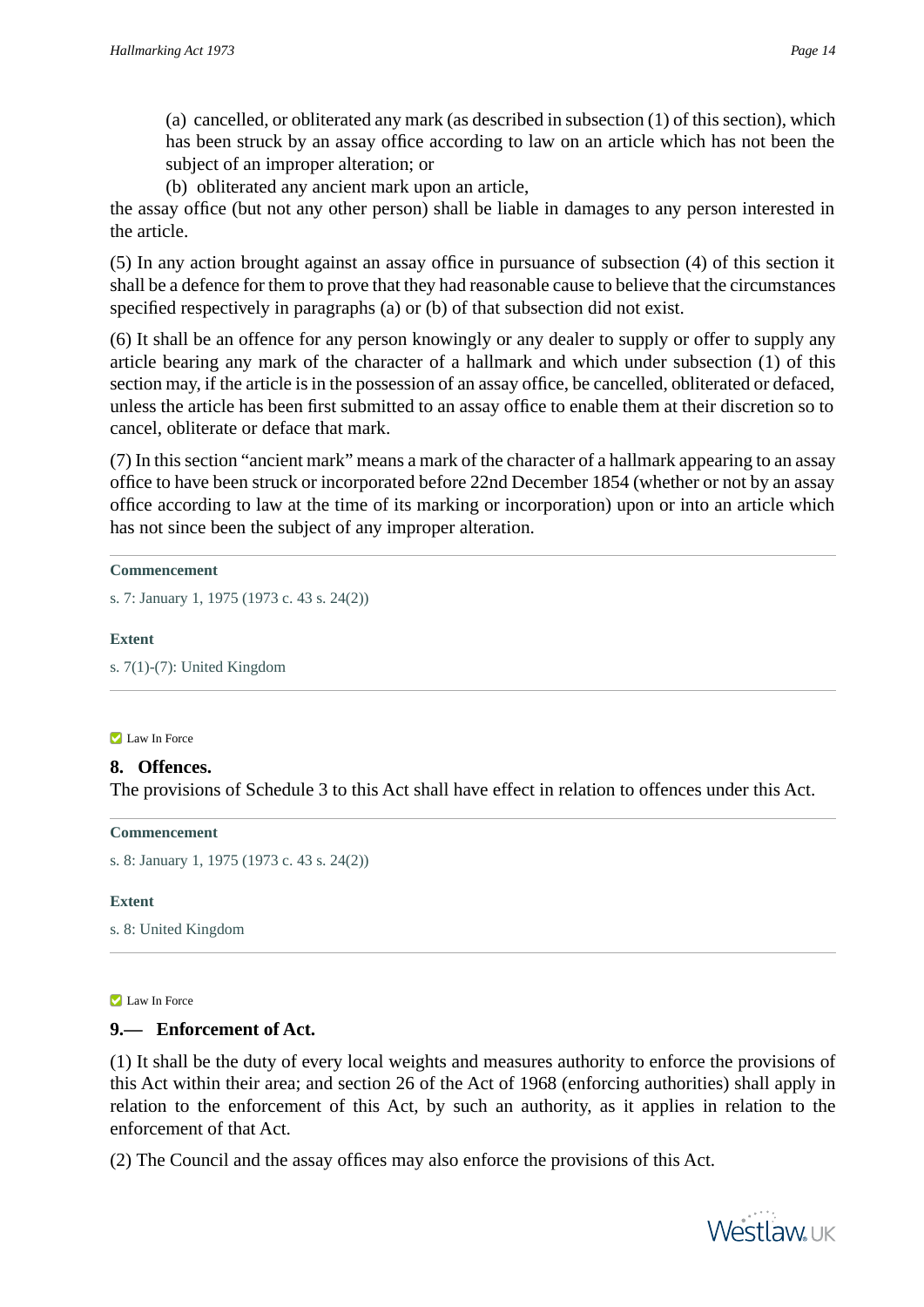(3) Subject to subsection (7) below, the following provisions of the Act of 1968 shall apply in relation to the enforcement of this Act as they apply in relation to the enforcement of the Act of 1968, that is to say—

section 27 (power to make test purchases); section 28 (power to enter premises and inspect and seize goods and documents); section 29 (obstruction of authorised officers); section 30 (notice of test and intended prosecution); section 31 (evidence by certificate); and section 33 (compensation for loss, etc. of goods seized).

(4) Any reference, in the provisions of the Act of 1968 mentioned in subsection (3) above (other than those of subsections (2) to (4) of the said section 30), to a local weights and measures authority and a duly authorised officer of such an authority shall be construed, in relation to the enforcement of this Act, as including respectively a reference to the Council and an assay office and a duly authorised officer of the Council and of an assay office.

(5) Nothing in this section shall be taken as authorising the Council or an assay office to institute proceedings in Scotland for an offence.

(6) Subsection (1) above shall not apply in relation to the enforcement of this Act in Northern Ireland but, in addition to the power given by subsection (2) above, it shall be the duty of the Ministry of Commerce for Northern Ireland to enforce this Act in Northern Ireland.

(7) For the purposes of the enforcement of this Act in Northern Ireland by the said Ministry, sections 27 to 29 and 33 of the Act of 1968 shall apply as if for references to a local weights and measures authority and any officer of such an authority there were substituted respectively references to the Ministry and any of its officers. **1**

#### **Notes**

#### **Commencement**

s. 9: January 1, 1975 (1973 c. 43 s. 24(2))

#### **Extent**

s. 9(1)-(7): United Kingdom

#### **Law In Force**

# **10.— Treatment of articles following convictions.**

(1) Upon the conviction of any person of an offence under this Act the court may order any article the subject of the proceedings to be delivered to an assay office who (subject to the order) may exercise the like powers under this Act in relation to the article as if it had been submitted to them for hallmarking.



<sup>&</sup>lt;sup>1</sup> Reference to Ministry of Commence for Northern Ireland in s. 9(6) to be construed as reference to Department of Economic Development by virtue of Northern Ireland Constitution Act 1973 (c. 36), Sch. 5 para. 8(1) and S.I. 1982/846 (N.I. 11), art. 4, 5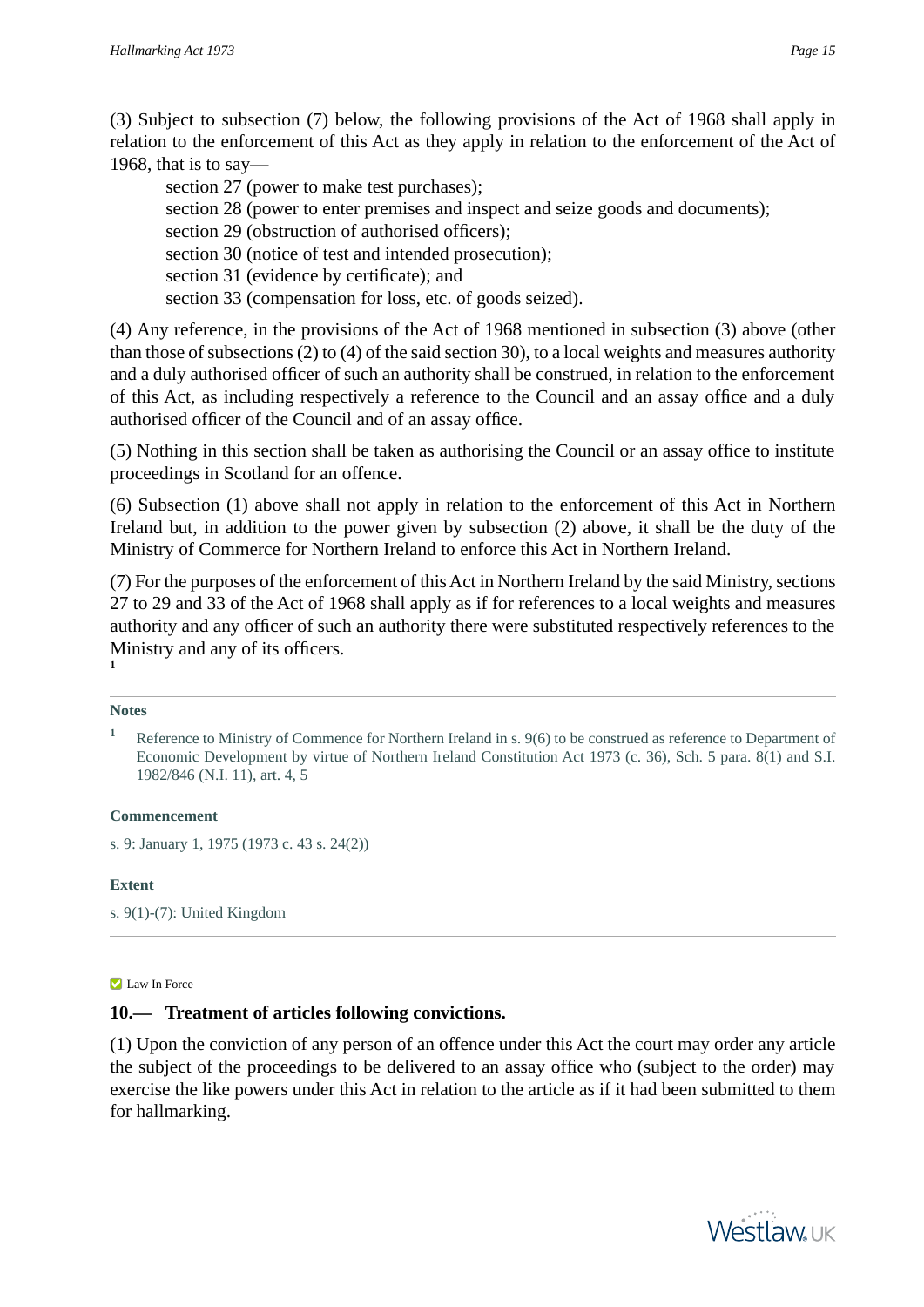(2) Any article delivered to an assay office pursuant to such an order as is mentioned in subsection (1) of this section shall be returned to the person entitled thereto.

#### **Commencement**

s. 10: January 1, 1975 (1973 c. 43 s. 24(2))

#### **Extent**

s. 10(1)-(2): United Kingdom

**Law In Force** 

## **11.— Dealers to exhibit notices as to hallmarks.**

(1) Any dealer shall keep exhibited at all times, in a conspicuous position in a part of his premises to which those with whom he deals are commonly admitted, a notice in terms approved and in a form supplied by the Council describing such approved hallmarks and including such explanatory matter as the Council think fit; and it shall be an offence for any dealer to fail to exhibit or keep exhibited a notice required to be exhibited under this subsection.

(2) The Council may make a reasonable charge for the supply of any copy of a notice required to be exhibited under this section.

**Commencement**

```
s. 11: January 1, 1975 (1973 c. 43 s. 24(2))
```
#### **Extent**

s. 11(1)-(2): United Kingdom

#### **Law In Force**

## **12.— Charges for assaying and hallmarking, etc.**

(1) Every assay office shall have power to make charges for assaying and hallmarking articles of precious metals not exceeding (in the case of articles manufactured in, or intended for sale or supply in, the United Kingdom) such charges as are for the time being directed in writing by the Council:

Provided that the Secretary of State may from time to time give to the Council and to assay offices such directions as he considers expedient in relation to charges made under this subsection.

(2) Subject to subsection (1) of this section, every assay office shall have power to make for services and facilities provided by them such charges as they from time to time think fit.

```
Commencement
```

```
s. 12: January 1, 1975 (1973 c. 43 s. 24(2))
```
# **Extent**

s. 12(1)-(2): United Kingdom



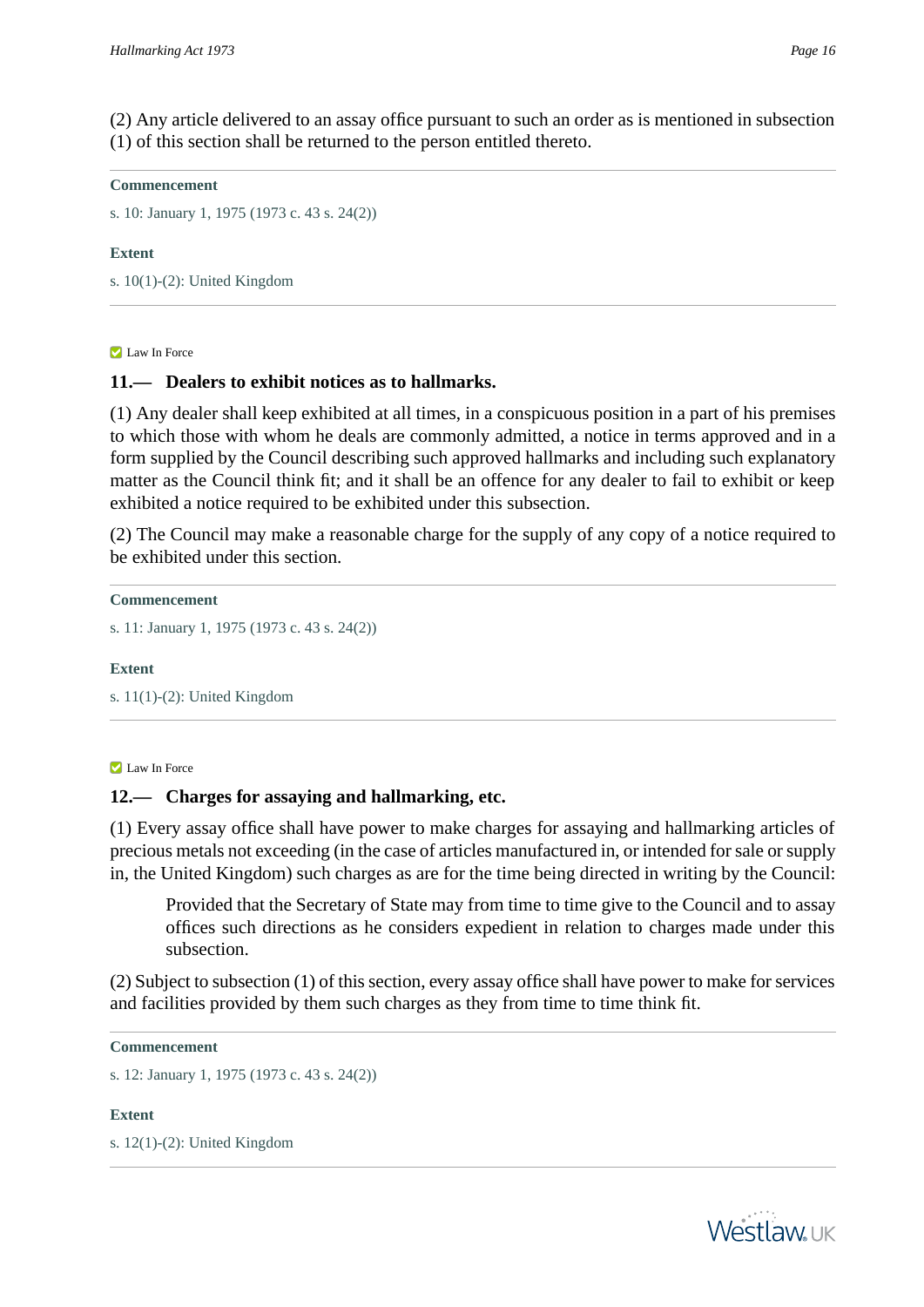# **13.— The British Hallmarking Council.**

(1)

(a) There shall be constituted a body, to be called the British Hallmarking Council, who shall be charged with the duty of ensuring that adequate facilities for the assaying and hallmarking of articles of precious metal are available as from time to time required in the United Kingdom, of supervising the activities of assay offices in that behalf, of taking all steps appearing to be open to them for ensuring the enforcement of the law with respect to hallmarking and of advising the Secretary of State with respect to all matters concerning the due execution of this Act including any matter which may be referred to the Council by the Secretary of State.

(b) The Council shall come into existence on 1st January 1974 and on and after 1st January 1975 shall perform the functions assigned to them by or under this Act.

(c) Schedule 4 to this Act shall have effect with respect to the Council.

(2) Without prejudice to the last preceding subsection, the Council shall, in addition to the functions specifically conferred on them by or under any other provisions of this Act, have the following functions—

(a) to advice the Secretary of State as they think fit with respect to the making of orders and regulations under this Act, and with respect to the amendment of the law as it affects, whether directly or indirectly, the hallmarking of articles of precious metal, including advice as to the application of some or all of the provisions of this Act to any metal other than gold, silver and platinum;

(b) subject to any directions in that behalf given by the Secretary of State, to fix the maximum charges for the time being to be charged by assay offices for assaying and hallmarking articles of precious metal manufactured in or intended for sale in the United Kingdom;

(c) to advise the Secretary of State upon any need appearing to the Council from time to time for the establishment of any further assay office or for the closure of any assay office or for their amalgamation with another assay office;

(d) to assist, by the provision of such technical and other services of the Council as may be available, all authorities and persons concerned in the enforcement of this Act, to appoint such officers as the Council consider appropriate to act as inspectors and otherwise for the detecting of offences and enforcing this Act by or on behalf of the Council, and, otherwise than in Scotland, to institute proceedings in that behalf;

(e) to authorise any assay office to carry on their business in whole or in part (subject to any conditions which may be specified by the Council in so authorising) in such place **[** , whether in the United Kingdom or elsewhere,  $]$ <sup>1</sup> as may be specified by the Council additional to the place at which the assay office are otherwise authorised;

(f) to make temporary or permanent arrangements by directions, or to authorise the making of such arrangements between assay offices, whereby (notwithstanding anything in any enactment) facilities specified in any case by the Council need not be afforded at an assay office but are afforded at another or others;

(g) to issue directions or regulations to all assay offices or, as the case may require, to any assay office in particular, as to the equipment and procedures to be provided and adopted by them in the assaying and hallmarking of precious metals and as to all other matters upon

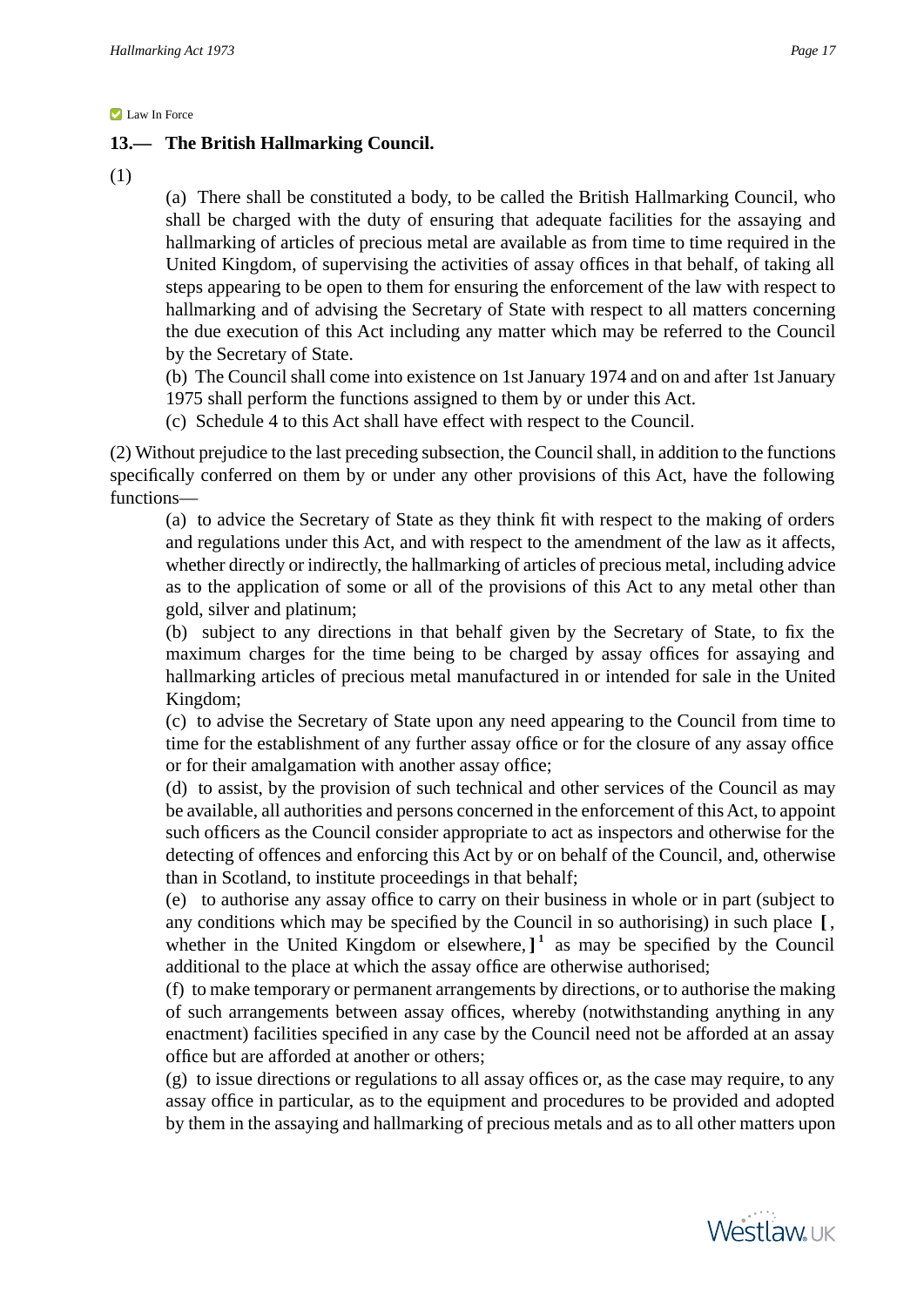which such directions or regulations may be issued by the Council under the provisions of this Act; and

(h) subject to such provisions of this Act as confer powers in particular on the Council, to do anything which in their opinion is calculated to facilitate the proper discharge of any or all of their functions.

(3) It shall be the duty of an assay office to comply with directions and regulations issued by the Council pursuant to paragraph (f) or paragraph (g) of subsection (2) of this section:

Provided that any assay office who are aggrieved by any such direction or regulation may make written representation in that behalf to the Secretary of State who may determine all issues which may be raised upon any such representation; and it shall be the duty of the Council to comply with any determination so made by the Secretary of State.

(4) All directions, regulations, authorities, notices or other instruments given or made by the Council under or in pursuance of any provision of this Act shall be in writing and may be so given or made under the hand of the secretary or other officer of the Council authorised in that behalf.

#### **Notes**

**<sup>1</sup>** Words inserted by Legislative Reform (Hallmarking) Order 2013/251 art.7 (February 8, 2013)

#### **Commencement**

s. 13: January 1, 1974 (1973 c. 43 s. 24(2))

#### **Extent**

s. 13(1)-(4): United Kingdom

#### **Law In Force**

## **14.— Power to alter, etc., constitution of Council.**

(1) If the Council consider, after consulting all the assay offices, that having regard to—

(a) the establishment of a new assay office, the dissolution of any assay office or their amalgamation with another assay office; or

- (b) other substantial charges which have taken place or are to take place in the functions, administration or activities of any assay office; or
- (c) any other considerations (whether or not of a like character to those above-mentioned) appearing to the Council sufficient,

any or all of the provisions of Schedule 4 to this Act are no longer appropriate and that alterations, additions or omissions thereto or therefrom should be made, the Council may make representation in that behalf to the Secretary of State, specifying the alterations, additions or omissions to or from the said Schedule which they consider should be made.

(2) If the Secretary of State agrees with any representation so made to him, or if, having regard to the matters mentioned in the foregoing subsection, he considers it expedient to do so after consultation with the Council and despite the absence of any such representation, he may, subject to subsection (3) of this section, by order provide that there be made such alterations, additions or omissions to or from the said Schedule (whether or not the same as those specified in a representation where one has been made to him) as may be specified in the order.

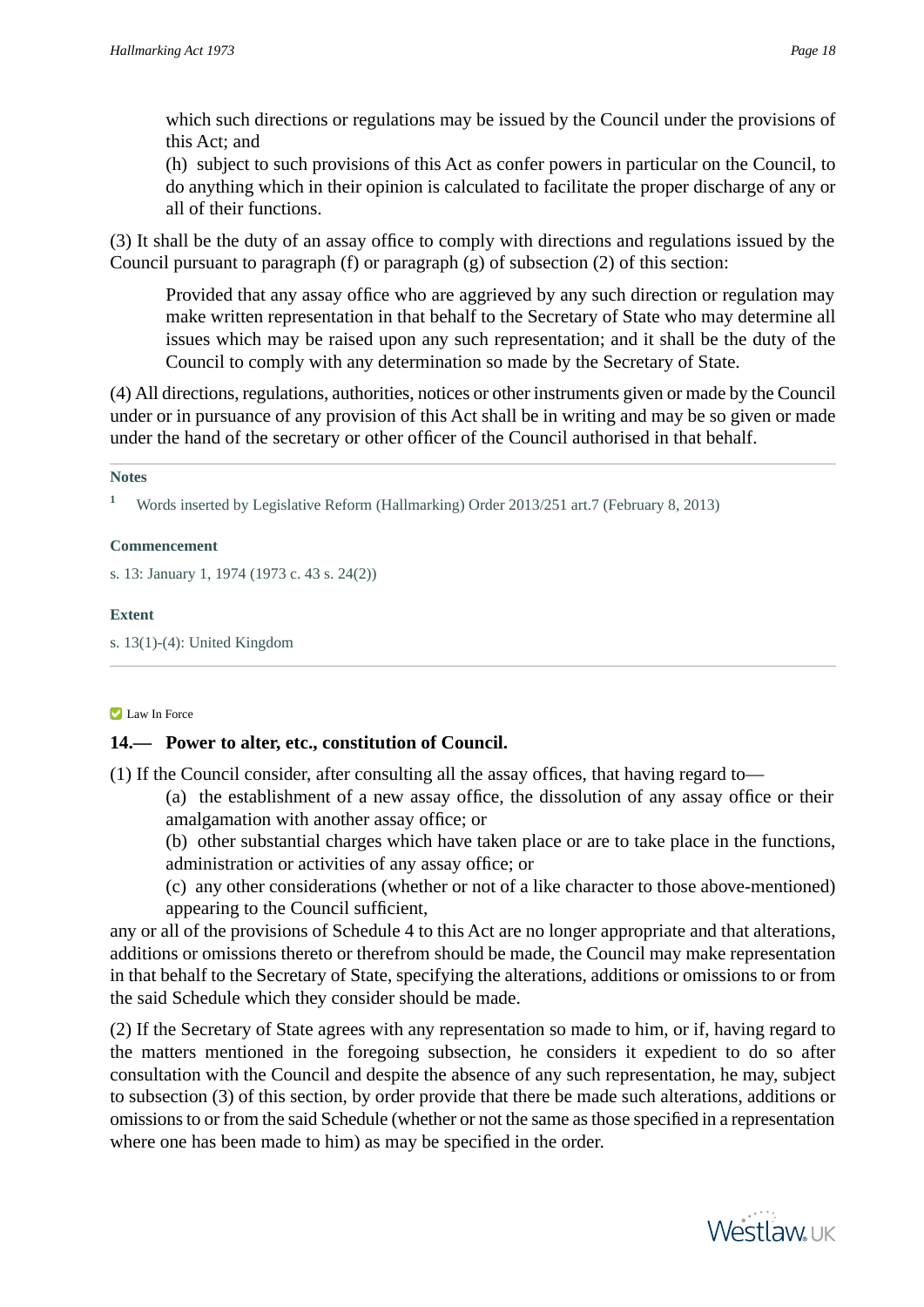(3) An order made under this section may contain such transitional, incidental and supplementary provisions (including in a case falling within paragraph (a) or paragraph (b) of subsection (1) of this section provision for the winding up of any existing assay office and for the repeal of any local statutory provision relating to that assay office) as the Secretary of State considers expedient.

#### **Commencement**

s. 14: January 1, 1975 (1973 c. 43 s. 24(2))

#### **Extent**

s. 14(1)-(3): United Kingdom

#### **Law In Force**

## **15.— Functions of assay offices, etc.**

(1) The provisions of Schedule 5 to this Act shall have effect with respect to the powers and duties of assay offices.

(2) Without prejudice to the provisions of section 7 of and of Schedule 5 to this Act, nothing contained in this Act shall render any assay office liable as respects any damage caused by them to any article in the reasonable exercise or (as the case may be) discharge of any of the powers and duties conferred or imposed upon them by this Act.

**Commencement**

```
s. 15: January 1, 1975 (1973 c. 43 s. 24(2))
```
#### **Extent**

s. 15(1)-(2): United Kingdom

#### **Law In Force**

## **16.— Orders constituting, dissolving, etc., or conferring powers on assay offices.**

(1) The Secretary of State may at any time by order—

(a) on the application of the Council, provide for the constitution of an assay office at such place as may be specified in the order; or

(b) on the application of the Council, provide for the closure and dissolution of any assay office or their amalgamation with another assay office; or

(c) on the application of an assay office, confer, vary or abolish duties or powers imposed or conferred on the assay office under any local statutory provision affecting their undertaking and for that purpose repeal or amend any such provision.

(2) The Secretary of State may, without such application to him as aforesaid, if he thinks fit and after consultation with the Council and any assay office appearing to him to be concerned, make an order for any of the purposes mentioned in subsection (1) of this section.

(3) Any order made under this section may contain such incidental, consequential and supplementary provisions as the Secretary of State thinks necessary or expedient for the purposes of the order, including provisions for the amendment, adaptation or repeal of any local statutory provision.

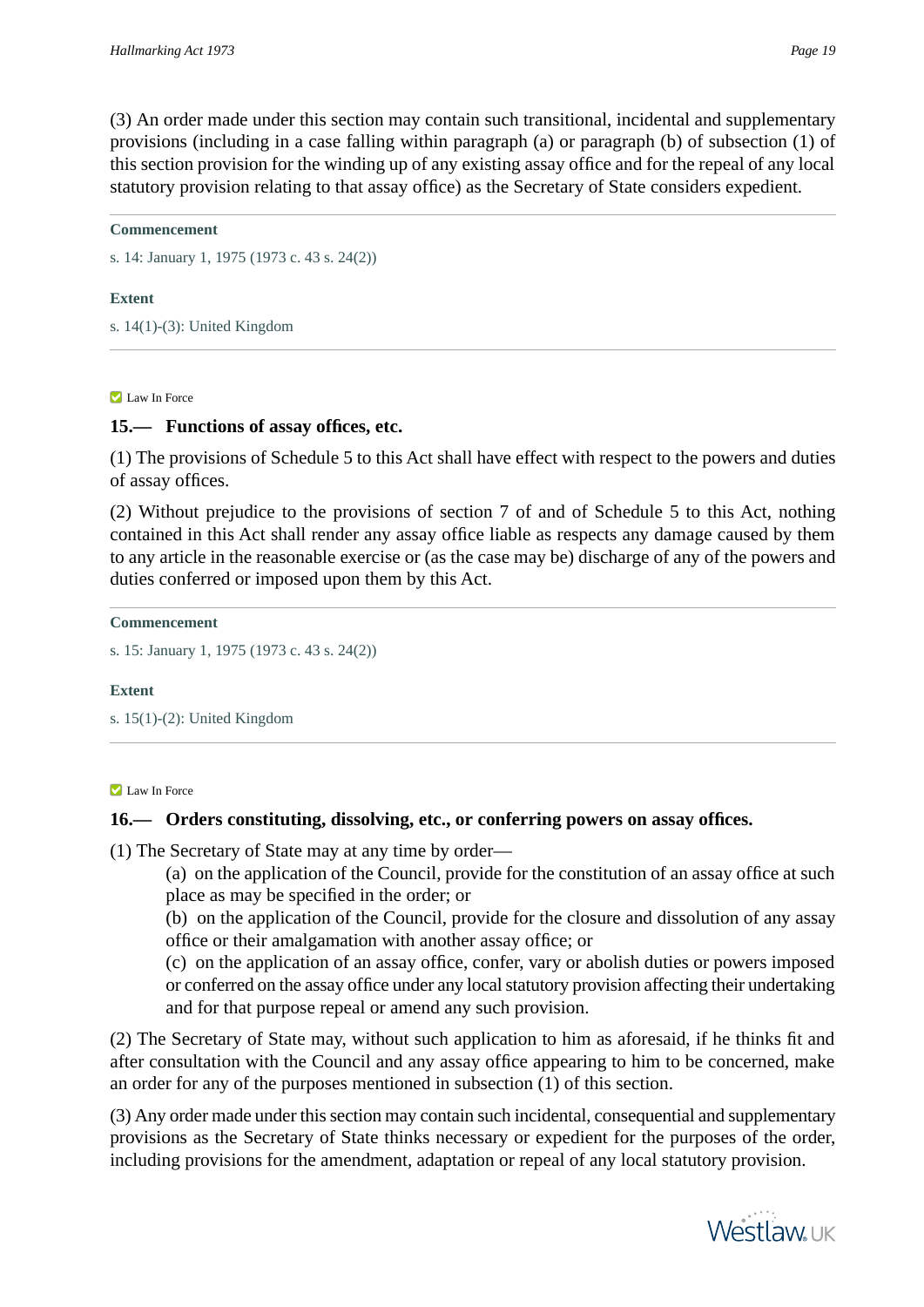(4) The provisions of Part I of Schedule 6 to this Act shall have effect with respect to orders under subsection (1) of this section upon application therefor to the Secretary of State; and the provisions of the said Part I shall, subject to the modifications specified in Part II of the said Schedule, have effect with respect to orders under subsection (2) of this section by the Secretary of State without such application being made to him.

#### **Commencement**

s. 16: January 1, 1975 (1973 c. 43 s. 24(2))

#### **Extent**

s. 16(1)-(4): United Kingdom

#### **Law In Force**

## **17.— Application of Act to other metals by order.**

(1) The Secretary of State may at any time by order, either on the application of the Council or, if the Secretary of State thinks fit, of his own volition after consultation with the Council, apply the provisions of this Act (or such of them as may be specified in any such order) to any other metal than gold, silver and platinum and subject to such amendments and adaptations as in the order may be specified.

(2) Any order made under this section may contain such incidental, consequential and supplementary provisions as the Secretary of State thinks necessary or expedient for the purposes of the order, including provisions applying, extending, excluding or amending, or repealing or revoking, with or without savings, any provisions of this Act or an instrument under this Act.

#### **Commencement**

s. 17: January 1, 1975 (1973 c. 43 s. 24(2))

#### **Extent**

s. 17(1)-(2): United Kingdom

#### **Law In Force**

## **18.— Local Acts and instruments.**

(1) Any local statutory provision which is inconsistent with any provision of this Act shall cease to have effect.

(2) The Secretary of State may on the application of an assay office, or, if he thinks fit, of his own volition, but in either case subject to the provisions of this section, by order repeal or amend any local statutory provision where it appears to him that that provision is inconsistent with, or has become unnecessary in consequence of, any provision of this Act.

(3) Before making an order under this section the Secretary of State shall consult with any person or body representative of persons who appear to him to be concerned.

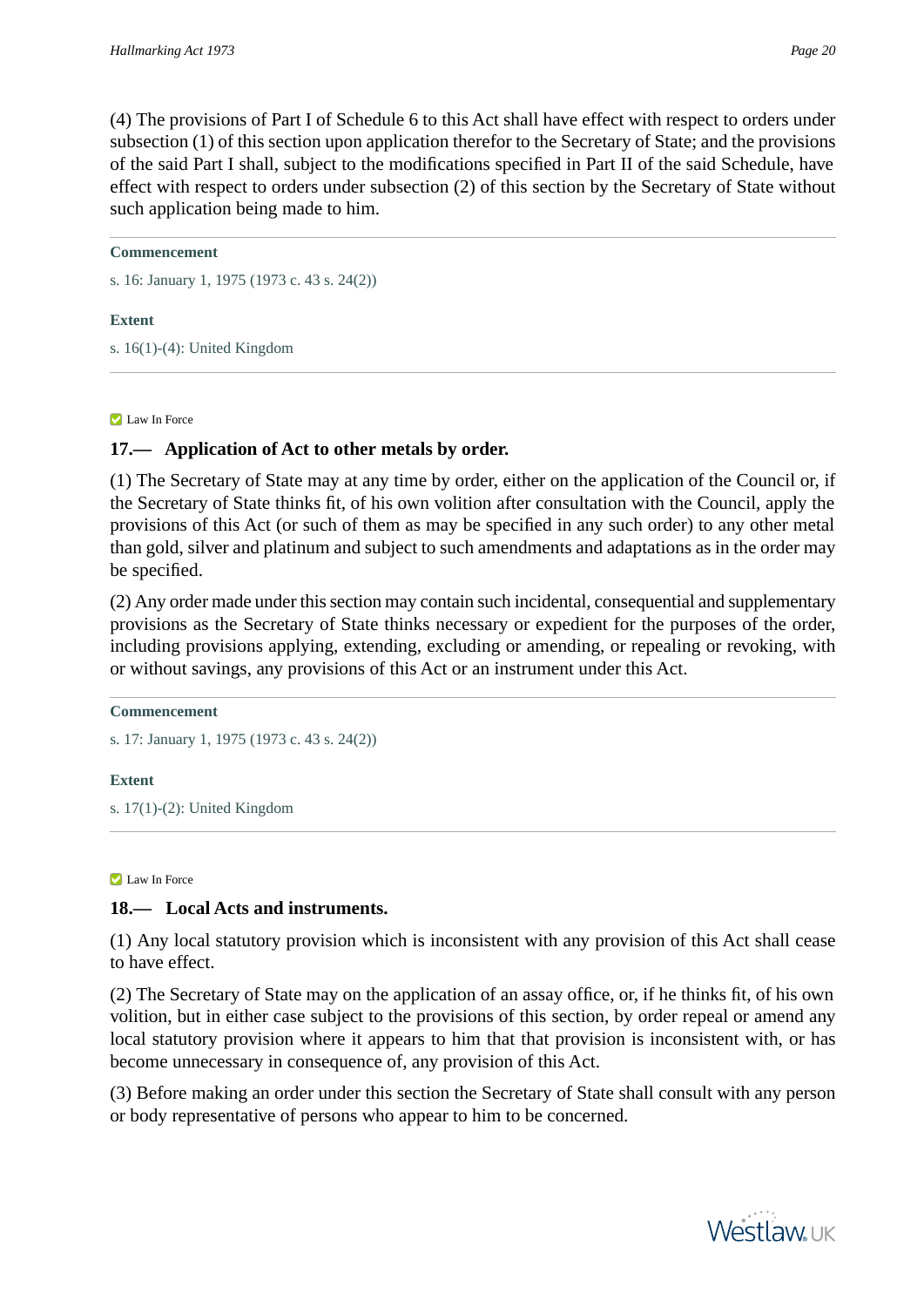(4) An order under this section may contain such transitional, supplemental or incidental provisions as appear to the Secretary of State to be expedient.

#### **Commencement**

s. 18: January 1, 1975 (1973 c. 43 s. 24(2))

#### **Extent**

s. 18(1)-(4): United Kingdom

#### **Law In Force**

## **19.— Reports and accounts.**

(1) The Council shall, as soon as practicable after 31st December in each year, make to the Secretary of State a report on the performance by them of their functions during the period of twelve months ending with that date.

(2) The report of the Council for any period under the last preceding subsection shall include a record of all questions with which the Council have been concerned during that period and which appear to the Council to be of general interest.

(3) As soon as the accounts of the Council have been audited, the Council shall send a copy of the accounts to the Secretary of State; and a copy of the accounts shall be kept at the office of the Council and any person interested shall be entitled, free of charge, to inspect and to take copies of, or extracts from, the copy of the accounts.

(4) Any person, on application to the Council, shall be entitled to be furnished with copies of reports of the Council under this section and of statements summarising the accounts of the Council, on payment of such reasonable sums as the Council may determine.

#### **Commencement**

s. 19: January 1, 1975 (1973 c. 43 s. 24(2))

#### **Extent**

s. 19(1)-(4): United Kingdom

#### **Z** Law In Force

## **20.— Local inquiries.**

(1) The Secretary of State may cause a local inquiry to be held in connection with the discharge of any of his functions under this Act or in any case where it appears to the Secretary of State to be expedient to do so in connection with any matter arising under this Act or otherwise in connection with any of the functions of assay offices or the Council, and—

(a) in relation to any inquiry held in England or Wales, subsections (2) to (5) of section 250 of the Local Government Act 1972 (evidence and costs at local inquiries), but subsection (4) (costs of department) only in a case where the Secretary of State so directs, shall apply as if the inquiry were held in pursuance of subsection (1) of that section;

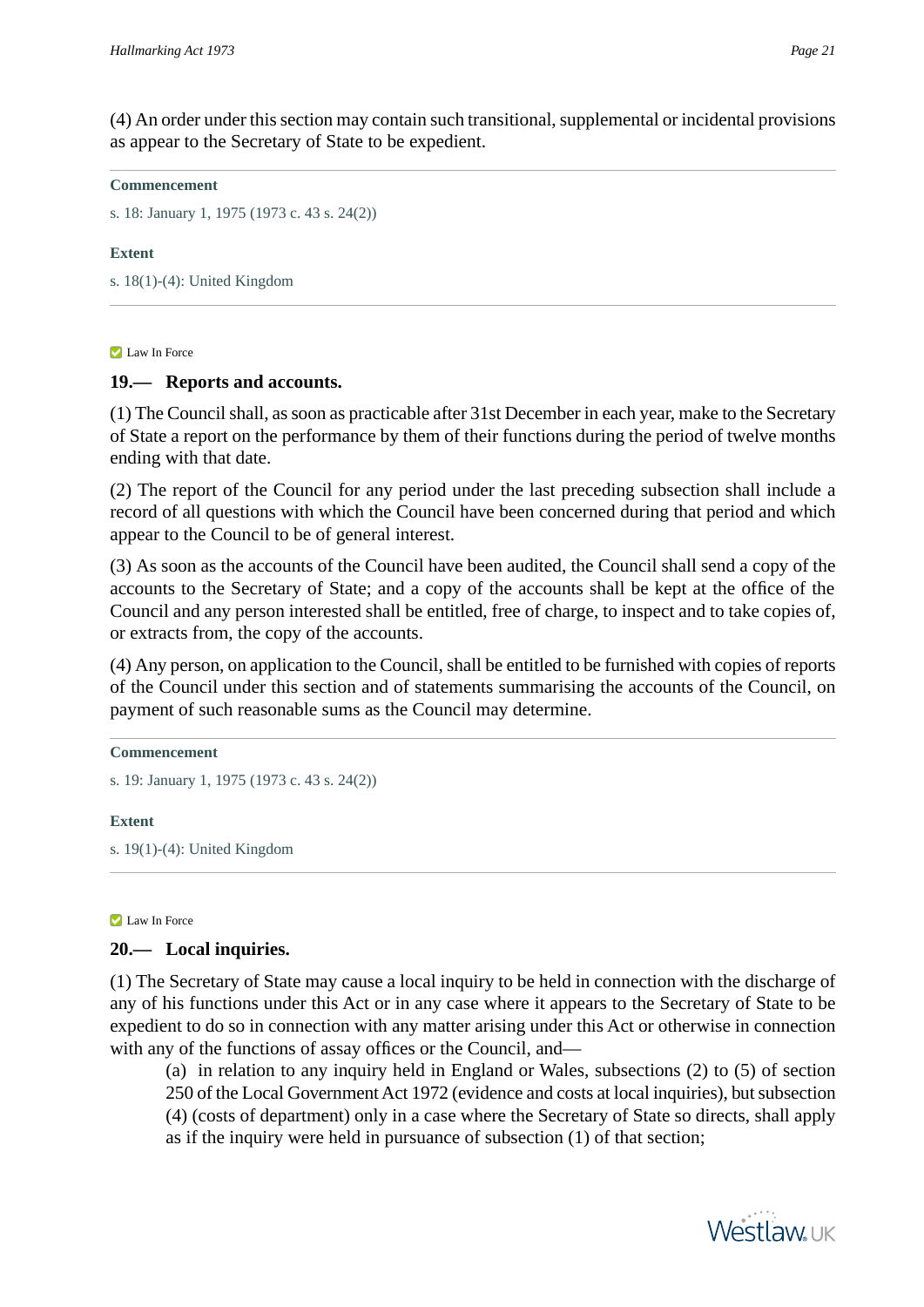(b) in relation to any inquiry held in Scotland, **[**subsections (2) to (8) of section 210 of the Local Government (Scotland) Act 1973 **] 1** (provisions as to local inquiries) shall apply as if the inquiry were held in pursuance of subsection (1) of that section; and

(c) in relation to any inquiry held in Northern Ireland, section 23 of the Interpretation Act (Northern Ireland) 1954 (inquiries and investigations) shall apply as if this Act were an enactment, and the Secretary of State were a Minister, within the meaning of that Act.

(2) The person appointed to hold an inquiry under the preceding subsection shall report the results thereof in writing to the Secretary of State, who shall publish the report together with such observations, if any, as he thinks fit to make thereon.

#### **Notes**

**<sup>1</sup>** Words substituted by Local Government (Scotland) Act 1973 (c. 65), Sch. 27 Pt. II para. 209

#### **Commencement**

s. 20: January 1, 1975 (1973 c. 43 s. 24(2))

#### **Extent**

s. 20(1)-(2): United Kingdom

#### **Law In Force**

## **21.— Regulations and orders.**

(1) The Secretary of State may make regulations under this Act for any purpose for which regulations are authorised or required to be made by him under this Act.

(2) Any such power to make regulations under this Act shall be exercisable by statutory instrument; and any instrument containing any such regulations shall be subject to annulment in pursuance of a resolution of either House of Parliament.

(3) Any power conferred by this Act to make an order shall include a power to vary or revoke the order by a subsequent order.

(4) Any power to make orders under this Act shall be exercisable by statutory instrument.

(5) An order shall not be made under section 17 of this Act unless a draft of the order has been approved by a resolution of each House of Parliament.

(6) Any statutory instrument containing an order under section 14 of this Act shall be subject to annulment in pursuance of a resolution of either House of Parliament.

#### **Commencement**

s. 21: January 1, 1975 (1973 c. 43 s. 24(2))

#### **Extent**

s. 21(1)-(6): United Kingdom

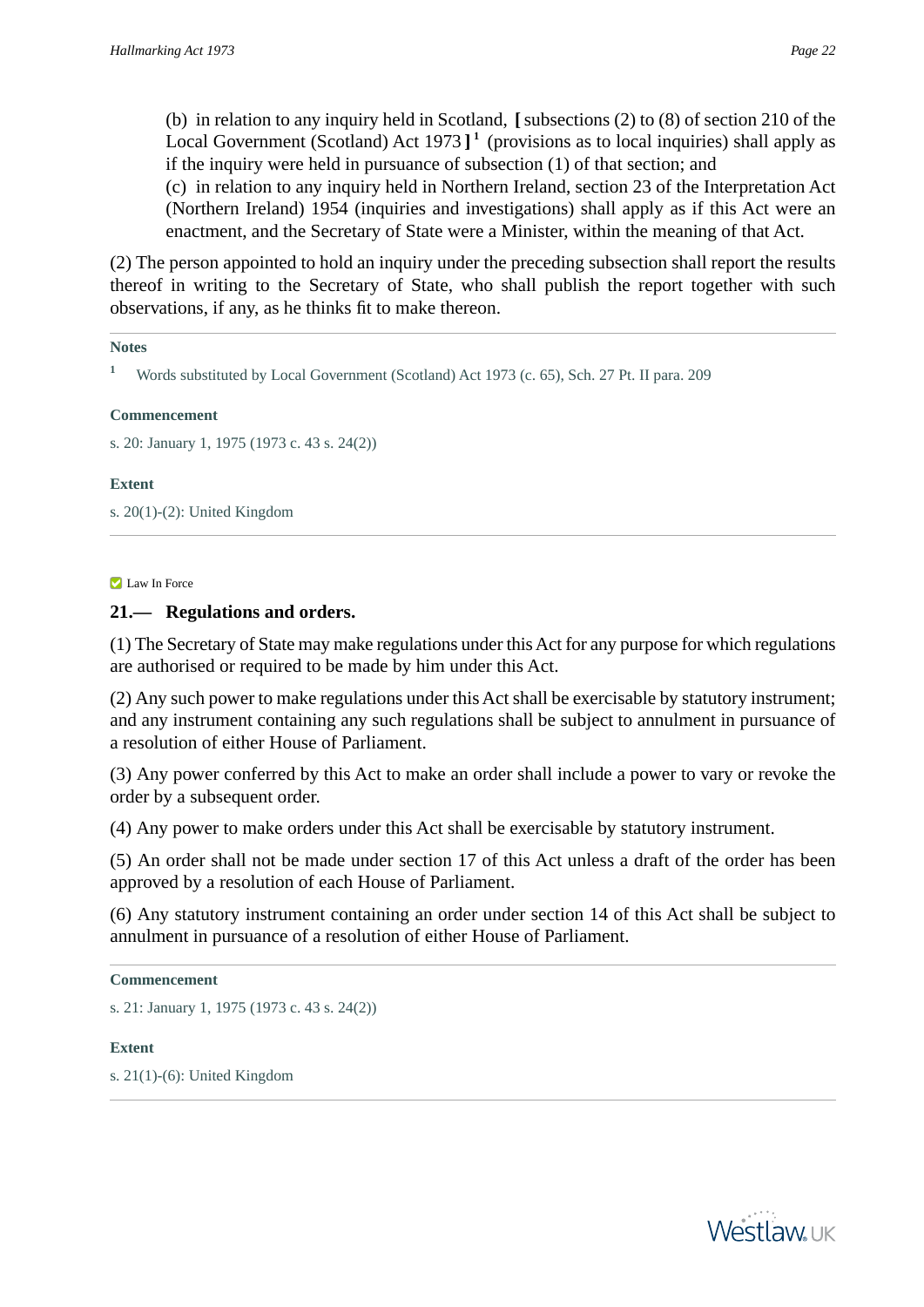#### **Law In Force**

#### **22.— Interpretation.**

(1) In this Act, unless the subject or context otherwise requires—

"the Act of 1968" means the Trade Descriptions Act 1968;

"approved hallmarks"has the meaning given by section 2 of this Act.;

"assay office" means (subject to subsection (2) of this section) each of the following bodies— The Wardens and Commonalty of the Mystery of Goldsmiths of the City of London (in this Act referred to as "the London Assay Office");The Incorporation of Goldsmiths of the City of Edinburgh (in this Act referred to as "the Edinburgh Assay Office");The Guardians of the Standard of Wrought Plate in Birmingham (in this Act referred to as "the Birmingham Assay Office");The Guardians of the Standard of Wrought Plate within the town of Sheffield (in this Act referred to as "the Sheffield Assay Office"); and any other body duly authorised under any enactment, order, charter or franchise for the assaying and hallmarking of precious metals, and includes—

(a) a body for the time being established under section  $16(1)(a)$  of this Act, and

(b) (where the context so admits) a body which, whilst it has been so authorised at any time before or after the passing of this Act, has since being so authorised been dissolved or has ceased business in such assaying and hallmarking;

"convention hallmark"has the meaning given by section 2 of this Act;

"the Council" means the British Hallmarking Council constituted under section 13 of this Act;

"dealer" means a person engaged in the business of making, supplying, selling (including selling by auction) or exchanging articles of precious metal or in other dealings in such articles;

**[** "EEA hallmark"has the meaning given by section 2 of this Act; **] 1**

"enactment"includes an enactment of the Parliament of Northern Ireland, and (without prejudice to subsection (3) of this section) any reference in this Act to an enactment shall include a reference to any enactment re-enacting it with or without modifications;

"fineness" in relation to any precious metal means the number of parts by weight of that fine metal in one thousand parts by weight of alloy;

"standard of fineness" means any one of the standards of fineness specified in column (2) of paragraph 2 of Schedule 2 to this Act and reference to an article as being of one of those standards means that the article is of a fineness in all its parts of not less than that standard; and "minimum fineness" in relation to any precious metal means the lowest standard of fineness therefor so specified, namely, for gold the standard of 375, for silver the standard of **[** 800 **] 2** , **[…]<sup>3</sup>** for platinum the standard of **[** 850 **] 2 [** , and for palladium the standard of  $500$ ]<sup>4</sup>;

"functions"includes powers and duties;

"improper alteration"has the meaning given by section 2 of this Act;

"local statutory provision" means a provision of a local Act (including an Act confirming a provisional order), or a provision of a public general Act passed with respect only to any particular locality, or a provision of an instrument made under any such local or public general Act or of an instrument in the nature of a local enactment made under any other Act, or a provision of a charter or franchise;

"new ware" means —

(a) any article which is a substantially complete manufacture and which has not as such been supplied on a sale by retail; and

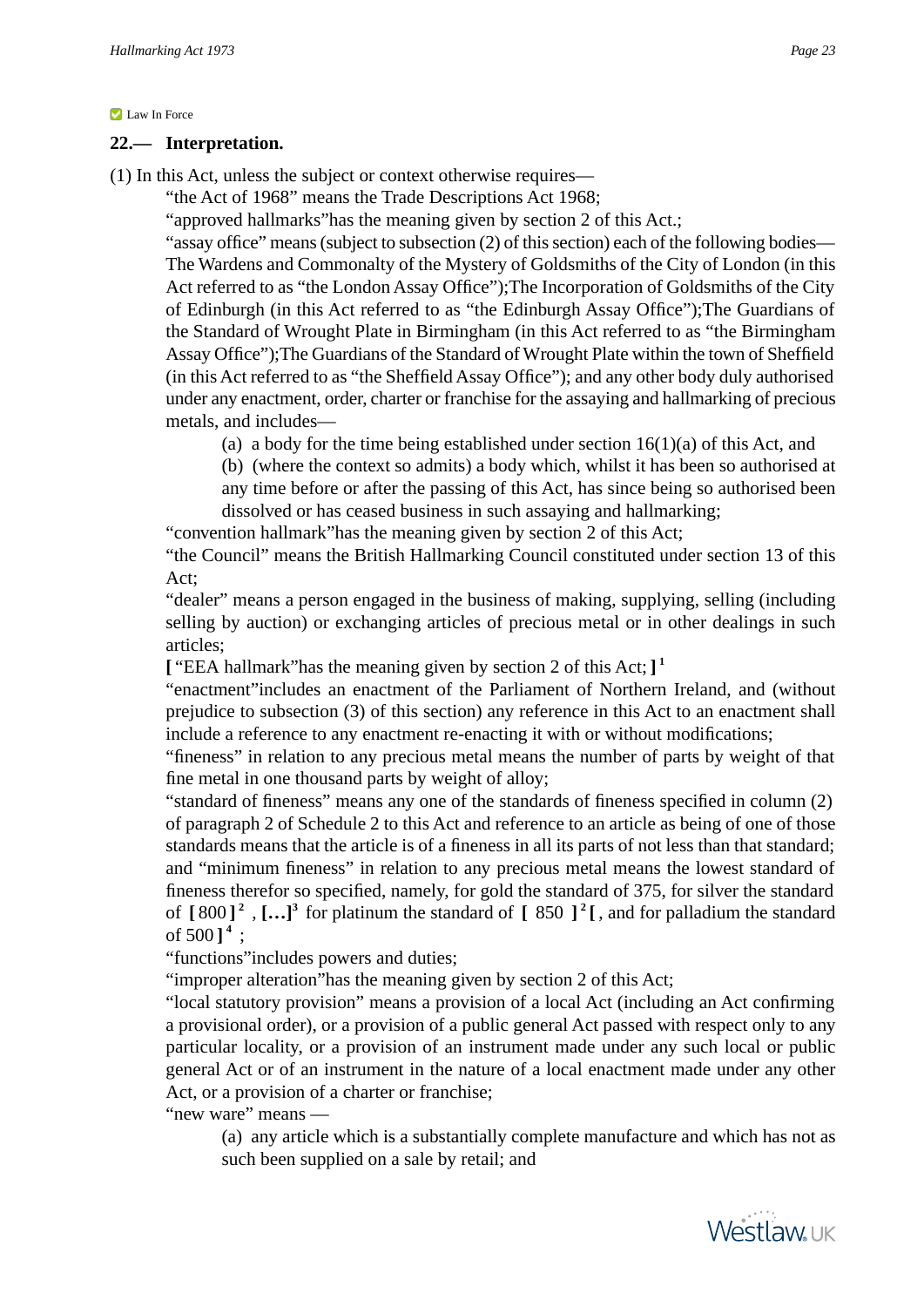(b) any article which has been the subject of any improper alteration; "precious metal" in relation to any article means gold, silver or platinum, or any other metal to which by an order under section 17 of this Act the provisions of this Act are applied; "sponsor's mark" means —

(a) a sponsor's mark applied under section 3 of this Act, or under the corresponding provisions of the law in force in the United Kingdom before section 3 of this Act came into force; or

(b) a mark designated by order of the Secretary of State—

- (i) as a mark recognised pursuant to any international convention or treaty
- to which Her Majesty's Government in the United Kingdom is a party; and
- (ii) as a sponsor's mark for the purposes of this Act **[** ; or **] 5**
- **[** (c) a mark struck on an article in an EEA State which indicates the manufacturer or sponsor of the article; **] 5**

"unhallmarked"has the meaning given by section 2(4) of this Act.

(2) References in this Act to an assay office shall, as respects an assay office who are engaged in the business of an assay office and who carry on any other activity, include reference to so much only of the undertaking of that assay office as relates wholly to their business as such an assay office and as may be certified in that behalf by that assay office.

(3) References in this Act to any enactment shall be construed as references to that enactment as amended or extended by or under any other enactment including this Act.

#### **Notes**

- **<sup>1</sup>** Added by Hallmarking (Hallmarking Act Amendment) Regulations 1998/2978 reg.2(12) (January 1, 1999)
- **2** Figures substituted by Hallmarking (Hallmarking Act Amendment) Regulations 1998/2978 reg.2(13) (January 1, 1999)
- **<sup>3</sup>** Word repealed by Hallmarking Act 1973 (Application to Palladium) Order 2009/2040 Sch.1 para.5(a) (July 22, 2009)
- **<sup>4</sup>** Words inserted by Hallmarking Act 1973 (Application to Palladium) Order 2009/2040 Sch.1 para.5(b) (July 22, 2009)
- <sup>5</sup> And the word immediately preceding it by Hallmarking (Hallmarking Act Amendment) Regulations 1998/2978 reg.2(14) (January 1, 1999)

#### **Commencement**

s. 22: January 1, 1975 (1973 c. 43 s. 24(2))

#### **Extent**

s. 22(1)-(3): United Kingdom

#### **Law In Force**

# $23.$   $[...]^1$

#### **Notes**

**<sup>1</sup>** Repeals enactments specified in Sch. 7

#### **Commencement**

s. 23: January 1, 1975 (1973 c. 43 s. 24(2))

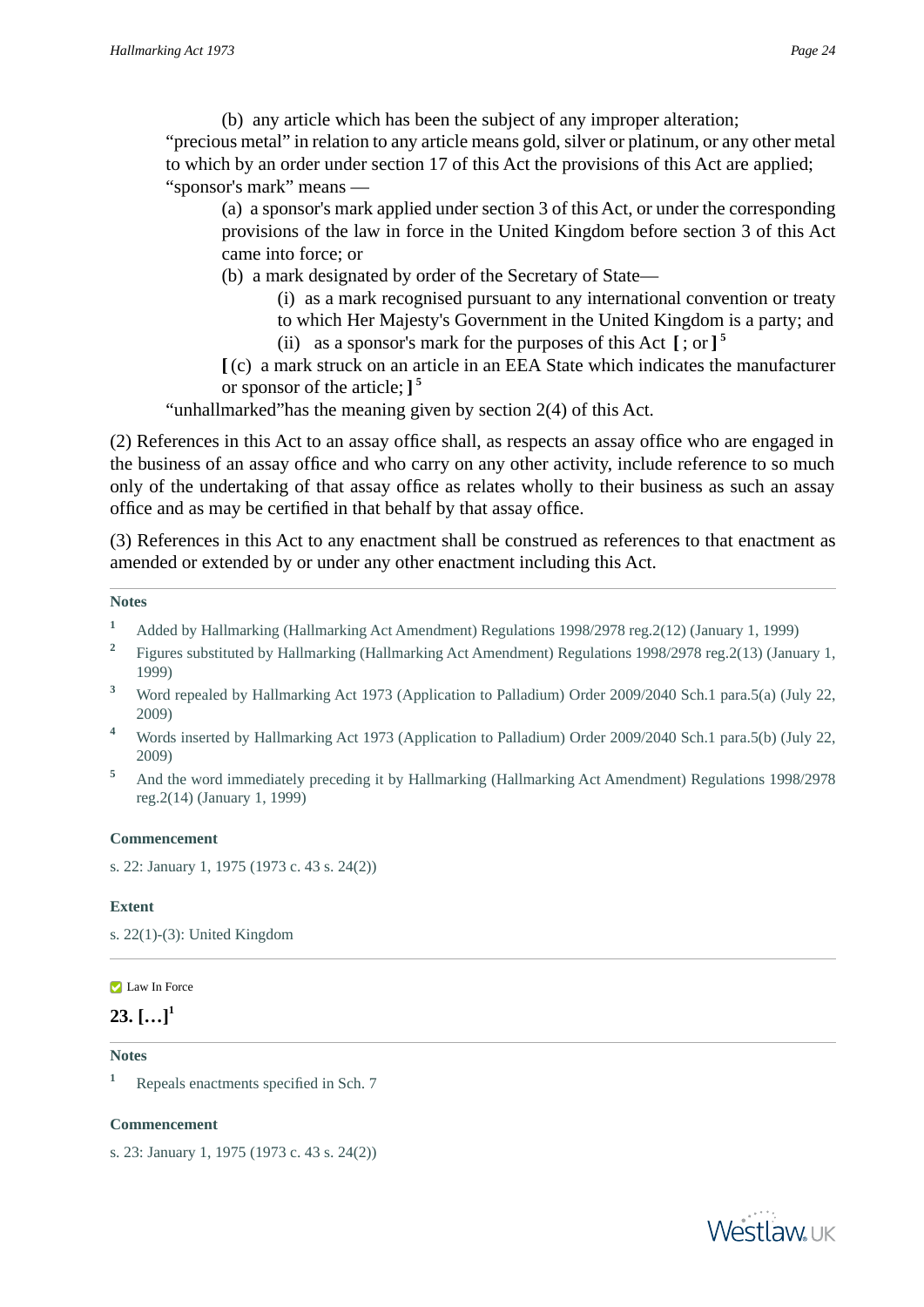### **Extent**

s. 23: United Kingdom

#### **Law In Force**

## **24.— Short title, commencement and extent.**

(1) This Act may be cited as the Hallmarking Act 1973.

(2) Section 13 of and Schedule 4 to this Act shall come into operation on 1st January 1974 and the remainder of this Act shall come into operation on 1st January 1975.

(3) This Act extends to Northern Ireland**[…]<sup>1</sup>** .

#### **Notes**

**<sup>1</sup>** Words repealed by Statute Law (Repeals) Act 1977 (c. 18), Sch. 1 Pt. XIII

#### **Commencement**

s. 24: January 1, 1974

#### **Extent**

s. 24(1)-(3): United Kingdom

# **SCHEDULE 1**

## **UNHALLMARKED ARTICLES**

**Section 1**

## **PART I**

# **PERMISSIBLE DESCRIPTIONS**

**Law In Force** 

# **1.—**

(1) Subject to the provisions of this paragraph—

- (a) "gold" is permissible if qualified by the word "plated" or "rolled";
- (b) "silver" is permissible if qualified by the word "plated";
- (c) "platinum" is permissible if qualified by the word "plated"  $[$ ;  $]$ <sup>1</sup>
- **[** (d) "palladium" is permissible if qualified by the word "plated". **] 1**

(2) If the description is in writing the lettering of "plated" or "rolled" is to be at least as large as any other lettering in the description.

(3) This paragraph does not apply if the description is false or is applied to an article for which the description is inappropriate.

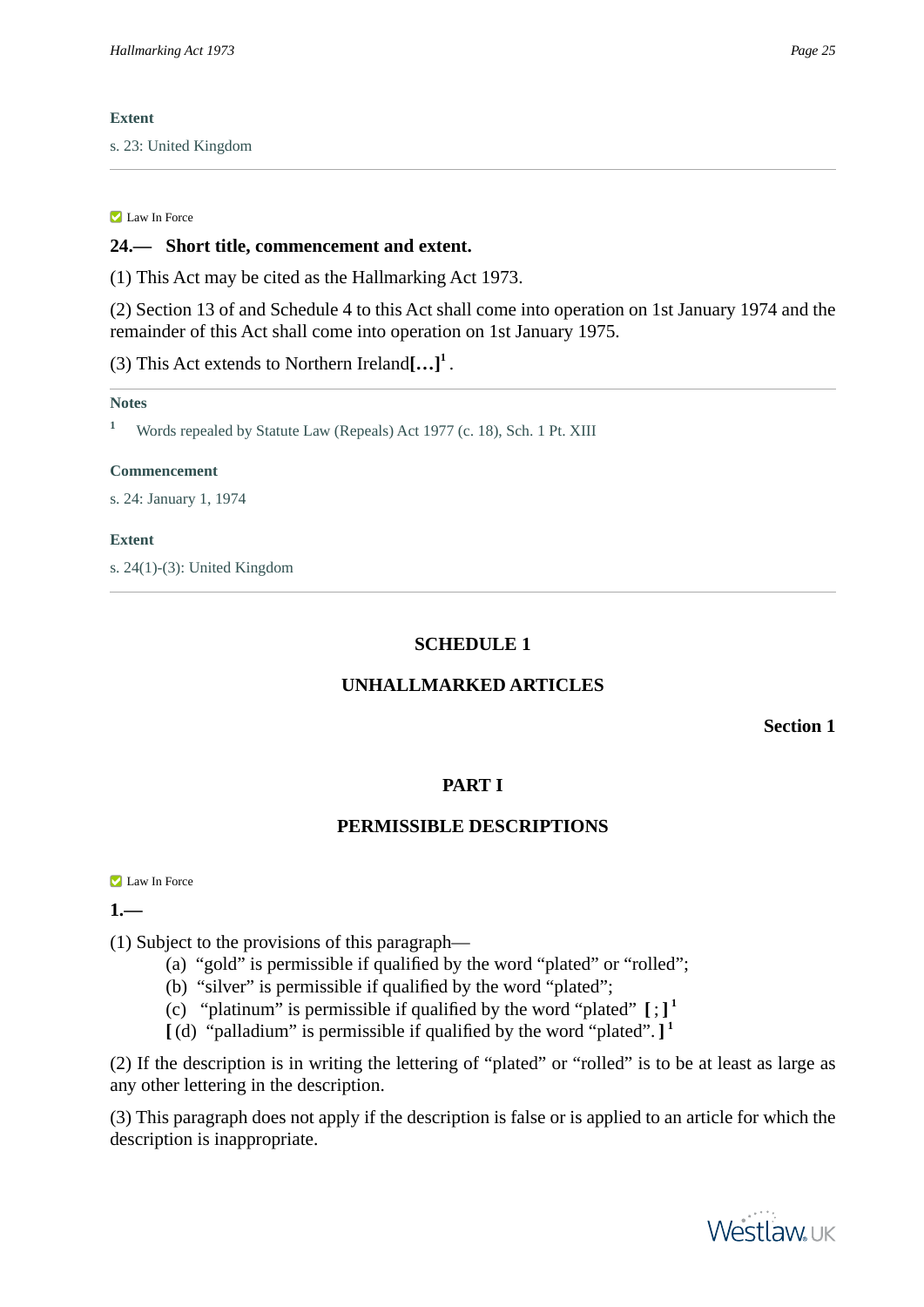#### **Notes**

**<sup>1</sup>** Added by Hallmarking Act 1973 (Application to Palladium) Order 2009/2040 Sch.1 para.6(2) (July 22, 2009)

#### **Commencement**

Sch. 1(I) para. 1: January 1, 1975 (1973 c. 43 s. 24(2))

#### **Extent**

Sch. 1(I) para. 1(1)-(3): United Kingdom

#### **Law In Force**

# **2.**

A description is permissible if it is implicitly or in express terms confined to the colour of the article.

## **Commencement**

Sch. 1(I) para. 2: January 1, 1975 (1973 c. 43 s. 24(2))

#### **Extent**

Sch. 1(I) para. 2: United Kingdom

# **PART II**

## **EXEMPTED ARTICLES**

#### **Law In Force**

#### **1.**

An article which is intended for despatch to a destination outside the United Kingdom.

#### **Commencement**

Sch. 1(II) para. 1: January 1, 1975 (1973 c. 43 s. 24(2))

#### **Extent**

Sch. 1(II) para. 1: United Kingdom

#### **Law In Force**

#### **2.**

An article which is outside the United Kingdom, or which is in course of consignment from outside the United Kingdom to an assay office in the United Kingdom.

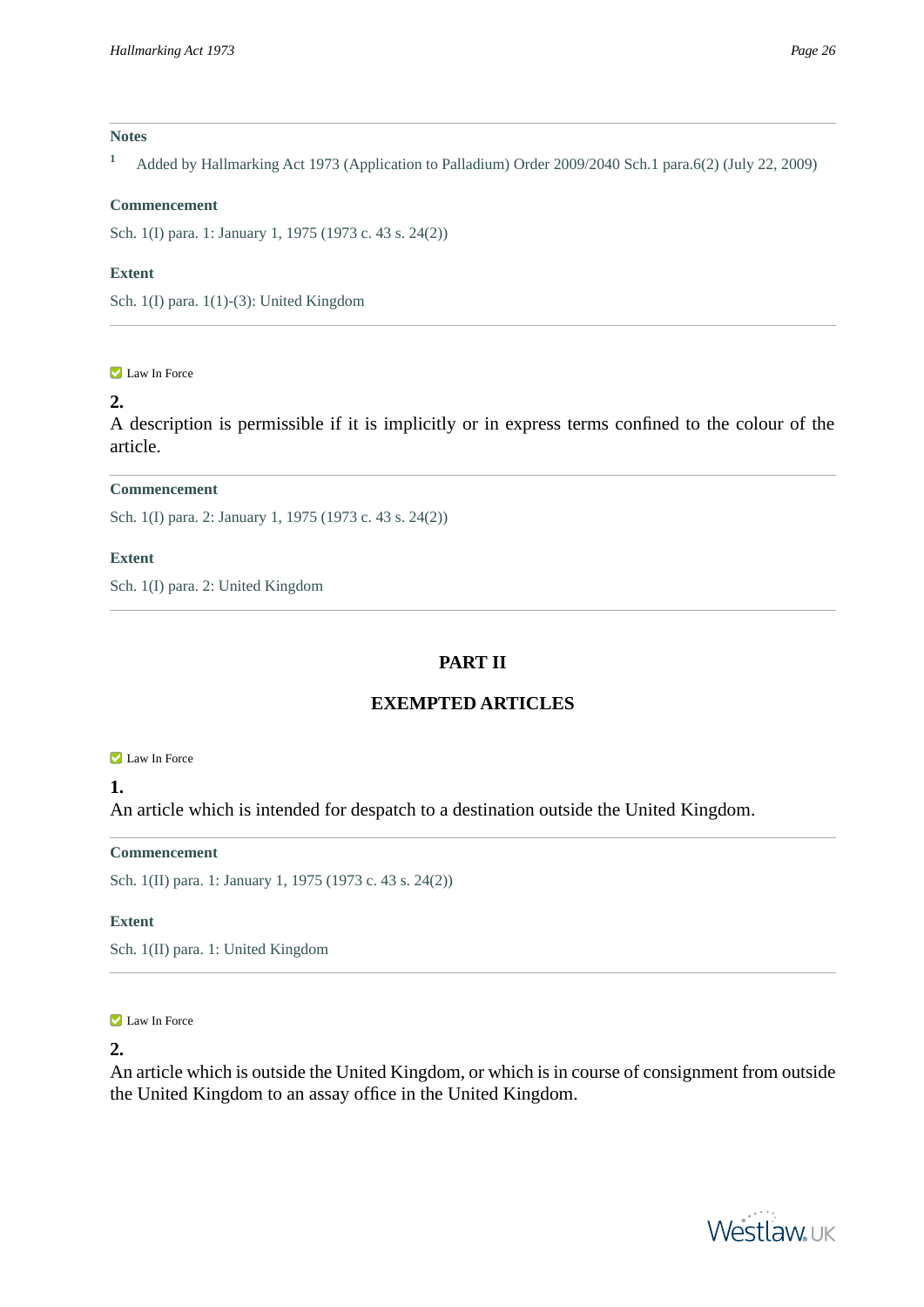## **Commencement**

Sch. 1(II) para. 2: January 1, 1975 (1973 c. 43 s. 24(2))

#### **Extent**

Sch. 1(II) para. 2: United Kingdom

#### **Law In Force**

# **3.**

Any coin which is, or was formerly at any time, current coin of the United Kingdom or any other territory.

#### **Commencement**

Sch. 1(II) para. 3: January 1, 1975 (1973 c. 43 s. 24(2))

#### **Extent**

Sch. 1(II) para. 3: United Kingdom

#### **Law In Force**

## **4.**

Any article which has been used, or is intended to be used, for medical, dental, veterinary, scientific or industrial purposes.

#### **Commencement**

Sch. 1(II) para. 4: January 1, 1975 (1973 c. 43 s. 24(2))

## **Extent**

Sch. 1(II) para. 4: United Kingdom

**Law In Force** 

## **[ 5.**

Any battered article fit only to be remanufactured. **] 1**

## **Notes**

**1** Para. 5 substituted by S.I. 1975/1883, Sch. para. 1

#### **Commencement**

Sch. 1(II) para. 5: January 1, 1975 (1973 c. 43 s. 24(2))

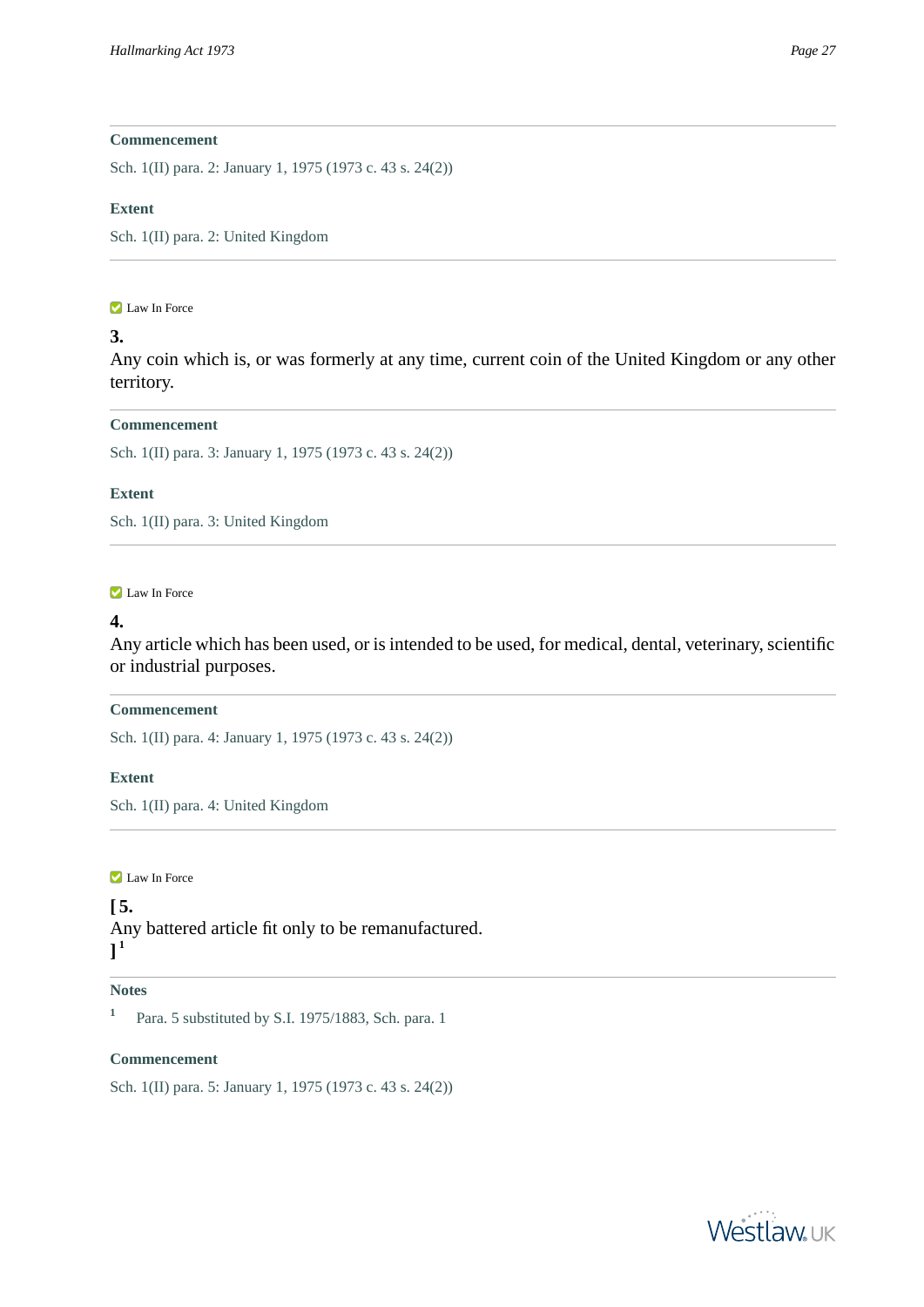#### **Extent**

Sch. 1(II) para. 5: United Kingdom

#### **Law In Force**

## **6.**

Any article of gold **[** , silver, or palladium **] 1** thread.

#### **Notes**

<sup>1</sup> Words substituted by Hallmarking Act 1973 (Application to Palladium) Order 2009/2040 Sch.1 para.6(3) (July 22, 2009)

#### **Commencement**

Sch. 1(II) para. 6: January 1, 1975 (1973 c. 43 s. 24(2))

#### **Extent**

Sch. 1(II) para. 6: United Kingdom

#### **Law In Force**

### **7.**

Any raw material (including any bar, plate, sheet, foil, rod, wire, strip or tube) or bullion.

#### **Commencement**

Sch. 1(II) para. 7: January 1, 1975 (1973 c. 43 s. 24(2))

#### **Extent**

Sch. 1(II) para. 7: United Kingdom

#### **Law In Force**

#### **8.**

Any manufactured article which is not substantially complete, and which is intended for further manufacture.

#### **Commencement**

Sch. 1(II) para. 8: January 1, 1975 (1973 c. 43 s. 24(2))

#### **Extent**

Sch. 1(II) para. 8: United Kingdom

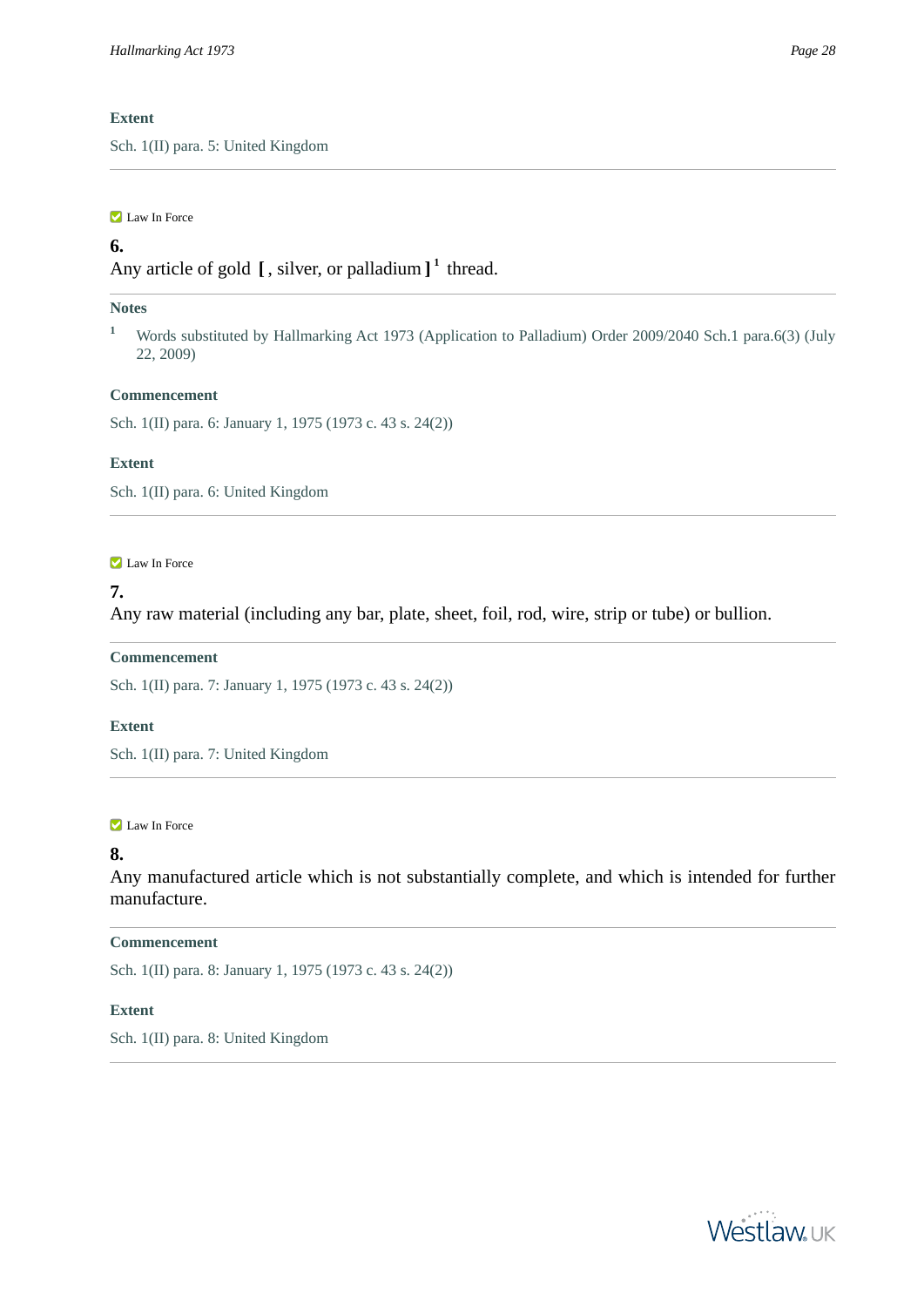# **9.**

Any article which is wholly or mainly of platinum, and which was manufactured before 1st January 1975.

## **Commencement**

Sch. 1(II) para. 9: January 1, 1975 (1973 c. 43 s. 24(2))

# **Extent**

Sch. 1(II) para. 9: United Kingdom

**Law In Force** 

# **[ 9A.**

Any article which is wholly or partly of palladium, and which was manufactured before 1st January 2010.

# **] 1**

# **Notes**

**<sup>1</sup>** Added by Hallmarking Act 1973 (Application to Palladium) Order 2009/2040 Sch.1 para.6(4) (July 22, 2009)

# **Extent**

Sch. 1(II) para. 9A: United Kingdom

# *Articles exempt if of minimum fineness*

## **Law In Force**

# **[ 10.**

Any article which—

(a) is wholly or mainly of gold or of silver or of gold and silver assaying in all its gold parts not less than 375 parts per thousand and in all its silver parts less than 800 parts per thousand; and

(b) was manufactured before the year **[** 1950 **] 2** and has not since the beginning of the year **[** 1950 **] 2** been the subject of any alteration which would be an improper alteration if the article had previously borne approved hallmarks.

**] 1**

## **Notes**

<sup>2</sup> Word substituted by Hallmarking Act 1973 (Exemption) (Amendment) Order 2007/880 art.2(2) (April 6, 2007)

## **Commencement**

Sch. 1(II) para. 10: January 1, 1975 (1973 c. 43 s. 24(2))





**<sup>1</sup>** Para. 10 substituted by S.I. 1975/1883, Sch. para. 2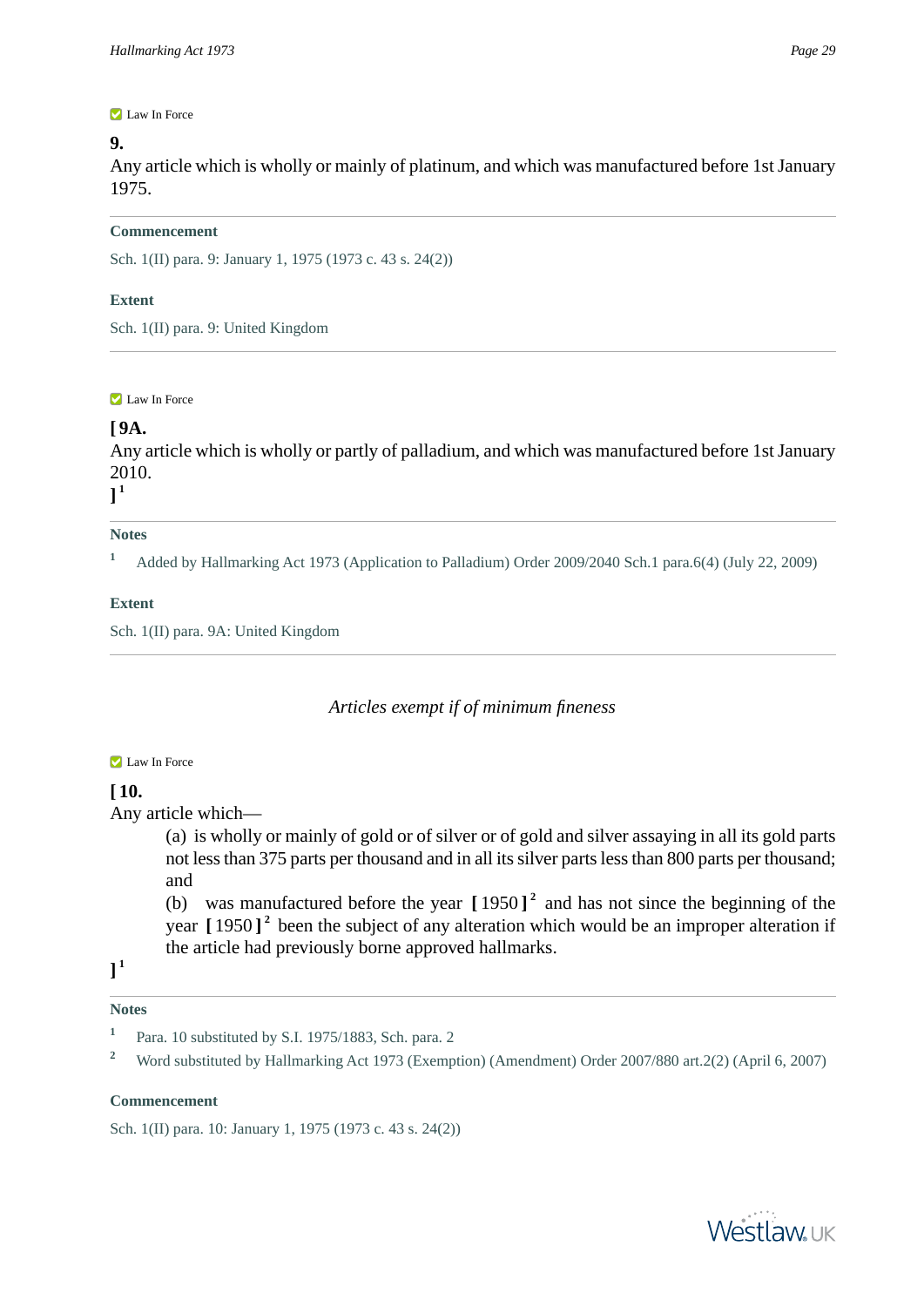## **Extent**

Sch. 1(II) para. 10(a)-(b): United Kingdom

#### Law In Force

## **11.**

**[** Subject to paragraph 14AA below, **] <sup>1</sup>** Any musical instrument, where the description is applied to the mouthpiece, and the mouthpiece is of minimum fineness.

## **Notes**

**<sup>1</sup>** Words inserted by S.I. 1986/1758, art. 2(a)

#### **Commencement**

Sch. 1(II) para. 11: January 1, 1975 (1973 c. 43 s. 24(2))

## **Extent**

Sch. 1(II) para. 11: United Kingdom

#### **Law In Force**

## $[12,-]$

(1) **[** Subject to paragraph 14AA and **] 2** Subject to the provisions of this paragraph, any article **[** , except an article made of chainwork,  $]$ <sup>2</sup> containing only one precious metal, being a metal of minimum fineness and of a weight less than that specified in the following table:

| gold       | 1 gram                           |
|------------|----------------------------------|
| silver     | $7.78$ grams                     |
| platinum   | $ 0.5 \text{ gram.} $            |
| [palladium | $1 \text{ gram.}$ ] <sup>3</sup> |

**[** (2) This paragraph does not apply—

(a) to an article which is manufactured on or after 1st January 2008, or

(b) to an article containing materials other than precious metal, unless the article satisfies the conditions for hallmarking of Part 3 of Schedule 2 to this Act as they had effect immediately before 6th April 2007 (the date of the coming into force of the Hallmarking Act 1973 (Amendment) Regulations 2007).

# **] 4**

(3) **[…]<sup>5</sup> ] 1**

#### **Notes**



**<sup>1</sup>** Para. 12 substituted by S.I. 1982/256, art. 2

**<sup>2</sup>** Words inserted by S.I. 1986/1758, art. 2(b)

<sup>&</sup>lt;sup>3</sup> Entry inserted by Hallmarking Act 1973 (Application to Palladium) Order 2009/2040 Sch.1 para.6(5) (July 22, 2009)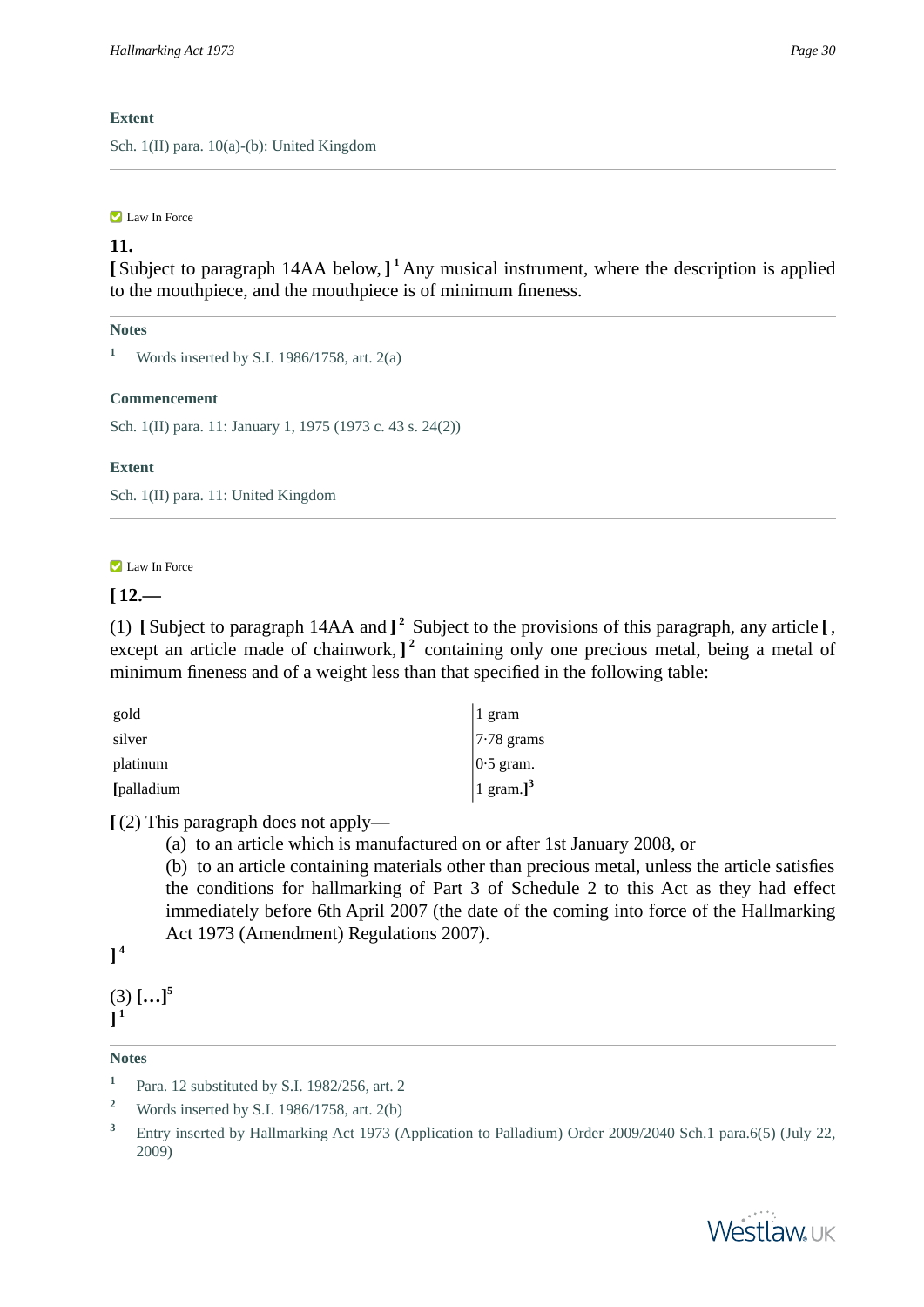- **4** Substituted by Hallmarking Act 1973 (Exemption) (Amendment No. 2) Order 2007/2493 art.2(2) (October 1, 2007)
- **<sup>5</sup>** Repealed by Hallmarking Act 1973 (Exemption) (Amendment No. 2) Order 2007/2493 art.2(3) (October 1, 2007)

#### **Commencement**

Sch. 1(II) para. 12: January 1, 1975 (1973 c. 43 s. 24(2))

### **Extent**

Sch. 1(II) para. 12(1)-(3): United Kingdom

## **Law In Force**

## $[12A]$

(1) Subject to paragraph 14AA, any article—

- (a) which contains silver of minimum fineness, and
- (b) in which the total weight of the metal is less than 7.78 grams.

(2) This paragraph does not apply to any article—

- (a) which contains gold,  $\left[\right]$  platinum or palladium  $\left]$ <sup>2</sup>, of the minimum fineness,
- (b) which contains any precious metal that is not of the minimum fineness, or
- (c) which contains materials other than precious metal, unless the article satisfies the

conditions for hallmarking of Part 3 of Schedule 2 to this Act.

**] 1**

### **Notes**

- **<sup>1</sup>** Added by Hallmarking Act 1973 (Exemption) (Amendment No. 2) Order 2007/2493 art.2(4) (October 1, 2007)
- <sup>2</sup> Words substituted by Hallmarking Act 1973 (Application to Palladium) Order 2009/2040 Sch.1 para.6(6) (July 22, 2009)

## **Extent**

Sch. 1(II) para. 12A(1)-(2)(c): United Kingdom

#### **Law In Force**

# **[ 12B.—**

- (1) Subject to paragraph 14AA, any article—
	- (a) which contains gold of minimum fineness, and
	- (b) in which the total weight of the metal is less than 1 gram.
- (2) This paragraph does not apply to any article—
	- (a) which contains platinum of the minimum fineness, or
	- (b) which contains any precious metal that is not of the minimum fineness, or
	- (c) which contains materials other than precious metal, unless the article satisfies the
	- conditions for hallmarking of Part 3 of Schedule 2 to this Act.

**] 1**

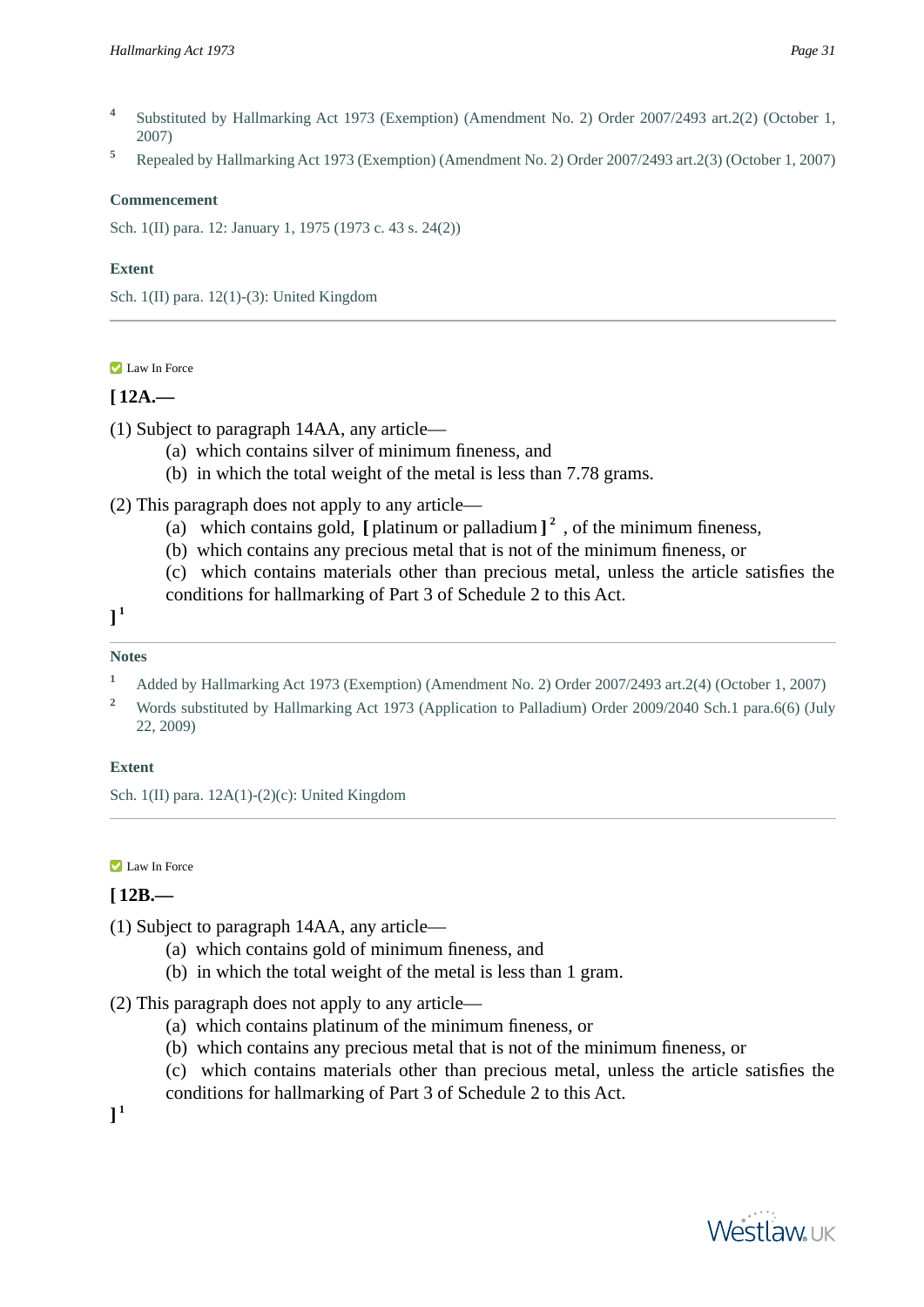#### **Notes**

**<sup>1</sup>** Added by Hallmarking Act 1973 (Exemption) (Amendment No. 2) Order 2007/2493 art.2(4) (October 1, 2007)

## **Extent**

Sch. 1(II) para. 12B(1)-(2)(c): United Kingdom

### **Law In Force**

# **[ 12C.—**

(1) Subject to paragraph 14AA, any article—

- (a) which contains platinum of minimum fineness, and
- (b) in which the total weight of the metal is less than 0.5 gram.

(2) This paragraph does not apply to any article—

- (a) which contains any precious metal that is not of the minimum fineness, or
- (b) which contains materials other than precious metal, unless the article satisfies the conditions for hallmarking of Part 3 of Schedule 2 to this Act.

**] 1**

## **Notes**

**<sup>1</sup>** Added by Hallmarking Act 1973 (Exemption) (Amendment No. 2) Order 2007/2493 art.2(4) (October 1, 2007)

## **Extent**

Sch. 1(II) para. 12C(1)-(2)(b): United Kingdom

## **Law In Force**

## **[ 12D.—**

(1) Subject to paragraph 14AA, any article—

- (a) which contains palladium of minimum fineness, and
- (b) in which the total weight of the metal is less than 1 gram.
- (2) This paragraph does not apply to any article—
	- (a) which contains gold, or platinum, of the minimum fineness,
	- (b) which contains any precious metal that is not of the minimum fineness, or
	- (c) which contains materials other than precious metal, unless the article satisfies the
	- conditions for hallmarking of Part 3 of Schedule 2 to this Act.

# **] 1**

# **Notes**

**<sup>1</sup>** Added by Hallmarking Act 1973 (Application to Palladium) Order 2009/2040 Sch.1 para.6(7) (July 22, 2009)

## **Extent**

Sch. 1(II) para. 12D(1)-(2)(c): United Kingdom

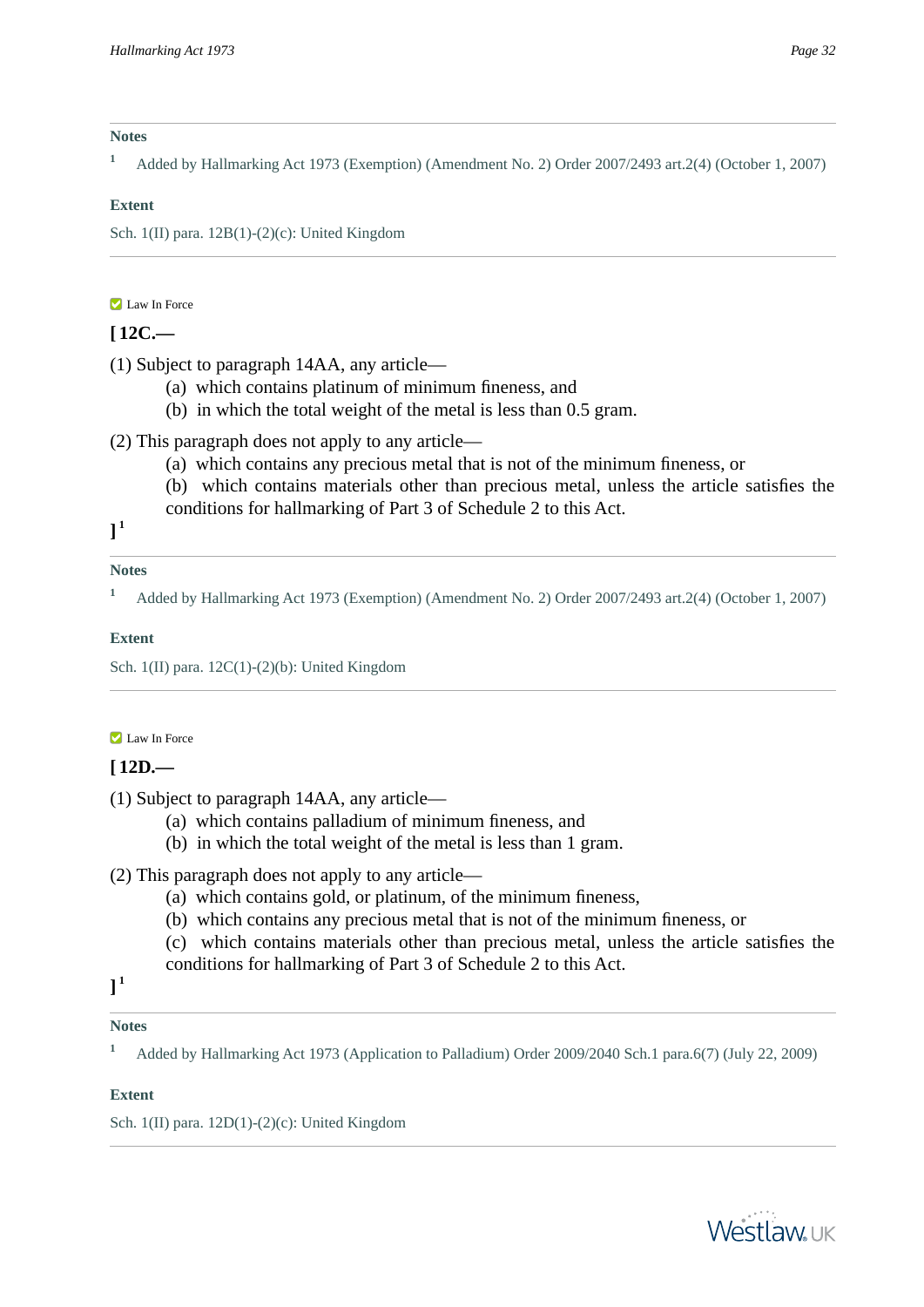#### **Law In Force**

## **[ 13.**

**[** Subject to paragraph 14AA below, **] <sup>2</sup>** Any article **[** , except an article made of chainwork, **] 2** which is wholly of one or more precious metals of minimum fineness and which is so small or thin that it cannot be hallmarked.

**] 1**

## **Notes**

**1** Para. 13 substituted by S.I. 1975/1883, Sch. para. 4

## **Commencement**

Sch. 1(II) para. 13: January 1, 1975 (1973 c. 43 s. 24(2))

## **Extent**

Sch. 1(II) para. 13: United Kingdom

#### **Law In Force**

## **14.**

**[** Subject to paragraph 14AA below, **] <sup>1</sup>** Any article which is of minimum fineness and which is imported temporarily (whether as a trade sample, or as intended for exhibition or otherwise) and for the time being remains under the control of the Commissioners of Customs and Excise.

#### **Notes**

**<sup>1</sup>** Words inserted by S.I. 1986/1758, art. 2(a)

#### **Commencement**

Sch. 1(II) para. 14: January 1, 1975 (1973 c. 43 s. 24(2))

#### **Extent**

Sch. 1(II) para. 14: United Kingdom

#### **Law In Force**

# **[ 14A.—**

(1) **[** Subject to paragraph 14AA and **] 2** Subject to the provisions of this paragraph, any article, any precious metal in which is of minimum fineness, and which either—

(a) contains gold and platinum but not silver, and the weight of the gold parts of which exceeds 50 per cent. of the total weight of the precious metals in the article, that total weight being less than 1 gram; or

(b) contains silver and either gold or platinum or both gold and platinum, and the weight of the silver parts of which exceeds 50 per cent. of the total weight of the precious metals in the article, that total weight being less than 7·78 grams.

**[** (2) This paragraph does not apply—



**<sup>2</sup>** Words inserted by S.I. 1986/1758, art. 2(a) (c)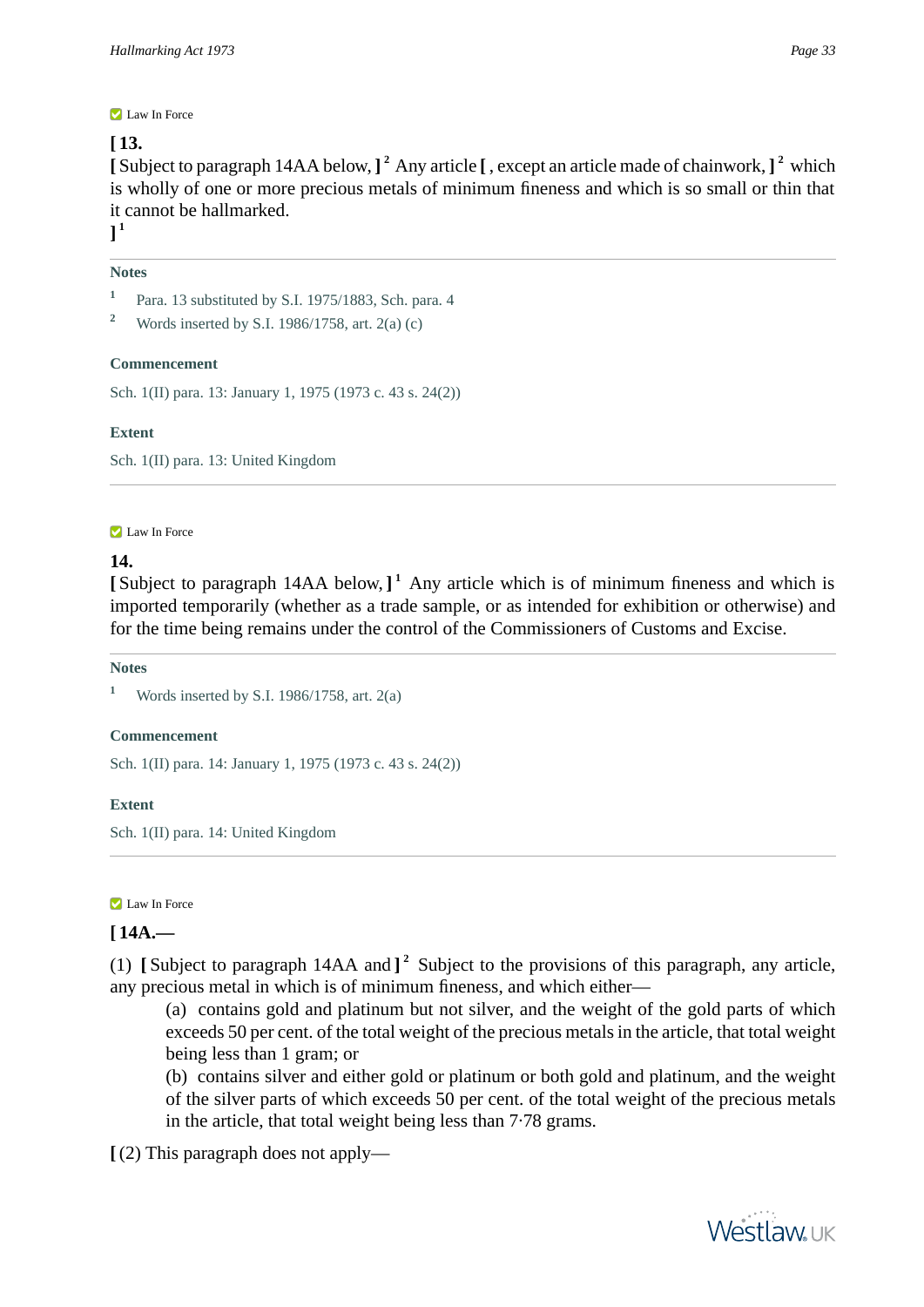(a) to an article which is manufactured on or after 1st January 2008, or

(b) to an article containing materials other than precious metal, unless the article satisfies the conditions for hallmarking of Part 3 of Schedule 2 to this Act as they had effect immediately before 6th April 2007 (the date of the coming into force of the Hallmarking Act 1973 (Amendment) Regulations 2007).

**] 3**

(3) **[…]<sup>4</sup> ] 1**

## **Notes**

- **1** Para. 14A substituted by S.I. 1982/256, art. 2
- **<sup>2</sup>** Words inserted by S.I. 1986/1758, art. 2(b)
- **3** Substituted by Hallmarking Act 1973 (Exemption) (Amendment No. 2) Order 2007/2493 art.2(5) (October 1, 2007)
- **<sup>4</sup>** Repealed by Hallmarking Act 1973 (Exemption) (Amendment No. 2) Order 2007/2493 art.2(6) (October 1, 2007)

#### **Extent**

Sch. 1(II) para. 14A(1)-(3): United Kingdom

#### **Law In Force**

# **[ 14AA.**

Paragraphs 11 to 14A above do not apply to any article in which solder containing precious metal is used unless the solder is of a standard of fineness equivalent to that which would be required under section 4(3) of this Act if the article were submitted to an assay office for hallmarking. **] 1**

#### **Notes**

## **Extent**

Sch. 1(II) para. 14AA: United Kingdom

**R** Repealed

# **14B. […]<sup>1</sup>**

**Notes**

**<sup>1</sup>** Repealed by S.I. 1982/256, art. 3



**<sup>1</sup>** Para. 14AA inserted by S.I. 1986/1758, art. 2(d)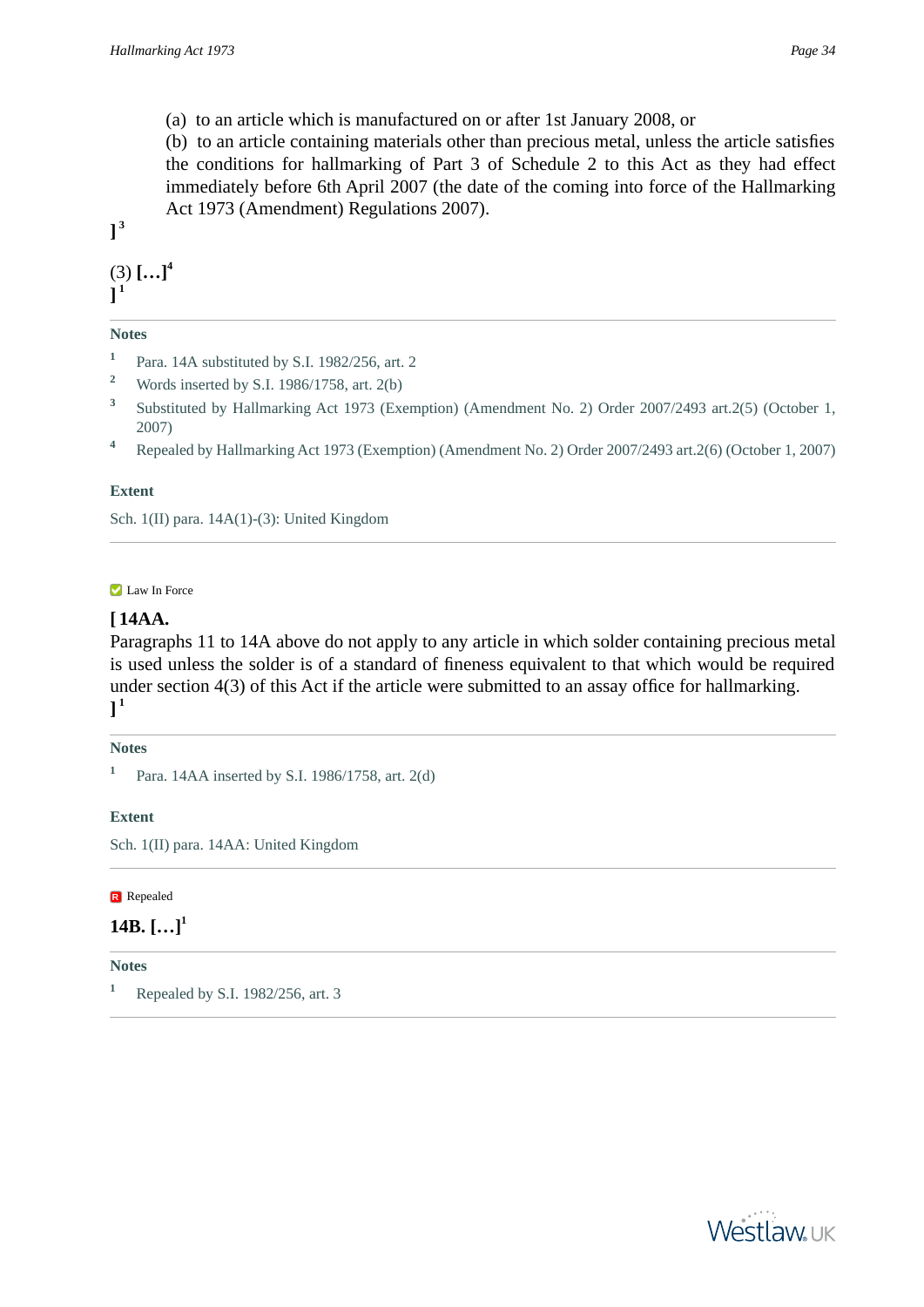#### **Law In Force**

## **15.**

The following articles of gold, if manufactured before 1st January 1975, and (except in the case of articles mentioned in sub-paragraph (d) below) of minimum fineness—

- (a) rings, except wedding rings, pencil cases, lockets, watch chains and thimbles,
- (b) articles consisting entirely of filigree work,

(c) articles so heavily engraved or set with stones that it is impossible to mark them without damage,

(d) jewellers works, that is the actual setting only in which stones or other jewels are set, and jointed sleeper earrings.

#### **Commencement**

Sch. 1(II) para. 15: January 1, 1975 (1973 c. 43 s. 24(2))

#### **Extent**

Sch. 1(II) para. 15(a)-(d): United Kingdom

#### **Law In Force**

## **16.—**

(1) Subject to the exceptions below, the following articles of silver, if manufactured before 1st January 1975, and (except in the case of articles mentioned in paragraph (e) below) of minimum fineness:

- (a) lockets, watch chains and stamped medals,
- (b) mounts the weight of which is less than 15·55 grams.,
- (c) articles consisting entirely of filigree work,
- (d) silver articles the weight of which is less than 7·78 grams.,
- (e) jewellers works, that is the actual setting only in which stones or other jewels are set.

## (2) The following articles are not exempt under sub-paragraph (1) above—

- (a) necks and collars for bottles on cruet stands,
- (b) buttons and studs, seals, wine labels, shoe clasps, buckles, or patch boxes,
- (c) salt spoons, shovels or ladles, teaspoons, tea strainers, caddy ladles or spoons,
- (d) ornaments for cabinets, knife cases, tea caddies, bridles, stands or frames.

#### **Commencement**

Sch. 1(II) para. 16: January 1, 1975 (1973 c. 43 s. 24(2))

#### **Extent**

Sch. 1(II) para. 16(1)-(2)(d): United Kingdom

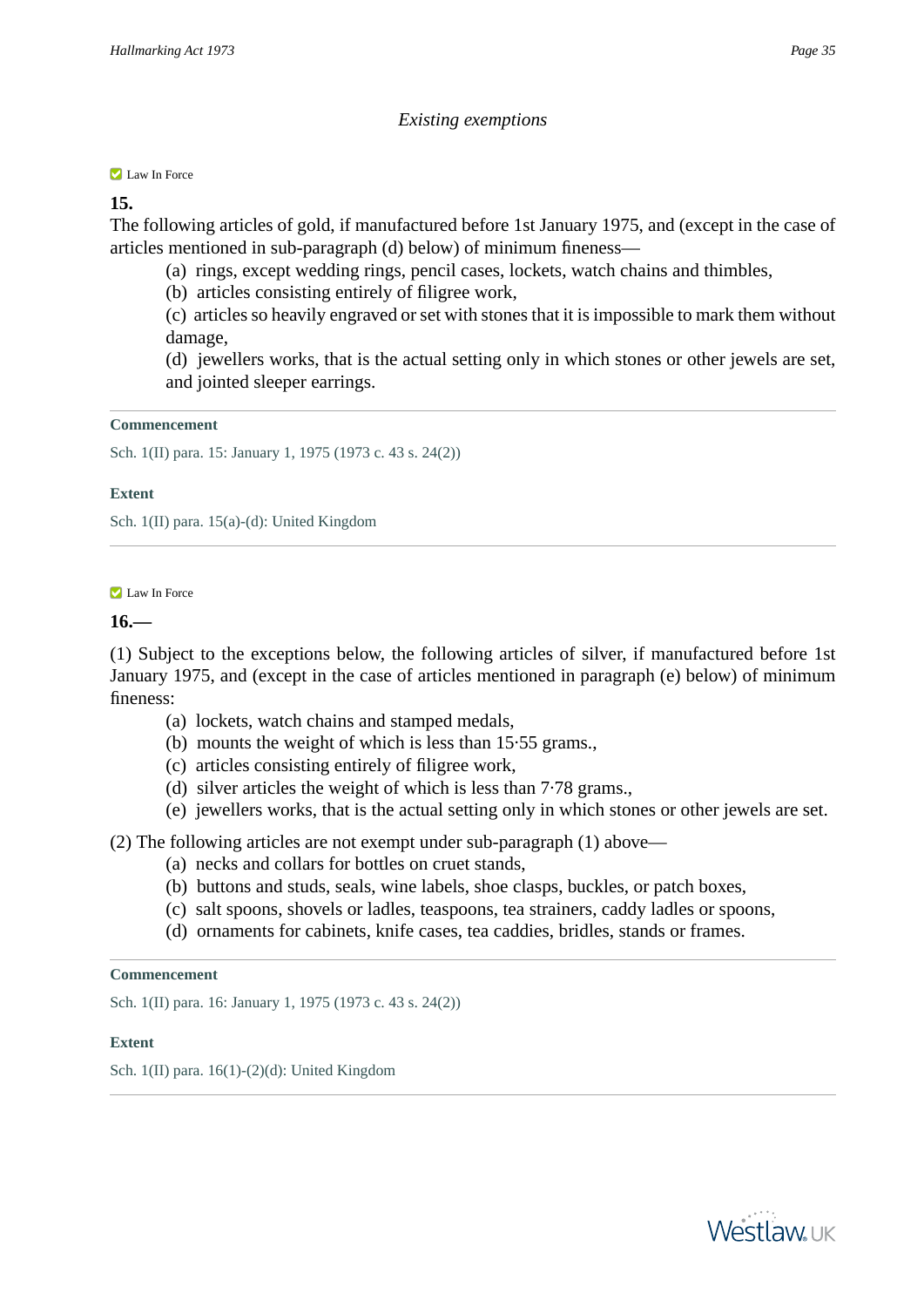#### **Law In Force**

## **17.**

Articles of gold or silver manufactured before 1st January 1975, other than articles mentioned in paragraphs 15 or 16 above, and being of such descriptions as, under any enactment in force immediately before the passing of this Act, to be specifically exempt from hallmarking.

#### **Commencement**

Sch. 1(II) para. 17: January 1, 1975 (1973 c. 43 s. 24(2))

## **Extent**

Sch. 1(II) para. 17: United Kingdom

*Articles manufactured before a given date*

#### **Law In Force**

## **18.**

Where under this Part of this Schedule an exemption depends on the date of manufacture, or the date of any alteration, the manufacture or alteration shall be presumed to be after that date until the contrary is proved.

#### **Commencement**

Sch. 1(II) para. 18: January 1, 1975 (1973 c. 43 s. 24(2))

#### **Extent**

Sch. 1(II) para. 18: United Kingdom

# **PART III**

# **USE OF THE WORDS `CARATS', `STERLING' AND `BRITANNIA'**

#### **Law In Force**

**1.** 

This Part of this Schedule applies for the purposes of section 1 of this Act, this Schedule **[** , the Business Protection from Misleading Marketing Regulations 2008 and the Consumer Protection from Unfair Trading Regulations 2008 **] 1** .

#### **Notes**

**<sup>1</sup>** Words substituted by Consumer Protection from Unfair Trading Regulations 2008/1277 Sch.2(1) para.16(4) (May 26, 2008)

#### **Commencement**

Sch. 1(III) para. 1: January 1, 1975 (1973 c. 43 s. 24(2))

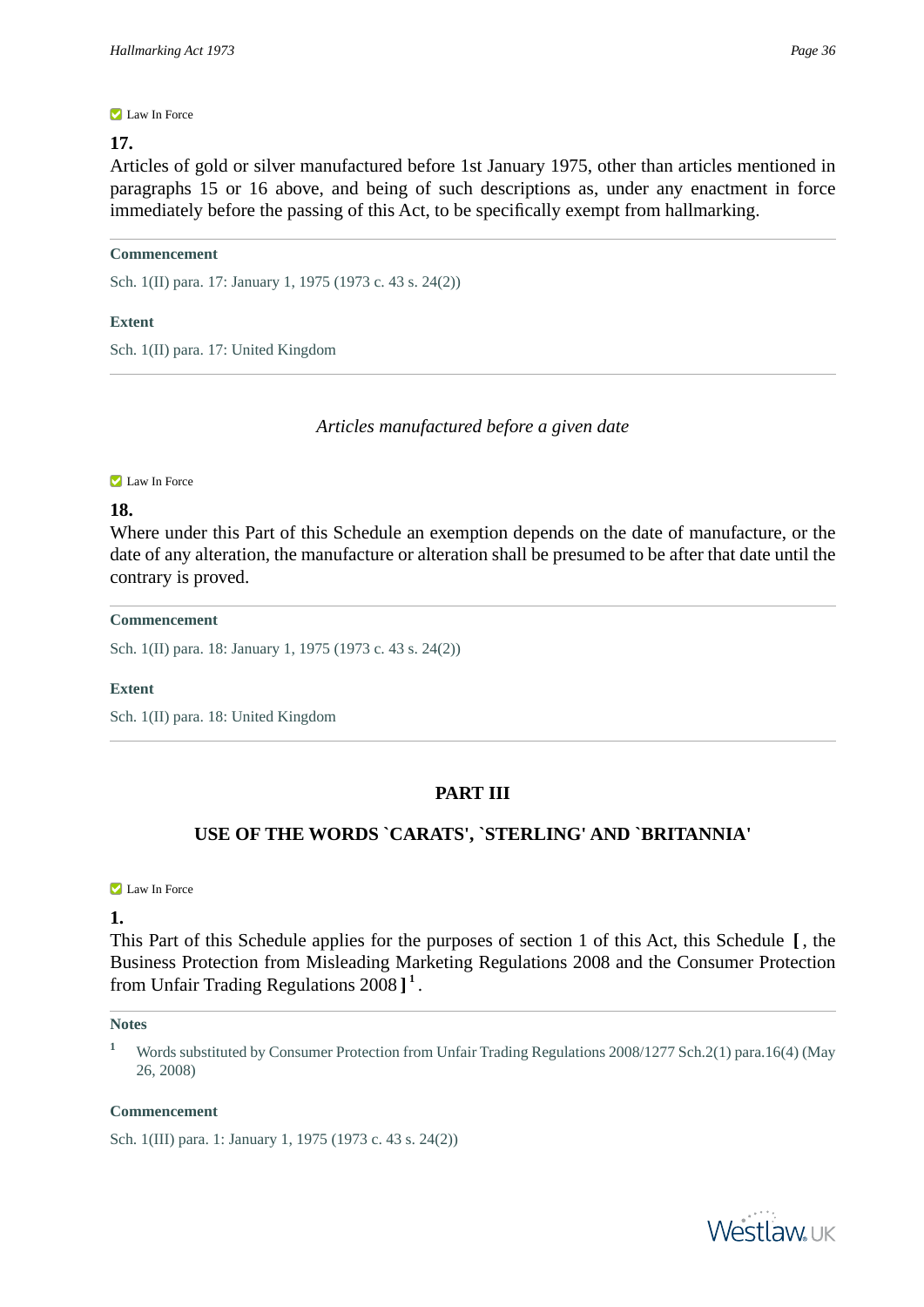# **Extent**

Sch. 1(III) para. 1: United Kingdom

### **Law In Force**

# **2.—**

(1) A description indicating that an article, or the metal in an article, is of so many carats is to be presumed to be an indication that the article or metal is of gold, and that its fineness is that specified in the following table for that number of carats.

(2) This paragraph shall not apply if (as in a case where the article is a precious stone) the word `carat' is used as a measure of weight for precious stones, and not as a measure of fineness.

# **TABLE**

| <b>Number of carats</b> | indicates gold of a standard of fineness of         |
|-------------------------|-----------------------------------------------------|
| 9                       | 375 parts per thousand                              |
| 12                      | 500 parts per thousand                              |
| 14                      | 585 parts per thousand                              |
| 15                      | 625 parts per thousand                              |
| 18                      | 750 parts per thousand                              |
| 22                      | 916.6 parts per thousand                            |
|                         | and so in proportion for any other number of garate |

and so in proportion for any other number of carats.

# **Commencement**

Sch. 1(III) para. 2: January 1, 1975 (1973 c. 43 s. 24(2))

# **Extent**

Sch. 1(III) para. 2(1)-(2): United Kingdom

### **Law In Force**

# **3.—**

(1) A description of an article, or of the metal in an article, as "sterling" or (except in the phrase `Britannia metal') "Britannia" is to be presumed to be an indication that the article, or the metal, is of silver.

(2) If "sterling" is the word used, the description is to be presumed to be an indication that the silver is of a standard of fineness of 925.

(3) If the word used is "Britannia" the description is to be presumed to be an indication that the silver is of a standard of fineness of 958·4.

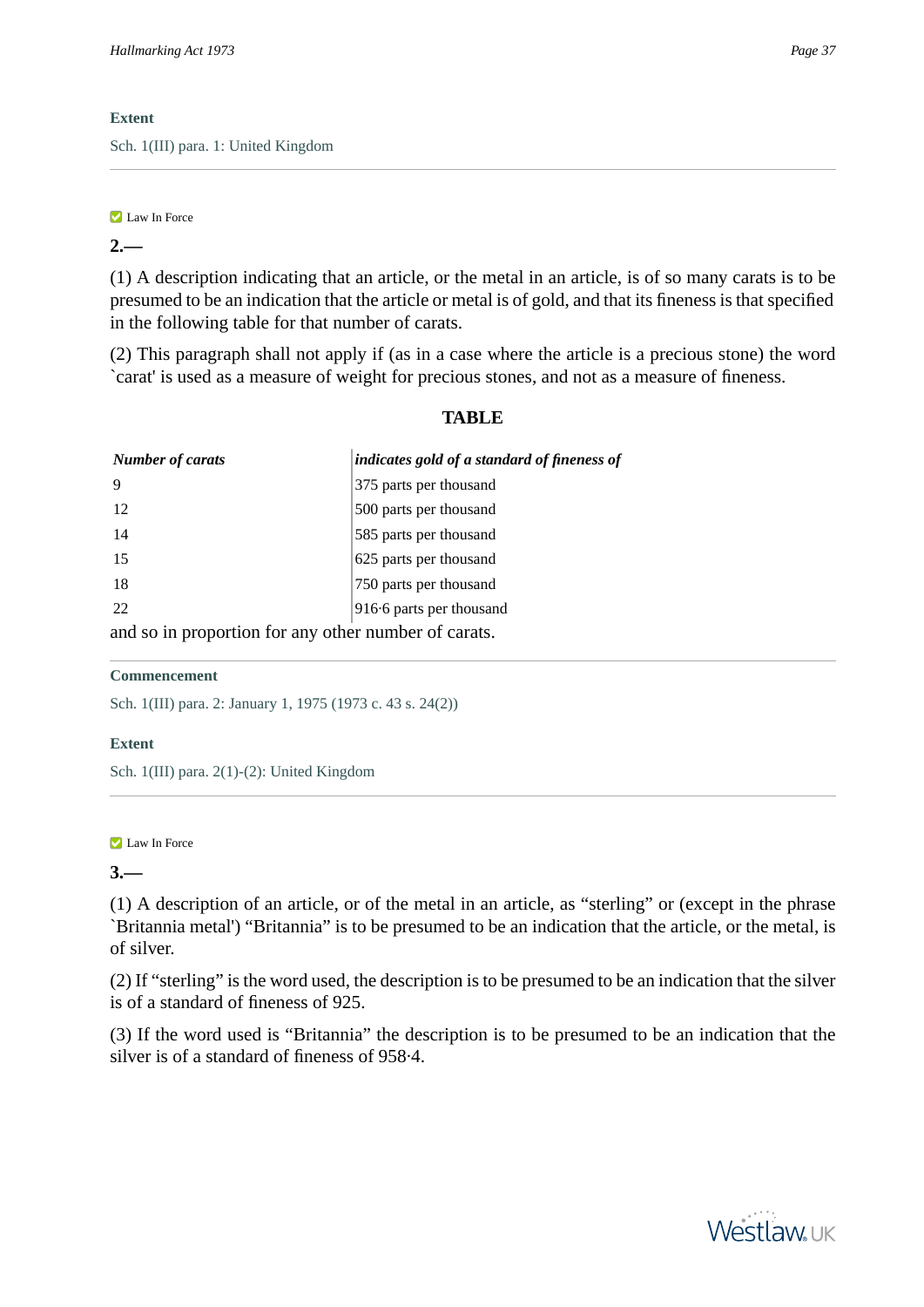Sch. 1(III) para. 3: January 1, 1975 (1973 c. 43 s. 24(2))

#### **Extent**

Sch. 1(III) para. 3(1)-(3): United Kingdom

# **PART IV**

# **POWER TO AMEND**

**Law In Force** 

**1.—** 

(1) The Secretary of State may by order—

(a) prescribe any cases or circumstances in which subsection (1) of section 1 of this Act is, or is not, to apply, and

(b) add to, amend or repeal all or any of the provisions of Part I, Part II or Part III of this Schedule, and

(c) make any consequential amendments in section 1 of this Act.

(2) An order under this paragraph—

(a) may contain such supplemental or incidental provisions as appear to the Secretary of State to be expedient or necessary, and

(b) shall be subject to annulment in pursuance of a resolution of either House of Parliament.

#### **Commencement**

Sch. 1(IV) para. 1: January 1, 1975 (1973 c. 43 s. 24(2))

### **Extent**

Sch. 1(IV) para. 1(1)-(2)(b): United Kingdom

# **SCHEDULE 2**

# **APPROVED HALLMARKS**

**Section 4**

# **PART I**

# **ARTICLES COMPRISED OF A SINGLE PRECIOUS METAL**

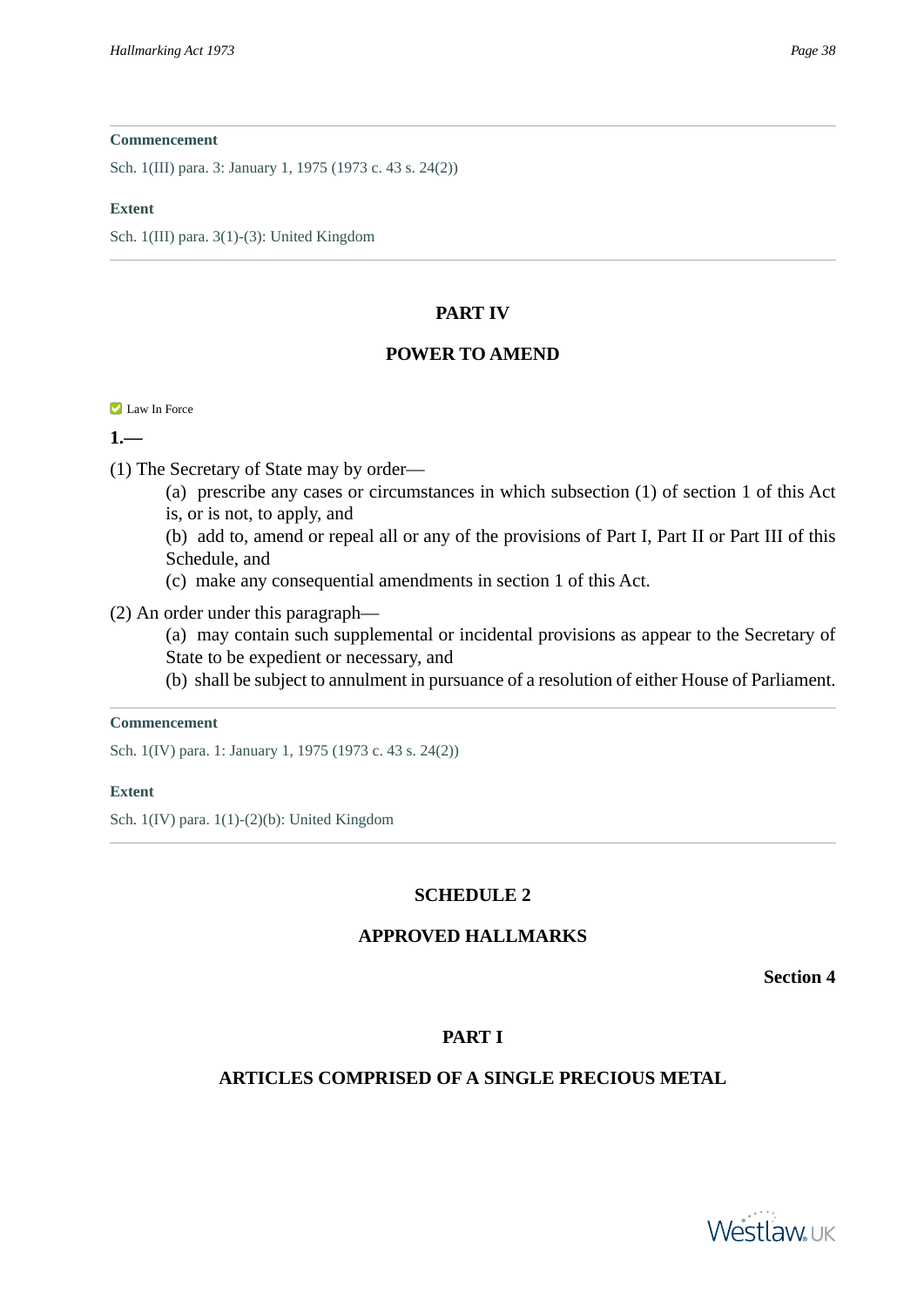The text of this provision varies depending on jurisdiction or other application. See parallel texts relating to: [England, Scotland and Wales](#page-38-0) | [Other Application](#page-38-1)

#### <span id="page-38-0"></span>**Law In Force**

**England, Scotland and Wales**

# **[ 1.**  Assay office mark

| Assay office   | $\vert$ Assay office mark |  |
|----------------|---------------------------|--|
| $\mathbf{I}$   | (2)                       |  |
| London         | A leopard's head          |  |
| Edinburgh      | A castle                  |  |
| Birmingham     | An anchor                 |  |
| Sheffield      | A rose                    |  |
| $\overline{1}$ |                           |  |

#### **]**

#### **Notes**

<span id="page-38-1"></span>**1** Possible drafting error - Sch.2 Part I paras.1-5 substituted for existing Part I paras.1-3. Sch.2 Part II also contains paras.4-5. Part I substituted by Hallmarking (Hallmarking Act Amendment) Regulations 1998/2978 reg.2(15) (January 1, 1999)

#### **Other Application**

In relation to business carried on outside the United Kingdom by an assay office: Sch.2 para.1 is repealed. $[\ldots]$ <sup>1</sup>

#### **Notes**

**<sup>1</sup>** Repealed by Hallmarking Act 1973 c. 43 s.4A(3)(a) (February 8, 2013)

#### **Commencement**

Sch. 2(I) para. 1: January 1, 1975 (1973 c. 43 s. 24(2))

#### **Extent**

Sch. 2(I) para. 1: United Kingdom

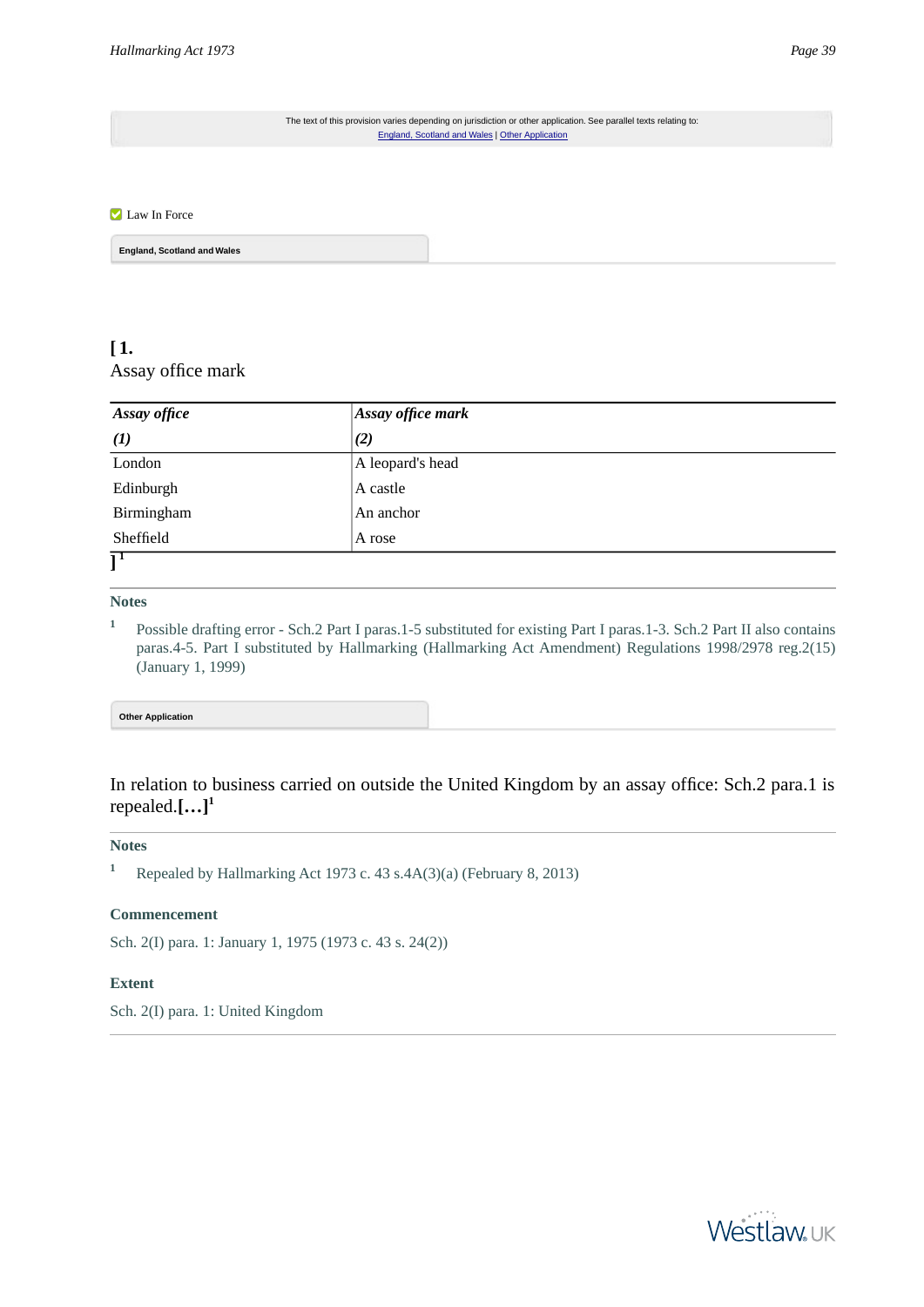#### **Law In Force**

# **[ 2.**  Standard mark

| Precious metal                                | <b>Standard of fineness</b> | <b>Standard mark</b>           |
|-----------------------------------------------|-----------------------------|--------------------------------|
| $\bf{I}$                                      | (2)                         | (3)                            |
| Gold                                          | 375                         | The figures 375                |
| Gold                                          | 585                         | The figures 585                |
| Gold                                          | 750                         | The figures 750                |
| Gold                                          | 916.6                       | The figures 916                |
| Gold                                          | 990                         | The figures 990                |
| Gold                                          | 999                         | The figures 999                |
| Silver                                        | 800                         | The figures 800                |
| Silver                                        | 925                         | The figures 925                |
| Silver                                        | 958.4                       | The figures 958                |
| Silver                                        | 999                         | The figures 999                |
| Platinum                                      | 850                         | The figures 850                |
| Platinum                                      | 900                         | The figures 900                |
| Platinum                                      | 950                         | The figures 950                |
| Platinum                                      | 999                         | The figures 999                |
| [Palladium                                    | 500                         | The figures 500                |
| Palladium                                     | 950                         | The figures 950                |
| Palladium                                     | 999                         | The figures $999$ <sup>2</sup> |
| $\overline{\rm l}^{\scriptscriptstyle \rm I}$ |                             |                                |

# **Notes**

- **1** Possible drafting error - Sch.2 Part I paras.1-5 substituted for existing Part I paras.1-3. Sch.2 Part II also contains paras.4-5. Part I substituted by Hallmarking (Hallmarking Act Amendment) Regulations 1998/2978 reg.2(15) (January 1, 1999)
- <sup>2</sup> Entries inserted by Hallmarking Act 1973 (Application to Palladium) Order 2009/2040 Sch.1 para.7(2) (July 22, 2009)

#### **Commencement**

Sch. 2(I) para. 2: January 1, 1975 (1973 c. 43 s. 24(2))

#### **Extent**

Sch. 2(I) para. 2: United Kingdom

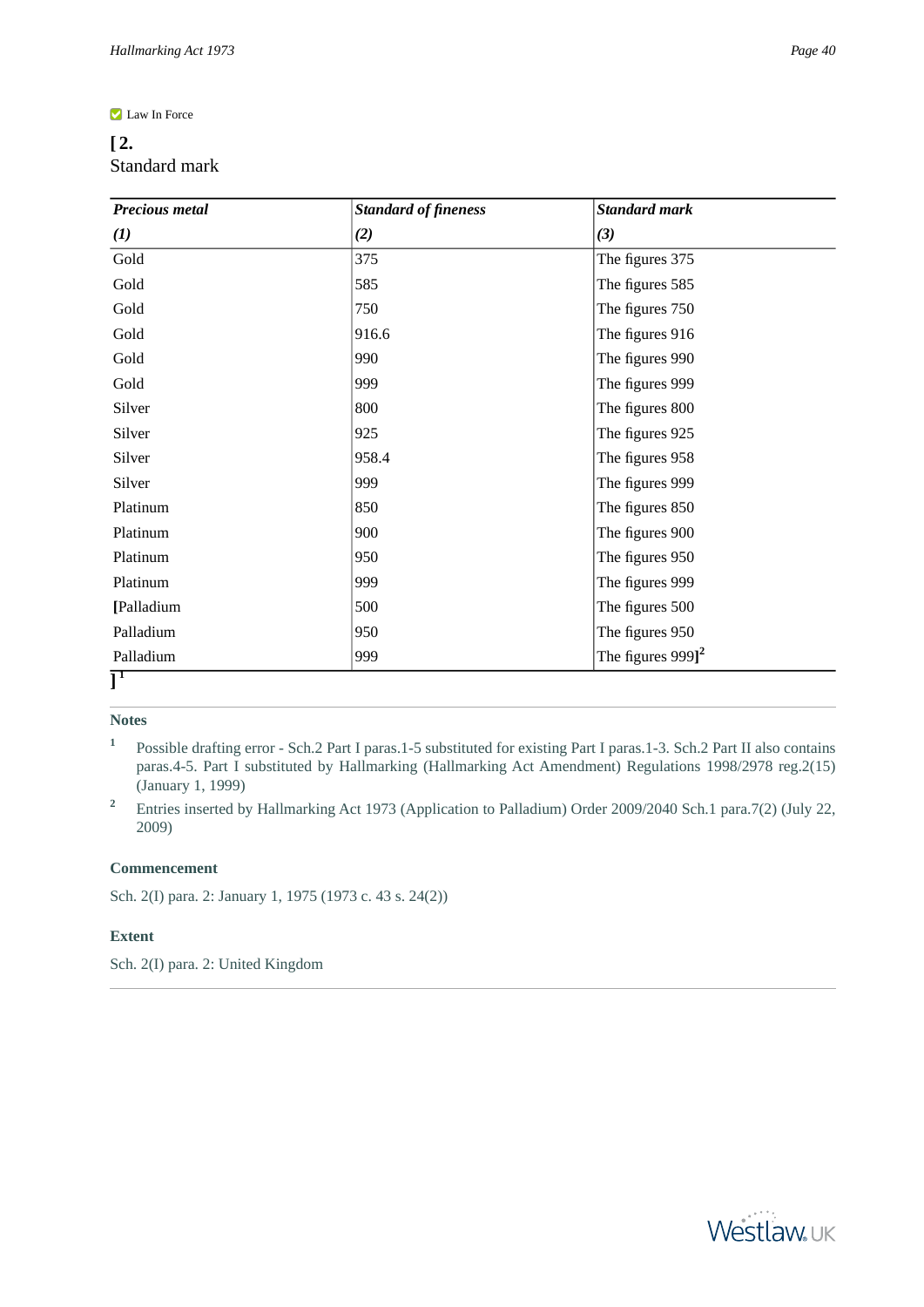#### **Law In Force**

# **[ 3.**  Optional pictorial mark

| <b>Precious metal</b> | <b>Standard of fineness</b> | <b>Pictorial mark</b>                                                                                                                                                                                  |
|-----------------------|-----------------------------|--------------------------------------------------------------------------------------------------------------------------------------------------------------------------------------------------------|
| (1)                   | (2)                         | (3)                                                                                                                                                                                                    |
| Gold                  | A crown                     |                                                                                                                                                                                                        |
| Gold                  | 585                         | A crown                                                                                                                                                                                                |
| Gold                  | 750                         | A crown                                                                                                                                                                                                |
| Gold                  | 916.6                       | A crown                                                                                                                                                                                                |
| Gold                  | 990                         | A crown                                                                                                                                                                                                |
| Gold                  | 999                         | A crown                                                                                                                                                                                                |
| Silver                | 925                         | A lion passant. In the case of an article struck by the<br>Edinburgh Assay Office, the reference to a lion passant<br>shall be treated as a reference to a lion rampant.                               |
| Silver                | 958.4                       | The figure of Britannia or a lion passant. In the case of an<br>article struck by the Edinburgh Assay Office, the reference<br>to a lion passant shall be treated as a reference to a lion<br>rampant. |
| Silver                | 999                         | The figure of Britannia or a lion passant. In the case of an<br>article struck by the Edinburgh Assay Office, the reference<br>to a lion passant shall be treated as a reference to a lion<br>rampant. |
| Platinum              | 950                         | An orb surmounted by a cross                                                                                                                                                                           |
| Platinum              | 999                         | An orb surmounted by a cross                                                                                                                                                                           |
| [Palladium            | 500                         | The head of Pallas Athene                                                                                                                                                                              |
| Palladium             | 950                         | The head of Pallas Athene                                                                                                                                                                              |
| Palladium             | 999                         | The head of Pallas Athene] <sup>2</sup>                                                                                                                                                                |
|                       |                             |                                                                                                                                                                                                        |

**Notes**

- **1** Possible drafting error - Sch.2 Part I paras.1-5 substituted for existing Part I paras.1-3. Sch.2 Part II also contains paras.4-5. Part I substituted by Hallmarking (Hallmarking Act Amendment) Regulations 1998/2978 reg.2(15) (January 1, 1999)
- <sup>2</sup> Entries inserted by Hallmarking Act 1973 (Application to Palladium) Order 2009/2040 Sch.1 para.7(3) (July 22, 2009)

### **Commencement**

Sch. 2(I) para. 3: January 1, 1975 (1973 c. 43 s. 24(2))

#### **Extent**

Sch. 2(I) para. 3: United Kingdom

#### **Law In Force**

**[ 4.**  Optional date letter

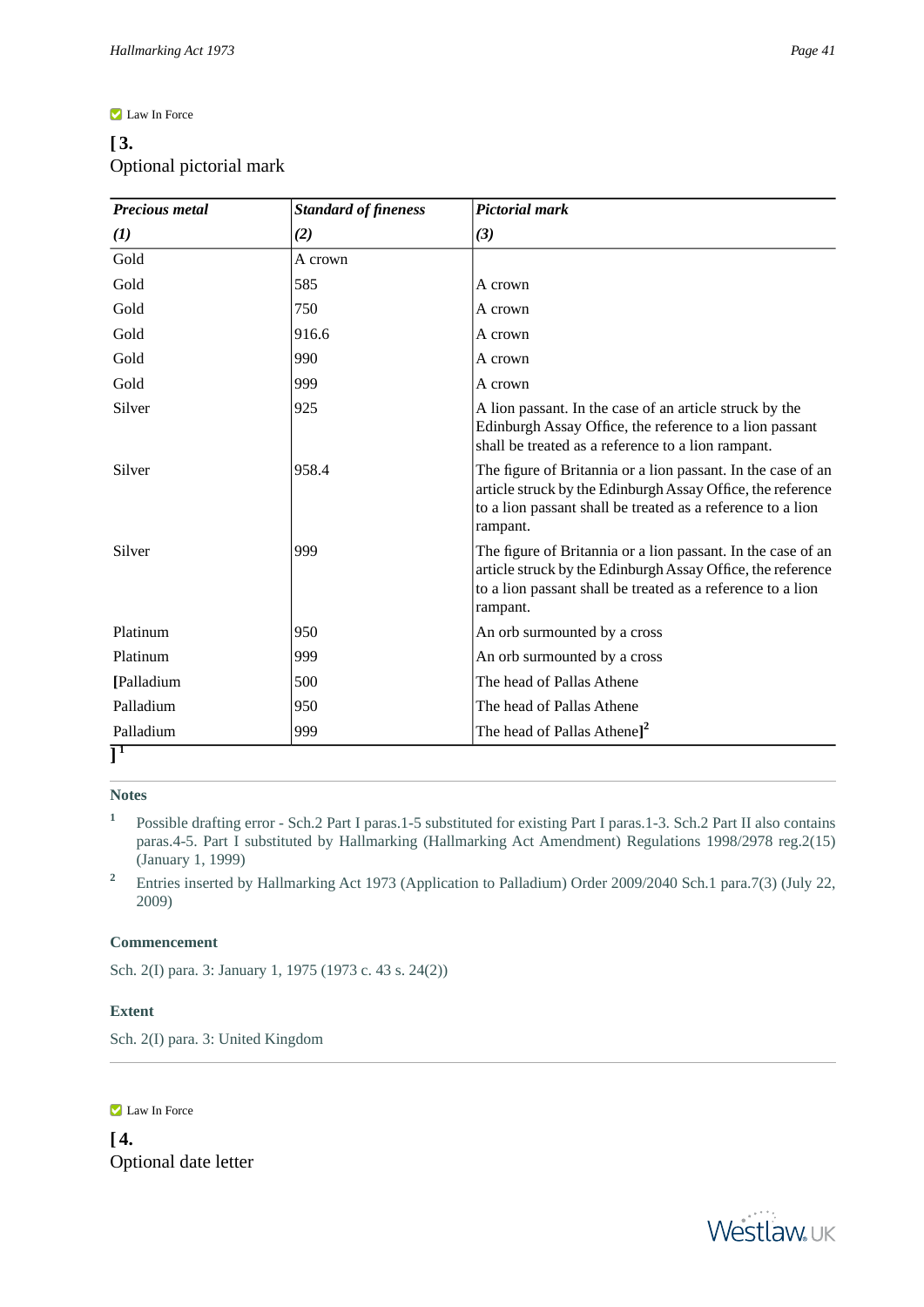Such distinct variable letter of the alphabet to denote the year in which the article is marked as may be for the time being directed in writing by the Council. **] 1**

# **Notes**

**1** Possible drafting error - Sch.2 Part I paras.1-5 substituted for existing Part I paras.1-3. Sch.2 Part II also contains paras.4-5. Part I substituted by Hallmarking (Hallmarking Act Amendment) Regulations 1998/2978 reg.2(15) (January 1, 1999)

# **Extent**

Sch. 2(I) para. 4: United Kingdom

#### **Law In Force**

# **[ 5.**

Optional additional mark Such mark (if any) as may be for the time being directed in writing by the Council. **] 1**

#### **Notes**

**1** Possible drafting error - Sch.2 Part I paras.1-5 substituted for existing Part I paras.1-3. Sch.2 Part II also contains paras.4-5. Part I substituted by Hallmarking (Hallmarking Act Amendment) Regulations 1998/2978 reg.2(15) (January 1, 1999)

#### **Extent**

Sch. 2(I) para. 5: United Kingdom

# **PART II**

# **ARTICLES COMPRISED OF TWO OR MORE PRECIOUS METALS**

### **Law In Force**

# **4.**

**[** Existing Sch.2 Part 2 para.4 is not repealed but was moved into Sch.2 Part 1 as part of an earlier amendment. **] 1**

### **Notes**

**<sup>1</sup>** Existing Sch.2 Parts 2 and 3 are substituted for a new Sch.2 Part 2 consisting of paras.6-15 and Part 3 consisting of paras.16-19 by Hallmarking Act 1973 (Amendment) Regulations 2007/872 Sch.1 para.1 (April 6, 2007)

### **Commencement**

Sch. 2(II) para. 4: January 1, 1975 (1973 c. 43 s. 24(2))

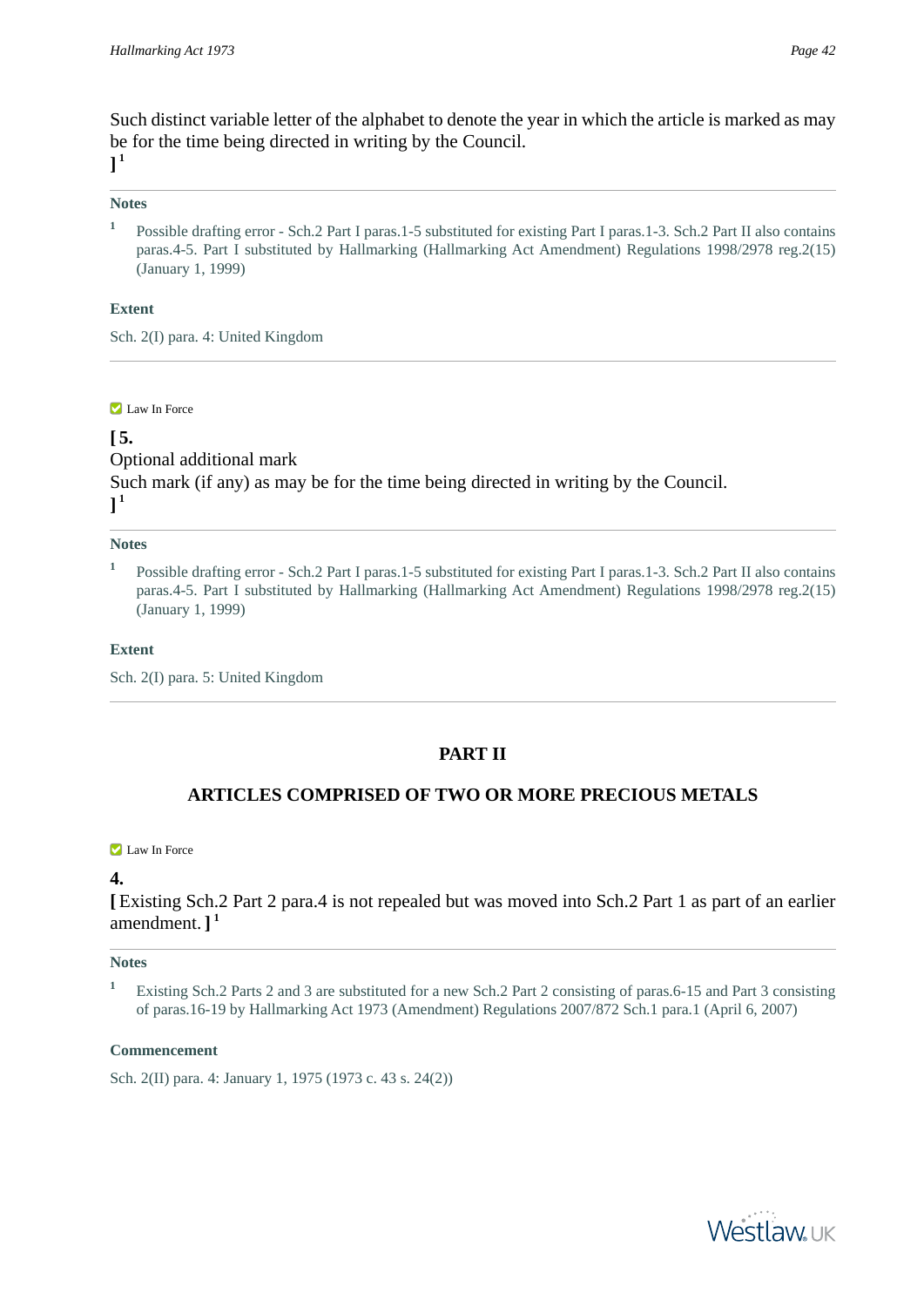# **Extent**

Sch. 2(II) para. 4(1)-(e): United Kingdom

#### **Law In Force**

# **5.**

**[** Existing Sch.2 Part 2 para.5 is not repealed but was moved into Sch.2 Part 1 as part of an earlier amendment. **] 1**

### **Notes**

**<sup>1</sup>** Existing Sch.2 Parts 2 and 3 are substituted for a new Sch.2 Part 2 consisting of paras.6-15 and Part 3 consisting of paras.16-19 by Hallmarking Act 1973 (Amendment) Regulations 2007/872 Sch.1 para.1 (April 6, 2007)

#### **Commencement**

Sch. 2(II) para. 5: January 1, 1975 (1973 c. 43 s. 24(2))

#### **Extent**

Sch. 2(II) para. 5: United Kingdom

#### **Law In Force**

# **[ 6.**

An article comprised of two or more precious metals shall not be hallmarked unless, upon assay, each precious metal is of a standard of fineness not less than the minimum fineness for that precious metal.

# **] 1**

### **Notes**

**<sup>1</sup>** Existing Sch.2 Parts 2 and 3 are substituted for a new Sch.2 Part 2 consisting of paras.6-15 and Part 3 consisting of paras.16-19 by Hallmarking Act 1973 (Amendment) Regulations 2007/872 Sch.1 para.1 (April 6, 2007)

### **Extent**

Sch. 2(II) para. 6: United Kingdom

The text of this provision varies depending on jurisdiction or other application. See parallel texts relating to: [England, Scotland and Wales](#page-42-0) | [Other Application](#page-43-0)

<span id="page-42-0"></span>**Law In Force** 

**England, Scotland and Wales**

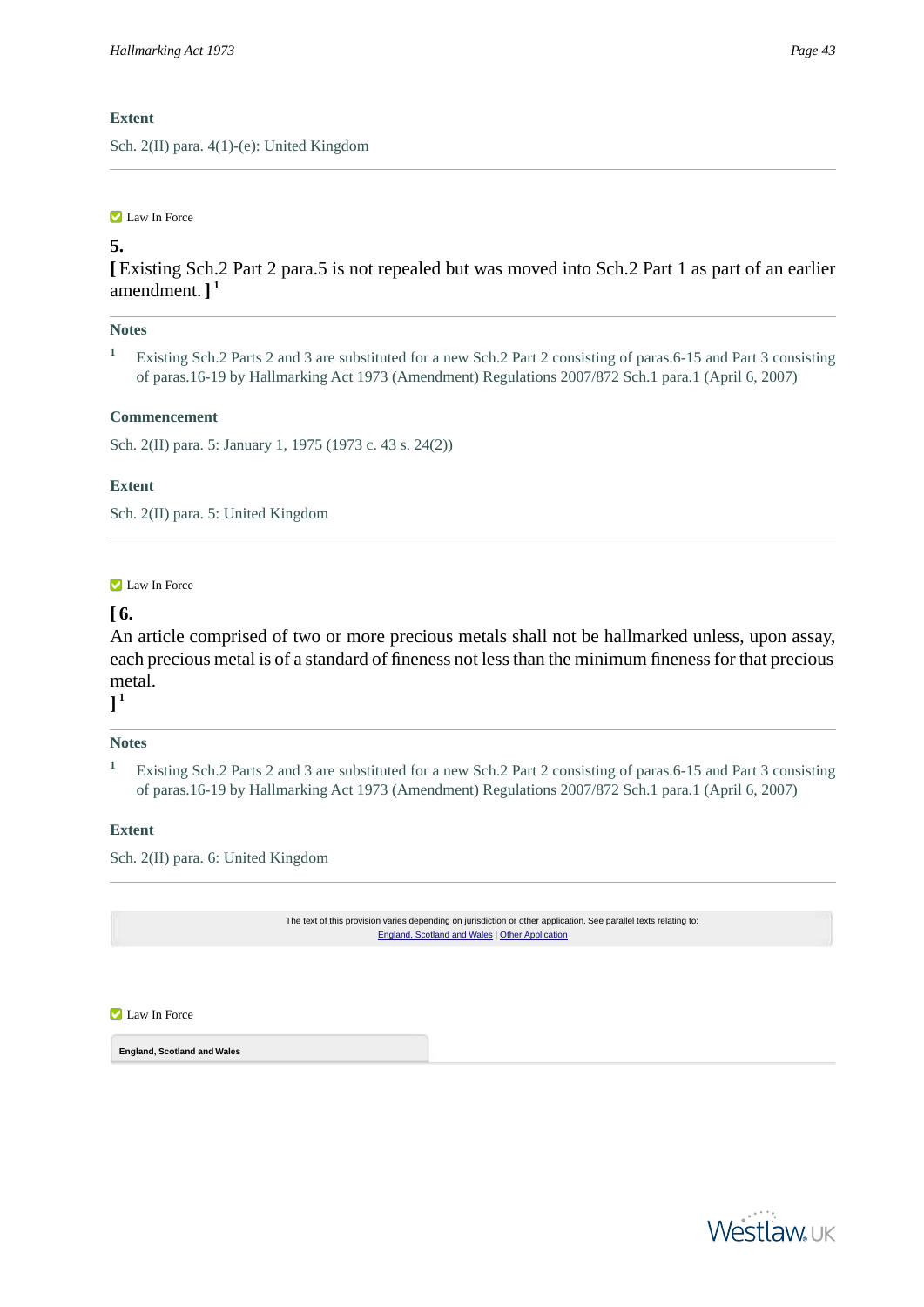# **[ 7.**

The article shall be struck with—

- (a) the assay office mark, and
- (b) the appropriate standard mark for each precious metal.
- **] 1**

# **Notes**

<span id="page-43-0"></span>**<sup>1</sup>** Existing Sch.2 Parts 2 and 3 are substituted for a new Sch.2 Part 2 consisting of paras.6-15 and Part 3 consisting of paras.16-19 by Hallmarking Act 1973 (Amendment) Regulations 2007/872 Sch.1 para.1 (April 6, 2007)

**Other Application**

In relation to business carried on outside the United Kingdom by an assay office:

# **[ 7.**

The article shall be struck with—

- (a) the mark approved for use outside the United Kingdom by the assay office pursuant to section  $4(1)(a)(i)$ , and
- (b) the appropriate standard mark for each precious metal.

**] 1**

# **Notes**

**<sup>1</sup>** Words substituted by Hallmarking Act 1973 c. 43 s.4A(3)(b) (February 8, 2013)

# **Extent**

Sch. 2(II) para. 7(a)-(b): United Kingdom

### **Law In Force**

 $[8 -$ 

(1) The person who submits the article to an assay office may request the assay office to strike the marks mentioned in paragraph 7 on a particular precious metal part.

(2) The assay office must comply with such a request unless they think that, in consequence of doing so, it would not be clear which part of the article is made of which precious metal. **] 1**

### **Notes**

### **Extent**

Sch. 2(II) para. 8(1)-(2): United Kingdom



**<sup>1</sup>** Existing Sch.2 Parts 2 and 3 are substituted for a new Sch.2 Part 2 consisting of paras.6-15 and Part 3 consisting of paras.16-19 by Hallmarking Act 1973 (Amendment) Regulations 2007/872 Sch.1 para.1 (April 6, 2007)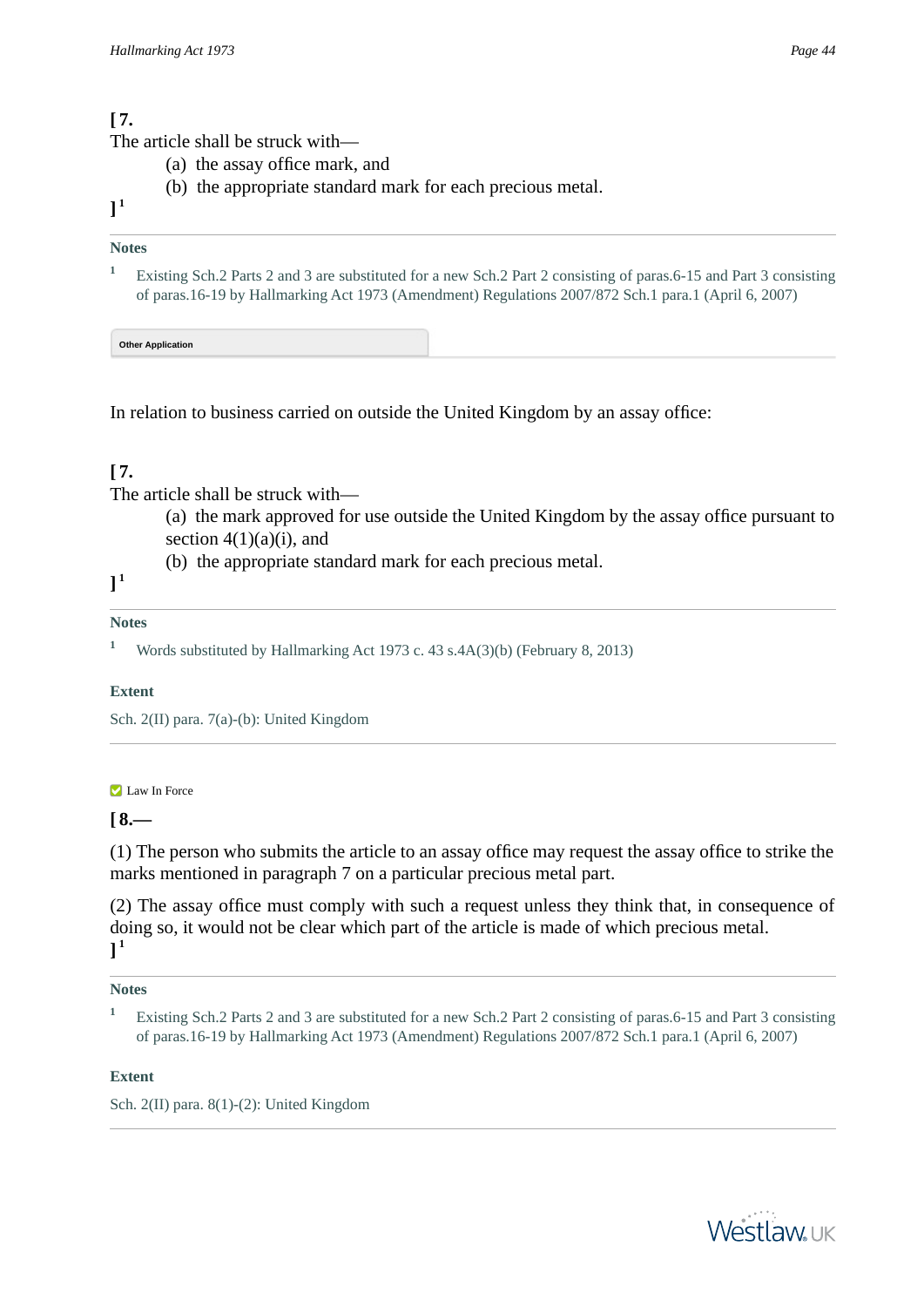**Law In Force** 

 $[9 -$ 

(1) This paragraph applies if—

- (a) an assay office have refused to hallmark an article in accordance with a request under paragraph 8(1), and
- (b) the person making the request refers the matter in writing to the Council.

(2) The Council may direct the assay office to comply with the request.

(3) The assay office must comply with the direction.

**Notes**

**] 1**

```
1 Existing Sch.2 Parts 2 and 3 are substituted for a new Sch.2 Part 2 consisting of paras.6-15 and Part 3 consisting
of paras.16-19 by Hallmarking Act 1973 (Amendment) Regulations 2007/872 Sch.1 para.1 (April 6, 2007)
```
### **Extent**

Sch. 2(II) para. 9(1)-(3): United Kingdom

#### **Law In Force**

**[ 10.—** 

(1) **[ 3 ] <sup>2</sup>** This paragraph applies to the striking of hallmarks other than in accordance with a request under paragraph 8.

(2) Each standard mark must be struck on the precious metal part to which it relates.

(3) The assay office mark must be struck together with the standard mark for the least precious metal.

(4) If it is not practical to strike the marks in accordance with sub-paragraphs (2) and (3) they must be struck as follows—

(a) they must be struck together on the least precious metal part,

(b) if sub-paragraph (a) is not practical, they must be struck together on another precious metal part, or

(c) if neither sub-paragraph (a) nor (b) is practical, the assay office mark and the standard mark for the least precious metal must be struck on the least precious metal part and all other hallmarks must be omitted.

**] 1**

**Notes**

- **<sup>1</sup>** Existing Sch.2 Parts 2 and 3 are substituted for a new Sch.2 Part 2 consisting of paras.6-15 and Part 3 consisting of paras.16-19 by Hallmarking Act 1973 (Amendment) Regulations 2007/872 Sch.1 para.1 (April 6, 2007)
- <sup>2</sup> Words substituted by Hallmarking Act 1973 c. 43 s.4A(3)(c) (February 8, 2013)

**3 In relation to business carried on outside the United Kingdom by an assay office:**

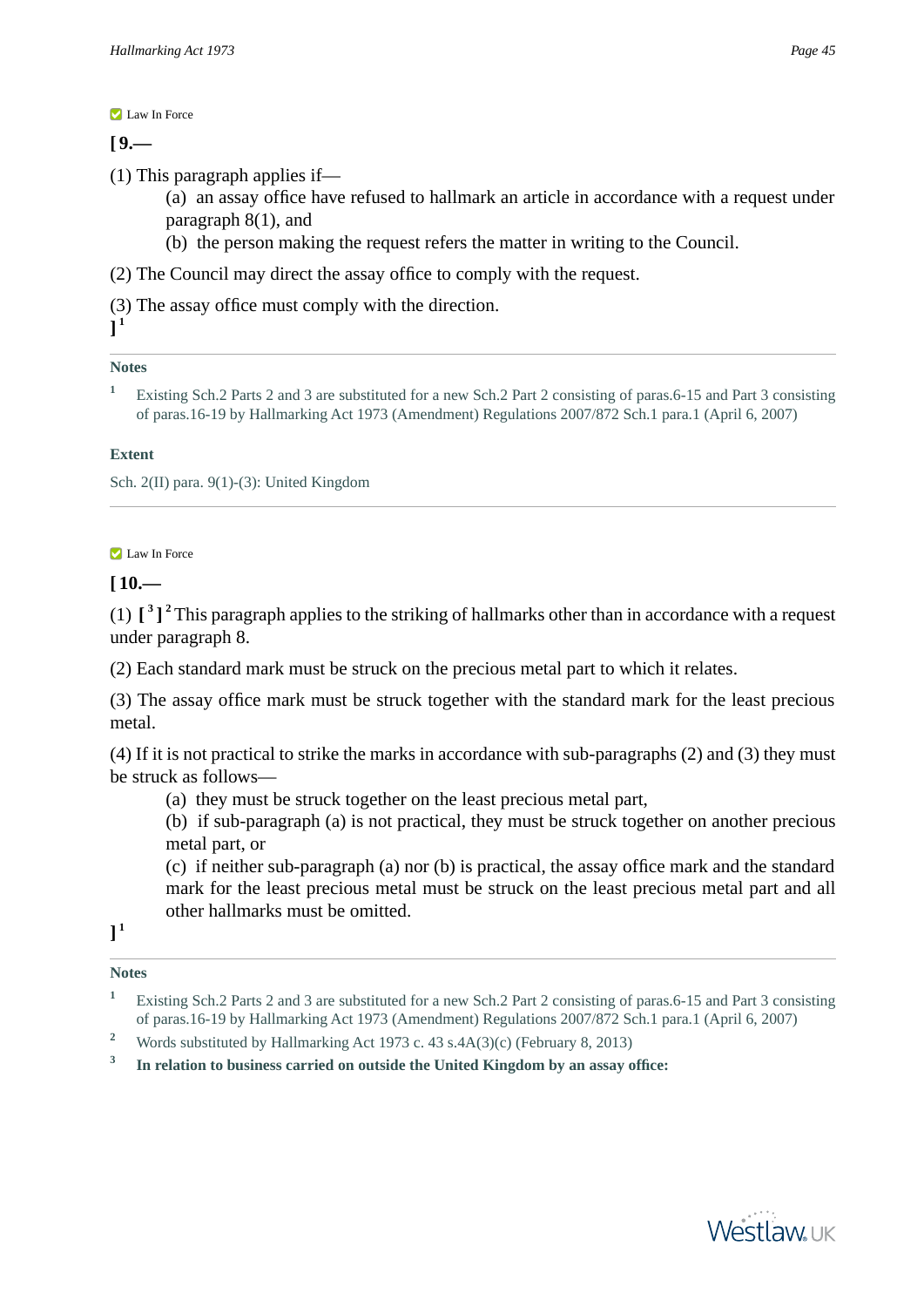### **10.—**

(1) This paragraph applies to the striking of hallmarks other than in accordance with a request under paragraph 8.

(2) Each standard mark must be struck on the precious metal part to which it relates.

(3) The mark mentioned in paragraph 7(a) must be struck together with the standard mark for the least precious metal.

(4) If it is not practical to strike the marks in accordance with sub-paragraphs (2) and (3) they must be struck as follows—

(a) they must be struck together on the least precious metal part,

(b) if sub-paragraph (a) is not practical, they must be struck together on another precious metal part, or

(c) if neither sub-paragraph (a) nor (b) is practical, the  $\left[\right]$  mark mentioned in paragraph 7(a)  $\left[\right]$ <sup>2</sup> and the standard mark for the least precious metal must be struck on the least precious metal part and all other hallmarks must be omitted.

### **Extent**

Sch. 2(II) para.  $10(1)-(4)$ (c): United Kingdom

#### **Law In Force**

### **[ 11.—**

(1) If the person who submits the article to the assay office so requests, the assay office must, if it is practical to do so—

- (a) strike the marks set out in section  $4(1)(a)(iii)$  for the least precious metal part, and
- (b) strike the marks set out in section  $4(1)(a)(iv)$  and (v).

(2) The absence of an approved hallmark as mentioned in sub-paragraph (1) does not render the article unhallmarked for the purposes of this Act. **] 1**

# **Notes**

#### **Extent**

Sch. 2(II) para. 11(1)-(2): United Kingdom

#### **Law In Force**

### **[ 12.**

Any small working parts contained within an article which for technical reasons are of a lower standard of fineness or of a less precious metal than the remainder of the article shall, if it is practicable to strike a mark on those parts, be struck with the standard mark only but shall otherwise be ignored for the purpose of determining which hallmarks are to be struck on the remainder of the article.

**] 1**



**<sup>1</sup>** Existing Sch.2 Parts 2 and 3 are substituted for a new Sch.2 Part 2 consisting of paras.6-15 and Part 3 consisting of paras.16-19 by Hallmarking Act 1973 (Amendment) Regulations 2007/872 Sch.1 para.1 (April 6, 2007)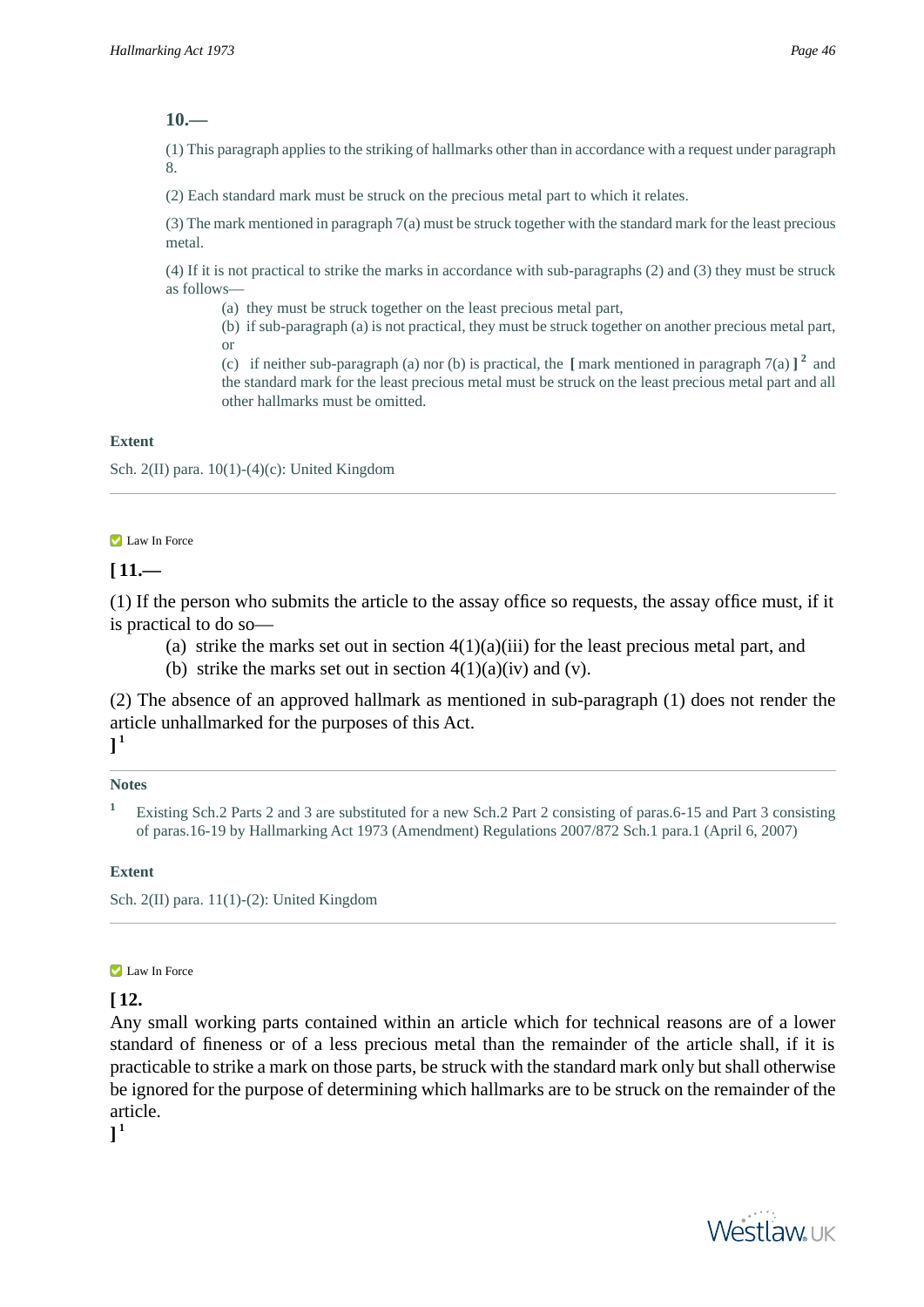#### **Notes**

**<sup>1</sup>** Existing Sch.2 Parts 2 and 3 are substituted for a new Sch.2 Part 2 consisting of paras.6-15 and Part 3 consisting of paras.16-19 by Hallmarking Act 1973 (Amendment) Regulations 2007/872 Sch.1 para.1 (April 6, 2007)

#### **Extent**

Sch. 2(II) para. 12: United Kingdom

#### **Law In Force**

# **[ 13.**

Where any article of gold, silver **[** , platinum or palladium **] 2** is coated in whole or in part with rhodium the rhodium shall be ignored for the purpose of determining which hallmarks are to be struck.

**] 1**

#### **Notes**

- **<sup>1</sup>** Existing Sch.2 Parts 2 and 3 are substituted for a new Sch.2 Part 2 consisting of paras.6-15 and Part 3 consisting of paras.16-19 by Hallmarking Act 1973 (Amendment) Regulations 2007/872 Sch.1 para.1 (April 6, 2007)
- <sup>2</sup> Words substituted by Hallmarking Act 1973 (Application to Palladium) Order 2009/2040 Sch.1 para.7(4) (July 22, 2009)

#### **Extent**

Sch. 2(II) para. 13: United Kingdom

#### **Law In Force**

### **[ 14.**

Where any article of silver **[** , platinum or palladium **] 2** is coated in whole or in part with gold the gold coating shall be ignored for the purpose of determining which hallmarks are to be struck. **] 1**

#### **Notes**

- **<sup>1</sup>** Existing Sch.2 Parts 2 and 3 are substituted for a new Sch.2 Part 2 consisting of paras.6-15 and Part 3 consisting of paras.16-19 by Hallmarking Act 1973 (Amendment) Regulations 2007/872 Sch.1 para.1 (April 6, 2007)
- <sup>2</sup> Words substituted by Hallmarking Act 1973 (Application to Palladium) Order 2009/2040 Sch.1 para.7(5) (July 22, 2009)

#### **Extent**

Sch. 2(II) para. 14: United Kingdom

The text of this provision varies depending on jurisdiction or other application. See parallel texts relating to: [England, Scotland and Wales](#page-47-0) | Other Applic

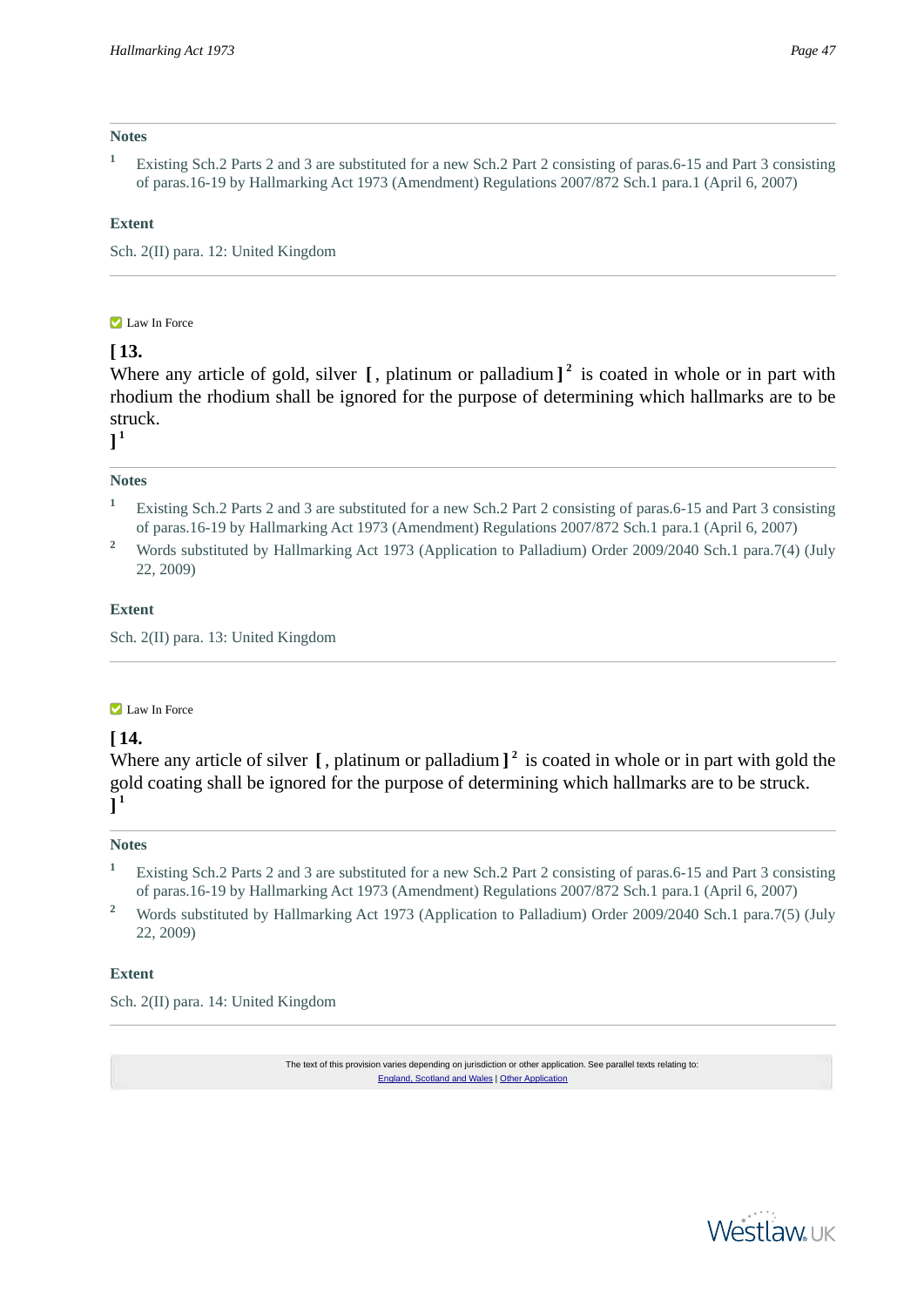#### <span id="page-47-0"></span>**Law In Force**

**England, Scotland and Wales**

# **[ 15.**

For the purposes of this Part and Part 3—

**[** (a) the ranking of precious metals (with platinum being the most precious and silver the least precious) is—

platinum gold palladium silver,

and "least precious" and "less precious"shall be construed accordingly, **] 2**

(b) "assay office mark" means the mark determined in accordance with section  $4(1)(a)(i)$ , and

- (c) "standard mark" means the mark determined in accordance with section  $4(1)(a)(ii)$  as
- if the precious metal part comprised a single article.

**] 1**

# **Notes**

- <span id="page-47-1"></span>**<sup>1</sup>** Existing Sch.2 Parts 2 and 3 are substituted for a new Sch.2 Part 2 consisting of paras.6-15 and Part 3 consisting of paras.16-19 by Hallmarking Act 1973 (Amendment) Regulations 2007/872 Sch.1 para.1 (April 6, 2007)
- **2** Substituted by Hallmarking Act 1973 (Application to Palladium) Order 2009/2040 Sch.1 para.7(6) (July 22, 2009)

**Other Application**

In relation to business carried on outside the United Kingdom by an assay office:

### **[ 15.**

```
For the purposes of this Part and Part 3—
```
(a) the ranking of precious metals (with platinum being the most precious and silver the least precious) is—

platinum

gold

palladium

silver,

and "least precious" and "less precious"shall be construed accordingly,

- (c) "standard mark" means the mark determined in accordance with section  $4(1)(a)(ii)$  as if the precious metal part comprised a single article.
- **] 1**

### **Notes**

**<sup>1</sup>** Repealed by Hallmarking Act 1973 c. 43 s.4A(3)(d) (February 8, 2013)

**Westlaw**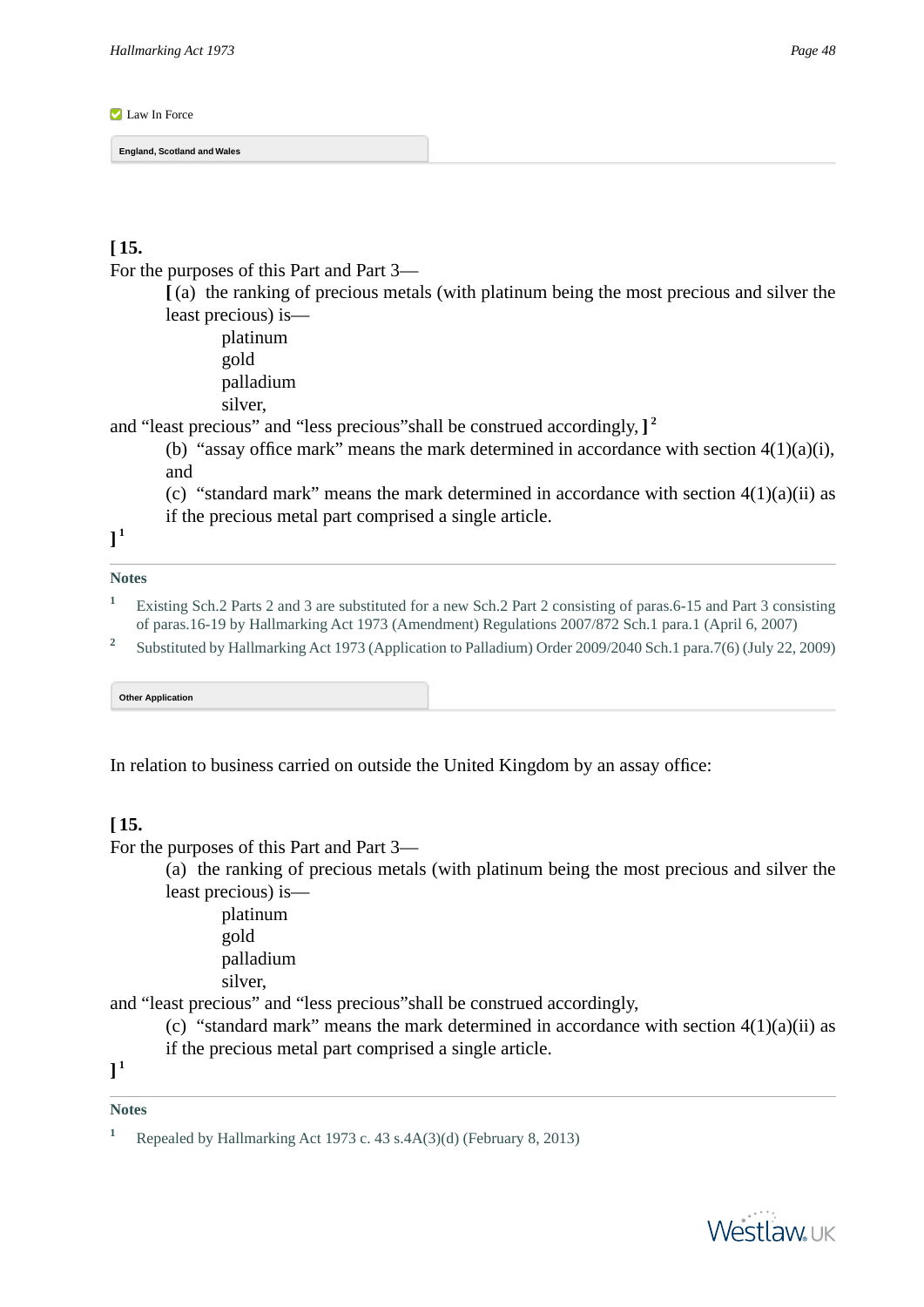Sch. 2(II) para. 15(a)-(c): United Kingdom

# **PART III**

# **ARTICLES COMPRISED OF PRECIOUS METAL AND OTHER MATERIALS**

#### **Z** Law In Force

# **6.**

**[** Existing Sch.2 Part 3 para.6 is not repealed but has been moved into Sch.2 Part 2 as part of the amendment substituting Sch.2 Parts 2 and 3. **] 1**

#### **Notes**

**<sup>1</sup>** Existing Sch.2 Parts 2 and 3 are substituted for a new Sch.2 Part 2 consisting of paras.6-15 and Part 3 consisting of paras.16-19 by Hallmarking Act 1973 (Amendment) Regulations 2007/872 Sch.1 para.1 (April 6, 2007)

#### **Commencement**

Sch. 2(III) para. 6: January 1, 1975 (1973 c. 43 s. 24(2))

### **Extent**

Sch. 2(III) para. 6(a)-(b)(ii): United Kingdom

### **Law In Force**

# **[ 16.—**

(1) A mixed material article shall not be hallmarked unless, upon assay, each precious metal is of a standard of fineness not less than the minimum fineness for that precious metal and sub-paragraph  $(2)$  or  $(3)$  applies.

(2) If the article includes base metal the base metal part must be clearly distinguishable in appearance (either by the colour of that part or by having struck on it the name of that metal, or the word "metal", in a manner which complies with any regulations made by the Council) from any precious metal.

(3) If the article does not include base metal the condition in sub-paragraph (4) or (5) must apply.

(4) The condition in this sub-paragraph is that—

(a) the other materials must be clearly distinguishable from any precious metal part,

(b) they must not be plated so as to resemble any precious metal or be of a colour which resembles any precious metal,

- (c) their extent must be clearly visible, and
- (d) the precious metal part must be of a thickness of not less than 100 micrometres.

(5) The condition in this sub-paragraph is that in respect of any article in which the other materials are wholly or mainly enclosed by precious metal—

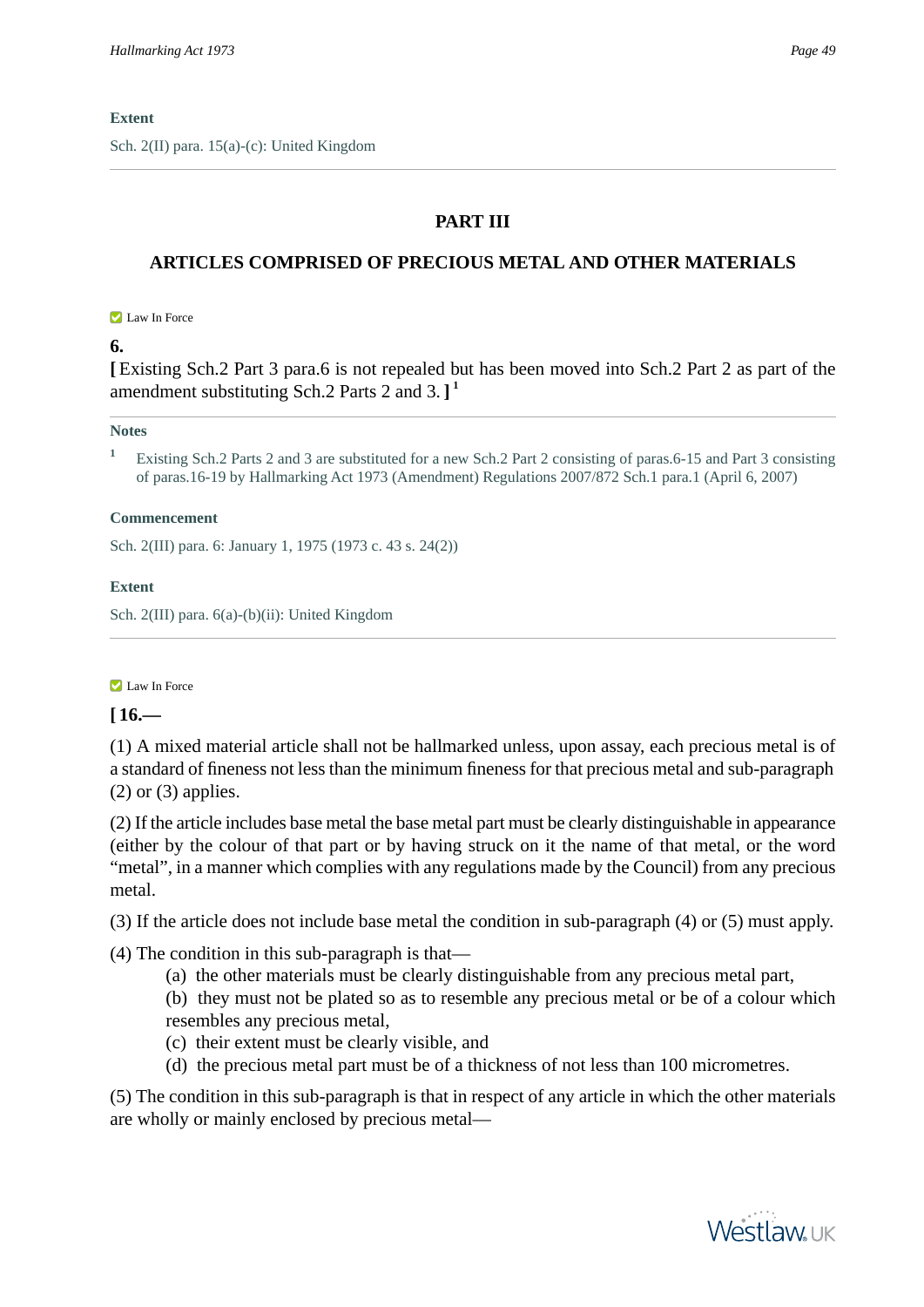(a) the article has been so manufactured as to be capable of being hallmarked before it is filled, and

(b) there has been struck on the article the word "filled" in a manner which complies with any regulations made by the Council.

(6) Paragraph (b) of sub-paragraph (5) does not apply in the case of the handle to a knife, fork or spoon if the quantity of filling in the handle is not more than is necessary for joining. **] 1**

### **Notes**

**<sup>1</sup>** Existing Sch.2 Parts 2 and 3 are substituted for a new Sch.2 Part 2 consisting of paras.6-15 and Part 3 consisting of paras.16-19 by Hallmarking Act 1973 (Amendment) Regulations 2007/872 Sch.1 para.1 (April 6, 2007)

### **Extent**

Sch. 2(III) para. 16(1)-(6): United Kingdom

### **Law In Force**

# **[ 17.**

A mixed material article with only a single precious metal part shall be hallmarked on the precious metal part as if it were a separate article.

**] 1**

### **Notes**

**<sup>1</sup>** Existing Sch.2 Parts 2 and 3 are substituted for a new Sch.2 Part 2 consisting of paras.6-15 and Part 3 consisting of paras.16-19 by Hallmarking Act 1973 (Amendment) Regulations 2007/872 Sch.1 para.1 (April 6, 2007)

### **Extent**

Sch. 2(III) para. 17: United Kingdom

### **Law In Force**

# **[ 18.**

A mixed material article comprised of two or more precious metal parts shall be hallmarked on a precious metal part in accordance with Part 2. **] 1**

### **Notes**

**<sup>1</sup>** Existing Sch.2 Parts 2 and 3 are substituted for a new Sch.2 Part 2 consisting of paras.6-15 and Part 3 consisting of paras.16-19 by Hallmarking Act 1973 (Amendment) Regulations 2007/872 Sch.1 para.1 (April 6, 2007)

### **Extent**

Sch. 2(III) para. 18: United Kingdom

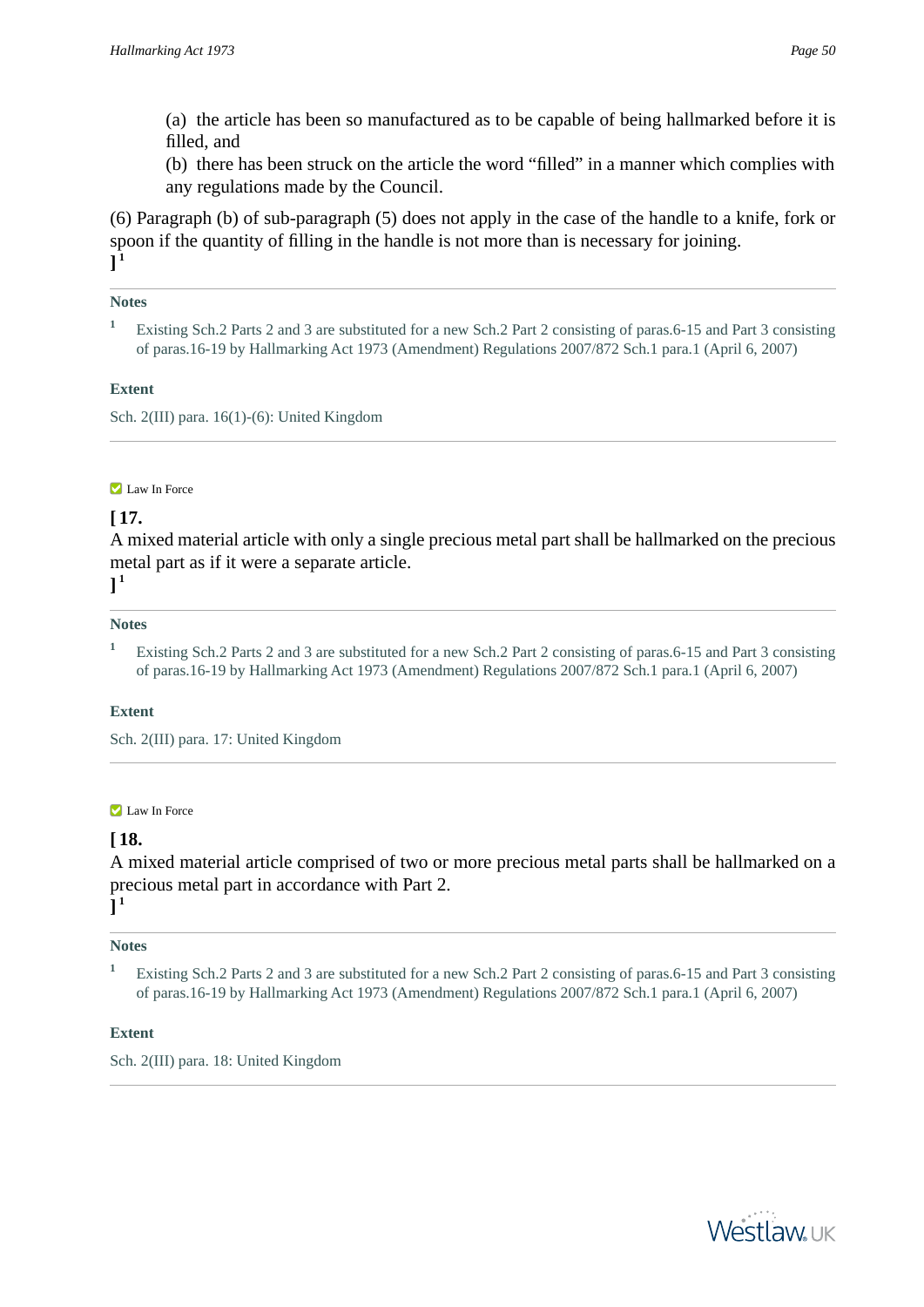#### **Law In Force**

# **[ 19.**

For the purposes of this Part—

(a) "base metal" means any metal other than gold, silver **[** , platinum or palladium **] 2** , and (b) "mixed material article" means an article comprised of one or more precious metal parts and one or more other materials.

**] 1**

# **Notes**

- **<sup>1</sup>** Existing Sch.2 Parts 2 and 3 are substituted for a new Sch.2 Part 2 consisting of paras.6-15 and Part 3 consisting of paras.16-19 by Hallmarking Act 1973 (Amendment) Regulations 2007/872 Sch.1 para.1 (April 6, 2007)
- <sup>2</sup> Words substituted by Hallmarking Act 1973 (Application to Palladium) Order 2009/2040 Sch.1 para.7(7) (July 22, 2009)

# **Extent**

Sch. 2(III) para. 19(a)-(b): United Kingdom

# **PART IV**

# **GENERAL**

#### **Law In Force**

# **7. [** Existing Sch.2 para.7 renumbered as para.20 **] 1**

### **Notes**

**1** Sch.2 Part 4 para.7 renumbered as Sch.2 Part 4 para.20 by Hallmarking Act 1973 (Amendment) Regulations 2007/872 reg.2(7) (April 6, 2007)

### **Commencement**

Sch. 2(IV) para. 7: January 1, 1975 (1973 c. 43 s. 24(2))

### **Extent**

Sch. 2(IV) para. 7: United Kingdom

### **Law In Force**

**[ 20.** 

Each of the marks comprising the approved hallmarks shall be enclosed by such shield or other border as the Council may (if they see fit) for the time being specify by directions to the assay offices.

**] 1**

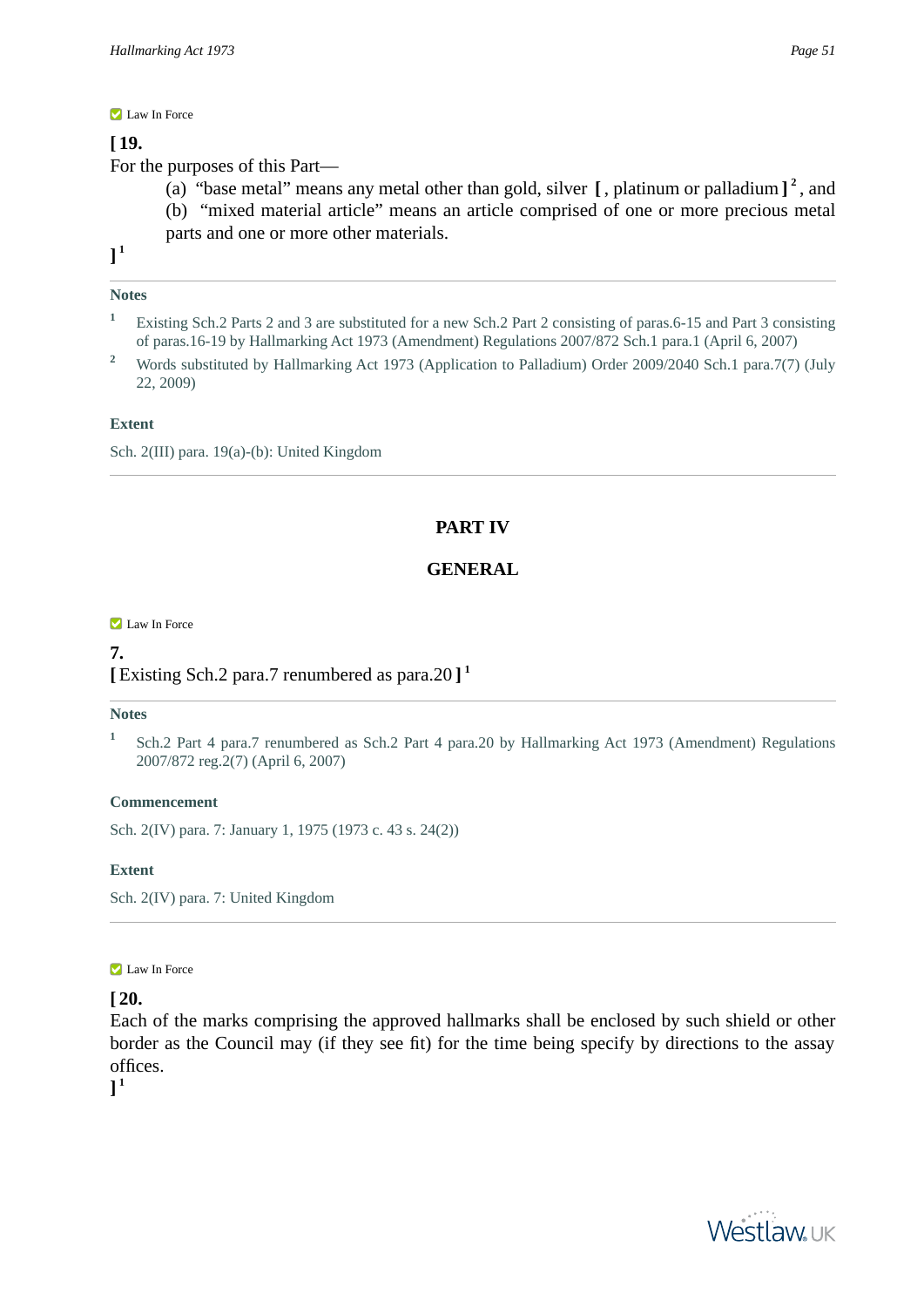#### **Notes**

**1** Sch.2 Part 4 para.7 renumbered as Sch.2 Part 4 para.20 by Hallmarking Act 1973 (Amendment) Regulations 2007/872 reg.2(7) (April 6, 2007)

#### **Extent**

Sch. 2(IV) para. 20: United Kingdom

### **SCHEDULE 3**

# **PROVISIONS AS TO OFFENCES**

**Section 8**

#### *Penalties for offences*

#### **Law In Force**

**1.** 

A person guilty of an offence under this Act for which no other penalty is specified shall be liable—

- (a) on summary conviction, to a fine not exceeding  $\left[$  the prescribed sum  $\right]$ <sup>1</sup>; and
- (b) on conviction on indictment, to a fine or imprisonment for a term not exceeding two years or both.
- **2 3**

#### **Notes**

- **<sup>1</sup>** Words substituted (E.W.) by Magistrates' Courts Act 1980 (c.43), s. 32(2) and (S.) by Criminal Procedure (Scotland) Act 1975 (c. 21), s. 289B(1)
- <sup>2</sup> Magistrates' Courts Act 1980 (c. 43), ss. 31 (general limit on power of magistrates' court to impose imprisonment), 32 (penalties on summary conviction of offences triable either way), and 34 (mitigation of penalties) apply (E.W.)
- **<sup>3</sup>** Criminal Procedure (Scotland) Act 1975 (c. 21), s.289B applies (S.)

#### **Commencement**

Sch. 3 para. 1: January 1, 1975 (1973 c. 43 s. 24(2))

#### **Extent**

Sch. 3 para. 1(a)-(b): United Kingdom

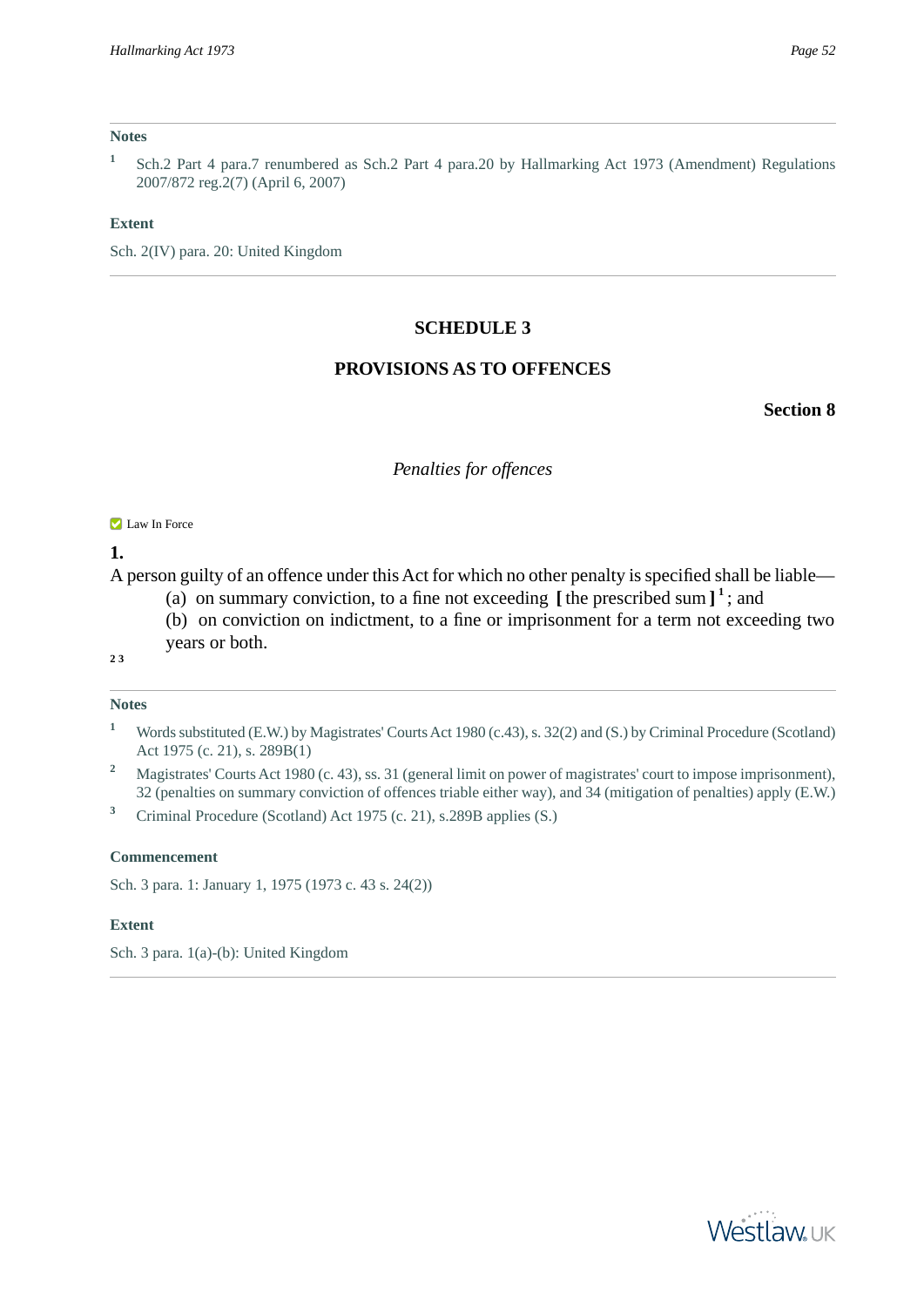# *Time limit for prosecutions*

### **Law In Force**

**2.—** 

(1) No prosecution for an offence under this Act shall be commenced after the expiration of three years from the commission of the offence or one year from its discovery by the prosecutor whichever is the earlier.

 $(2)$   $[...]$ <sup>1</sup>

(3) Notwithstanding anything in section 23 of the Summary Jurisdiction (Scotland) Act 1954 (limitation of time for proceedings in statutory offences) summary proceedings in Scotland for an offence under this Act may be commenced at any time within twelve months from the time when the offence was committed, and subsection (2) of the said section 23 shall apply for the purposes of this sub-paragraph as it applies for the purposes of that section.

 $(4)$   $[...]^2$ 

(5) Sub-paragraphs (3) above do not apply where—

- (a) the offence was one under section  $1(1)(a)$  of this Act and was committed by the making of an oral statement; or
- (b) the offence was one under section  $1(1)(b)$  of this Act and—
	- (i) the description was applied by an oral statement;

or

(ii) the description is deemed to have been applied to the article concerned by virtue of subsection (7)(b) of the said section 1 and the article was supplied in pursuance of an oral request.

# **Notes**

# **Commencement**

Sch. 3 para. 2: January 1, 1975 (1973 c. 43 s. 24(2))

# **Extent**

Sch. 3 para. 2(1)-(5)(b)(ii): United Kingdom

*Offences by corporations*

### **Law In Force**

**3.—** 

(1) Where an offence under this Act which has been committed by a body corporate is proved to have been committed with the consent and connivance of, or to be attributable to any neglect on the part of, any director, manager, secretary or other similar officer of the body corporate, or any



**<sup>1</sup>** Para. 2(2) repealed by Criminal Law Act 1977 (c. 45), s. 65, Sch. 13

**<sup>2</sup>** Repealed by S.I. 1980/704 (N.I. 6), Sch. 2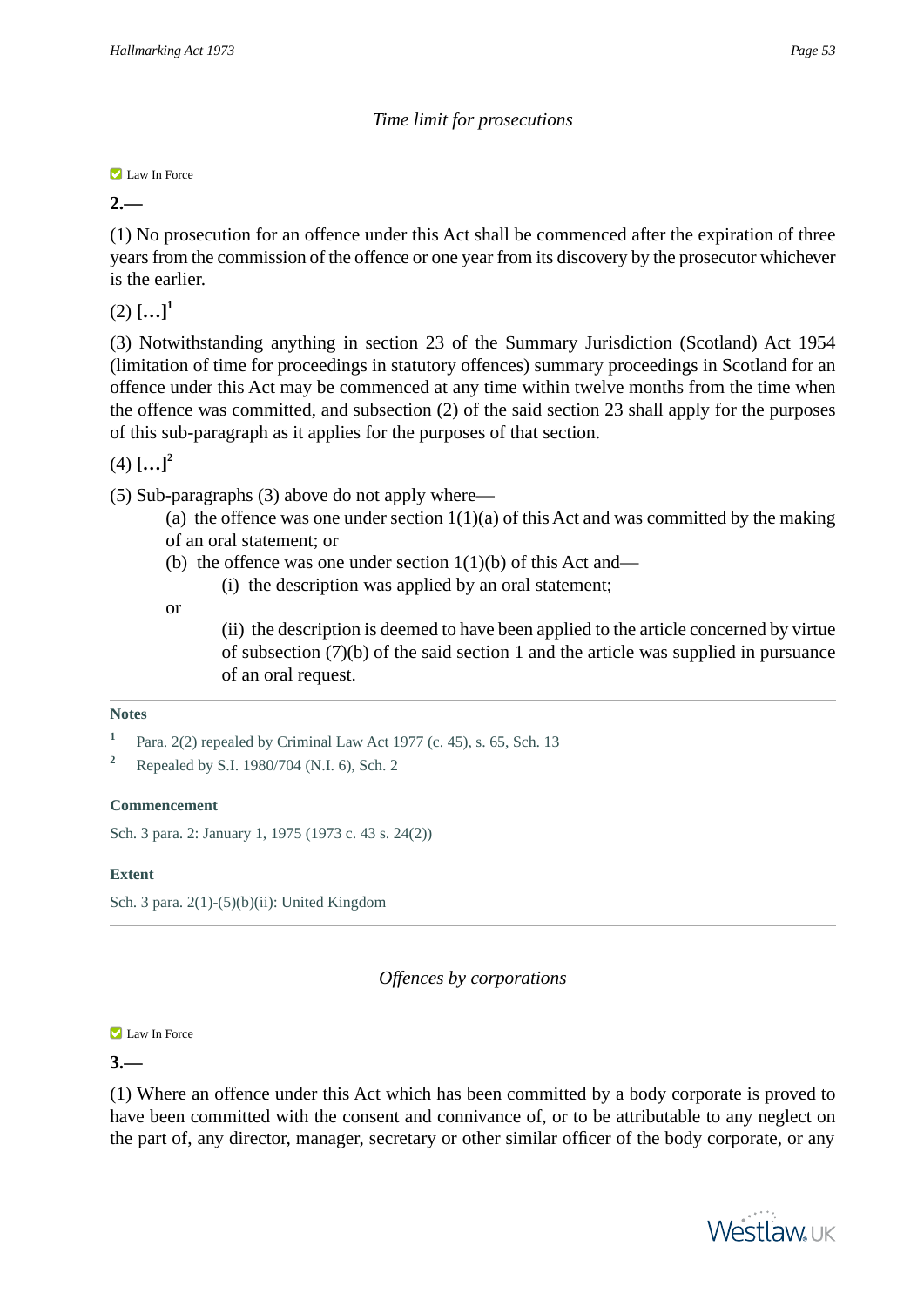person who was purporting to act in any such capacity, he as well as the body corporate shall be guilty of that offence and shall be liable to be proceeded against and punished accordingly.

(2) In this paragraph "director" in relation to any body corporate established by or under any enactment for the purpose of carrying on under national ownership any industry or part of an industry or undertaking, being a body corporate whose affairs are managed by the members thereof, means a member of that body corporate.

# **Commencement**

Sch. 3 para. 3: January 1, 1975 (1973 c. 43 s. 24(2))

# **Extent**

Sch. 3 para. 3(1)-(2): United Kingdom

*Offences due to fault of other person*

### **Law In Force**

# **4.**

Where the commission by any person of an offence under this Act is due to the act or default of some other person that other person shall be guilty of the offence, and a person may be charged with and convicted of the offence by virtue of this paragraph whether or not proceedings are taken against the first-mentioned person.

# **Commencement**

Sch. 3 para. 4: January 1, 1975 (1973 c. 43 s. 24(2))

# **Extent**

Sch. 3 para. 4: United Kingdom

*Innocent publication of advertisement*

### **Law In Force**

# **5.**

In proceedings for an offence under this Act committed by the publication of an advertisement it shall be a defence for the person charged to prove that he is a person whose business it is to publish or arrange for the publication of advertisements and that he received the advertisement for publication in the ordinary course of business and did not know and had no reason to suspect that its publication would amount to an offence under this Act.

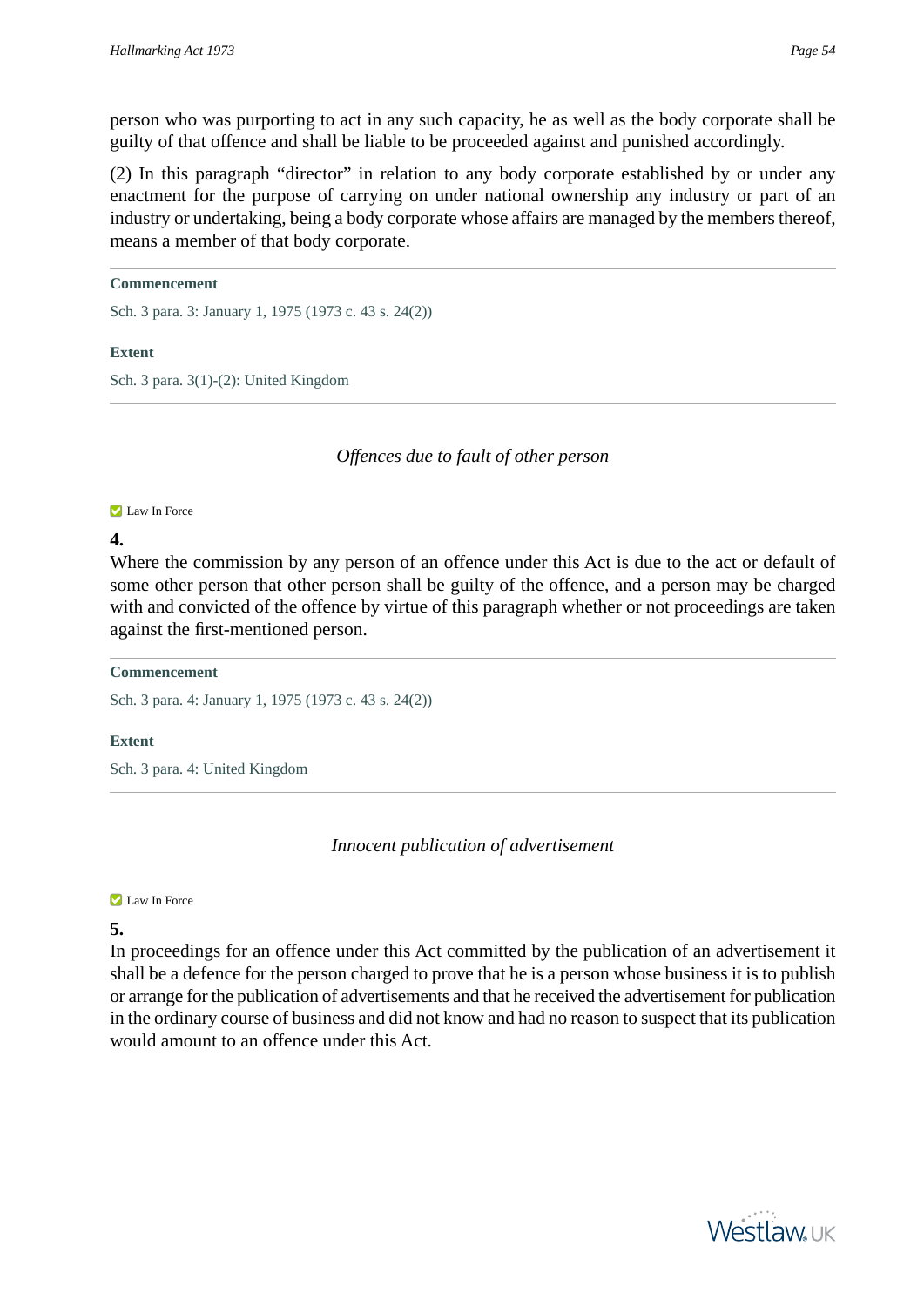Sch. 3 para. 5: January 1, 1975 (1973 c. 43 s. 24(2))

#### **Extent**

Sch. 3 para. 5: United Kingdom

# *Defence in proceedings under section 1*

#### **Law In Force**

# **6.**

In any proceedings for an offence under section 1 of this Act, it shall be a defence for the person charged to prove that—

(a) in reliance on information supplied by another person, he believed that the article concerned was one which was exempt from hallmarking by virtue of Part II of Schedule 1 to this Act; and

(b) that he could not with reasonable diligence have ascertained that it was not such an article.

#### **Commencement**

Sch. 3 para. 6: January 1, 1975 (1973 c. 43 s. 24(2))

### **Extent**

Sch. 3 para. 6(a)-(b): United Kingdom

# **SCHEDULE 4**

# **THE BRITISH HALLMARKING COUNCIL**

**Section 13**

*Constitution*

**Law In Force** 

**1.** 

The Council shall consist of not less than sixteen nor more than nineteen members.

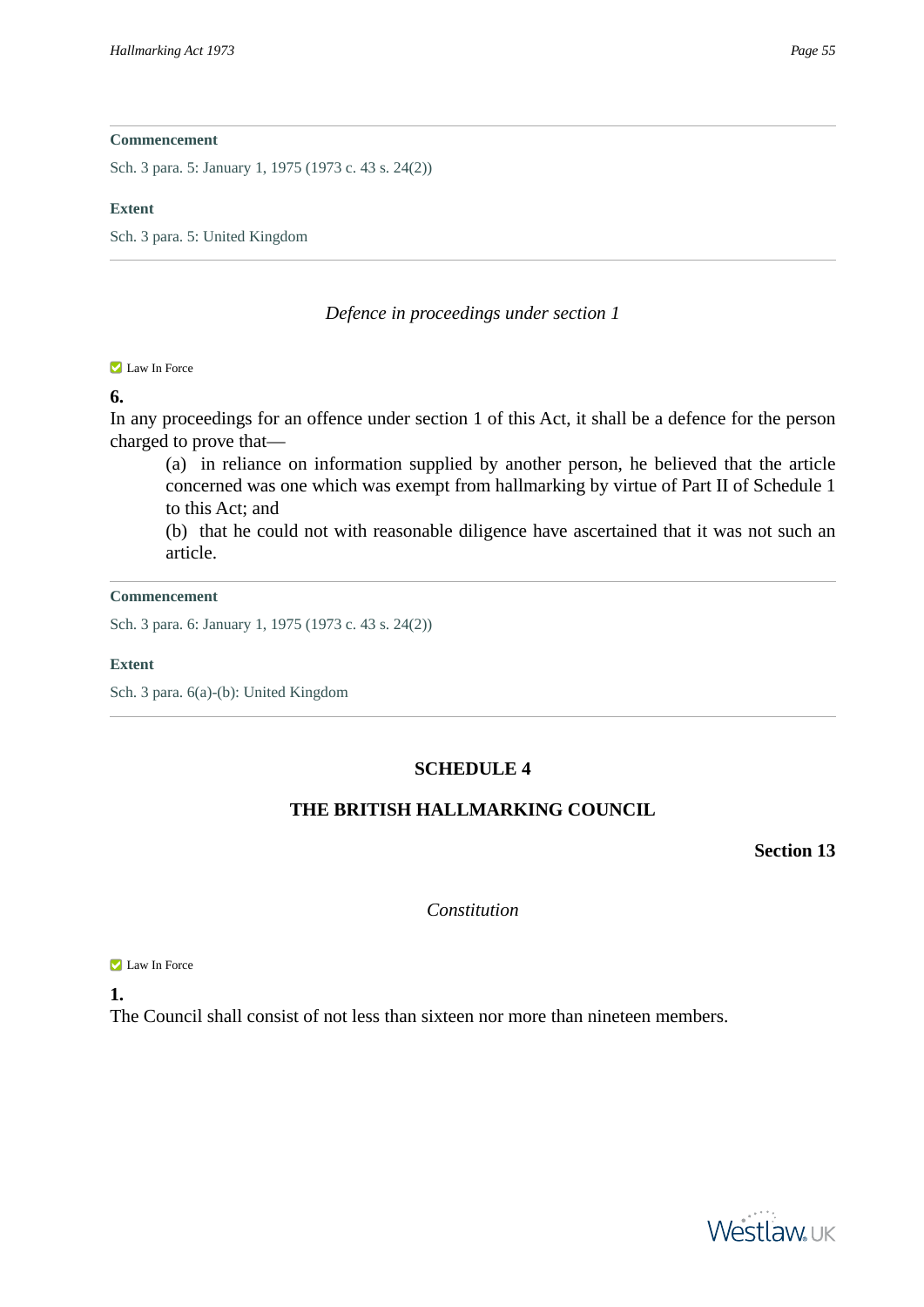Sch. 4 para. 1: January 1, 1974 (1973 c. 43 s. 24(2))

# **Extent**

Sch. 4 para. 1: United Kingdom

# **Z** Law In Force

**2.—** 

(1) Ten of the members of the Council shall be appointed by the Secretary of State.

(2) Three of the members appointed by the Secretary of State shall be persons appearing to him to be suitably qualified by virtue of their knowledge of, and experience in, organisations established, or activities carried on, for the protection of the consumer.

(3) Four of the members appointed by the Secretary of State, but not more than four, shall be persons appearing to him to be suitably qualified by virtue of their engagement wholly or mainly in trading in, or manufacture of, articles of precious metal.

(4) Before making any appointment under sub-paragraph (3) of this paragraph the Secretary of State shall consult the assay offices and such bodies representing persons engaged wholly or mainly in trading in, or manufacture of, articles of precious metal as he thinks appropriate.

**Commencement**

Sch. 4 para. 2: January 1, 1974 (1973 c. 43 s. 24(2))

# **Extent**

Sch. 4 para. 2(1)-(4): United Kingdom

# **Law In Force**

**3.—** 

(1) Six of the members of the Council shall be appointed by the assay offices as follows, that is to say—

- (a) two of those members shall be appointed by the London Assay Office;
- (b) one of those members shall be appointed by the Edinburgh Assay Office;
- (c) two of those members shall be appointed by the Birmingham Assay Office; and
- (d) one of those members shall be appointed by the Sheffield Assay Office.

(2) Any person appointed under this paragraph shall be a person appearing to the assay office appointing him to be suitably qualified by virtue of his knowledge and experience of hallmarking.

(3) A person engaged wholly or mainly in trading in, or in articles manufactured of, precious metal shall not be appointed under this paragraph.

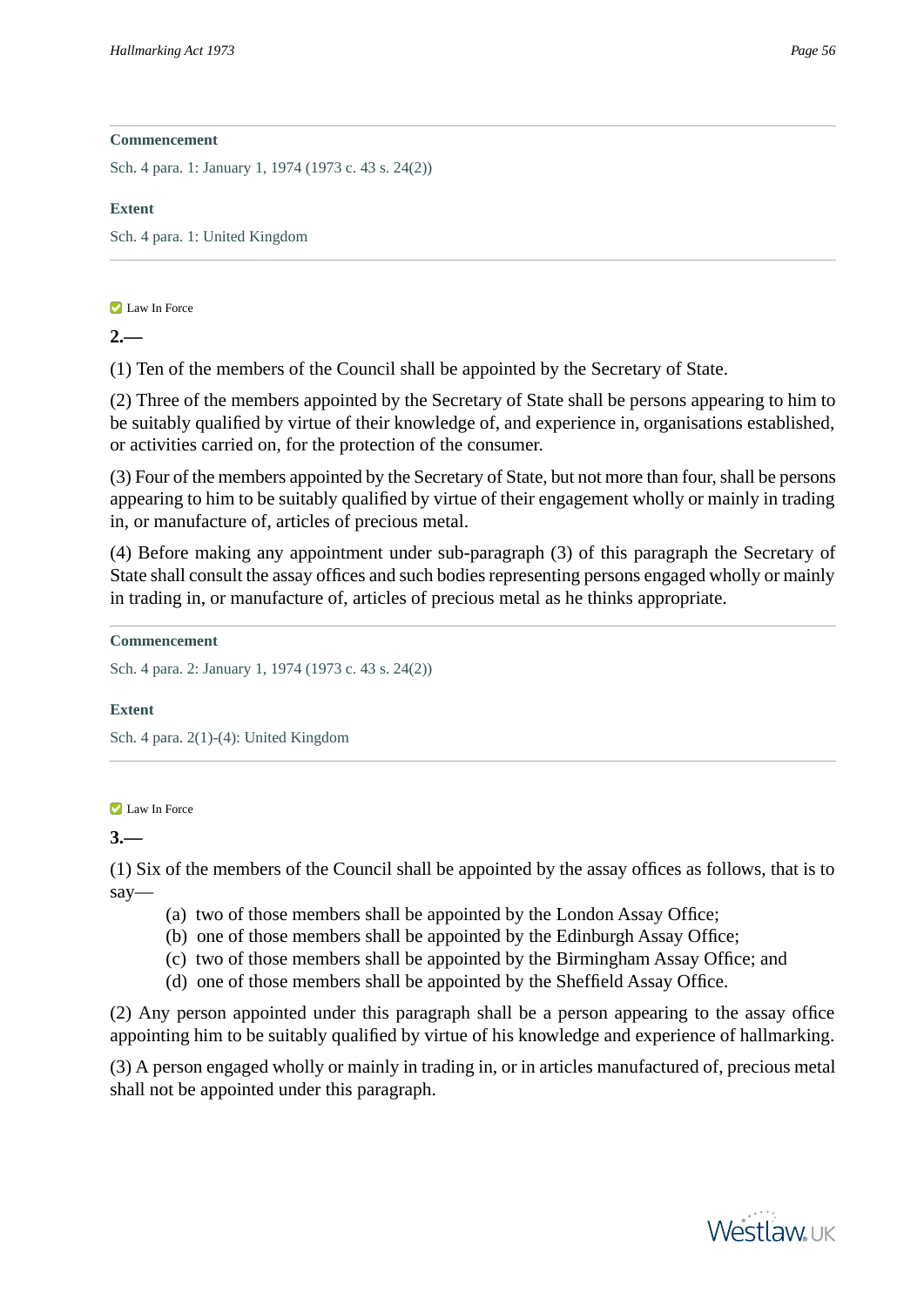Sch. 4 para. 3: January 1, 1974 (1973 c. 43 s. 24(2))

### **Extent**

Sch. 4 para. 3(1)-(3): United Kingdom

#### **Law In Force**

# **4.**

Members shall be appointed under the preceding provisions of this Schedule to take office on 1st January in the year 1974, and in each third succeeding year, and members so appointed shall hold office for a term of three years.

# **Commencement**

Sch. 4 para. 4: January 1, 1974 (1973 c. 43 s. 24(2))

# **Extent**

Sch. 4 para. 4: United Kingdom

**Law In Force** 

**5.—** 

(1) Not more than two members of the Council may be persons appointed by the Council as co-opted members.

(2) A co-opted member shall hold office in accordance with the terms of his appointment.

# **Commencement**

Sch. 4 para. 5: January 1, 1974 (1973 c. 43 s. 24(2))

### **Extent**

Sch. 4 para. 5(1)-(2): United Kingdom

### **Law In Force**

# **6.**

A person wholly or mainly employed by an assay office, other than the clerk to an assay office, shall not be eligible for membership of the Council.

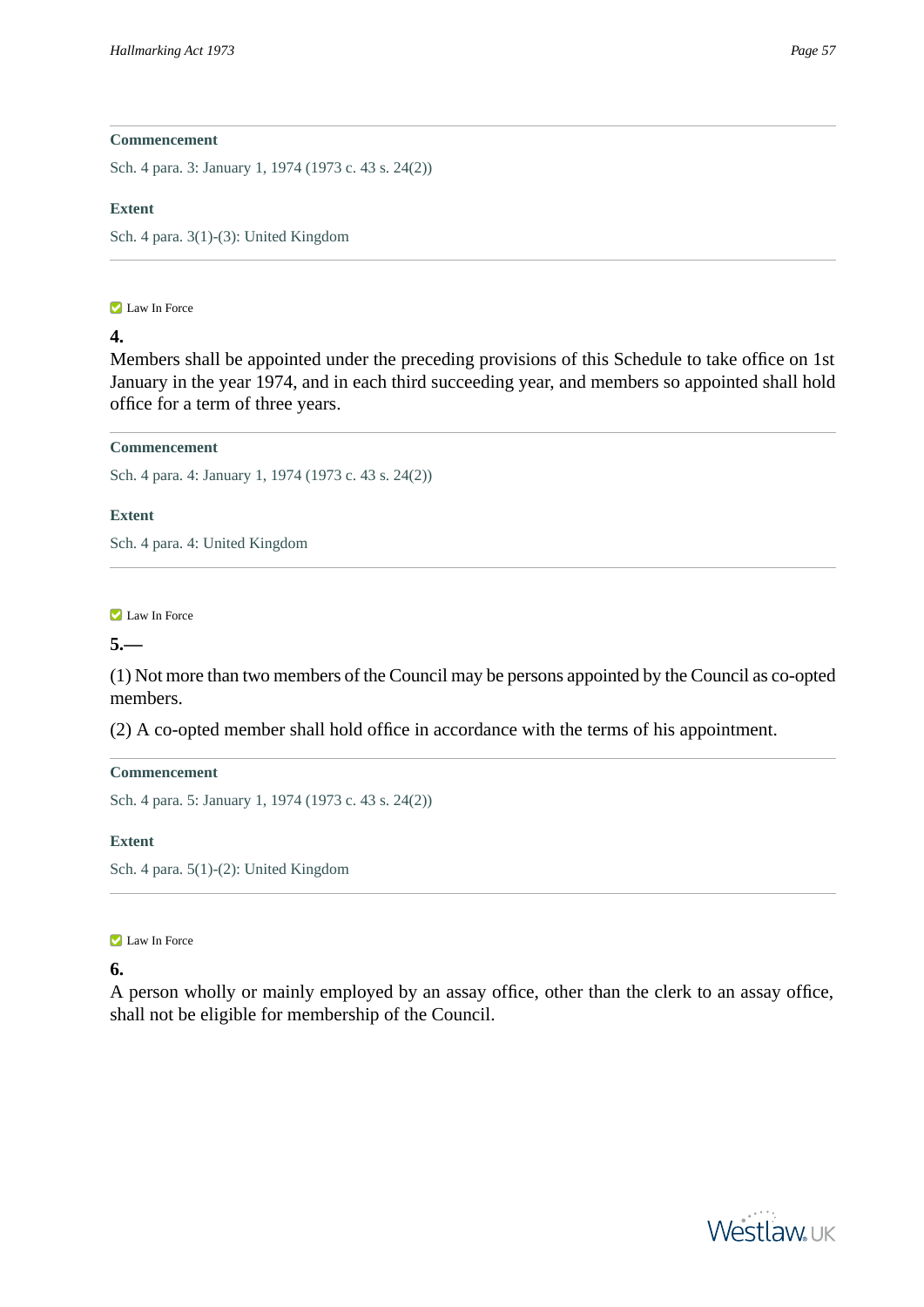Sch. 4 para. 6: January 1, 1974 (1973 c. 43 s. 24(2))

### **Extent**

Sch. 4 para. 6: United Kingdom

### **Law In Force**

# **7.**

The first meeting of the Council shall be held on such day and at such time and place as may be appointed by the Clerk to the Birmingham Assay Office and the said Clerk shall make arrangements for notice of the meeting to be sent by post to each member of the Council not less than fourteen days before the day so appointed.

# **Commencement**

Sch. 4 para. 7: January 1, 1974 (1973 c. 43 s. 24(2))

# **Extent**

Sch. 4 para. 7: United Kingdom

**Law In Force** 

# **8.—**

(1) A member of the Council may at any time, by notice in writing to the secretary of the Council, resign his office.

(2) When a member of the Council other than a co-opted member ceases to hold office otherwise than upon expiration of his period of office, his place shall be taken by a person appointed in the same manner as the member in question.

(3) A person taking office by virtue of sub-paragraph (2) above shall retire when the person whose place he takes would normally have retired.

# **Commencement**

Sch. 4 para. 8: January 1, 1974 (1973 c. 43 s. 24(2))

# **Extent**

Sch. 4 para. 8(1)-(3): United Kingdom

# **Law In Force**

# **9.—**

(1) The Council shall elect a person to serve as chairman from among the members of the Council and notice of his election shall, as soon as is reasonably practicable, be given in writing to the

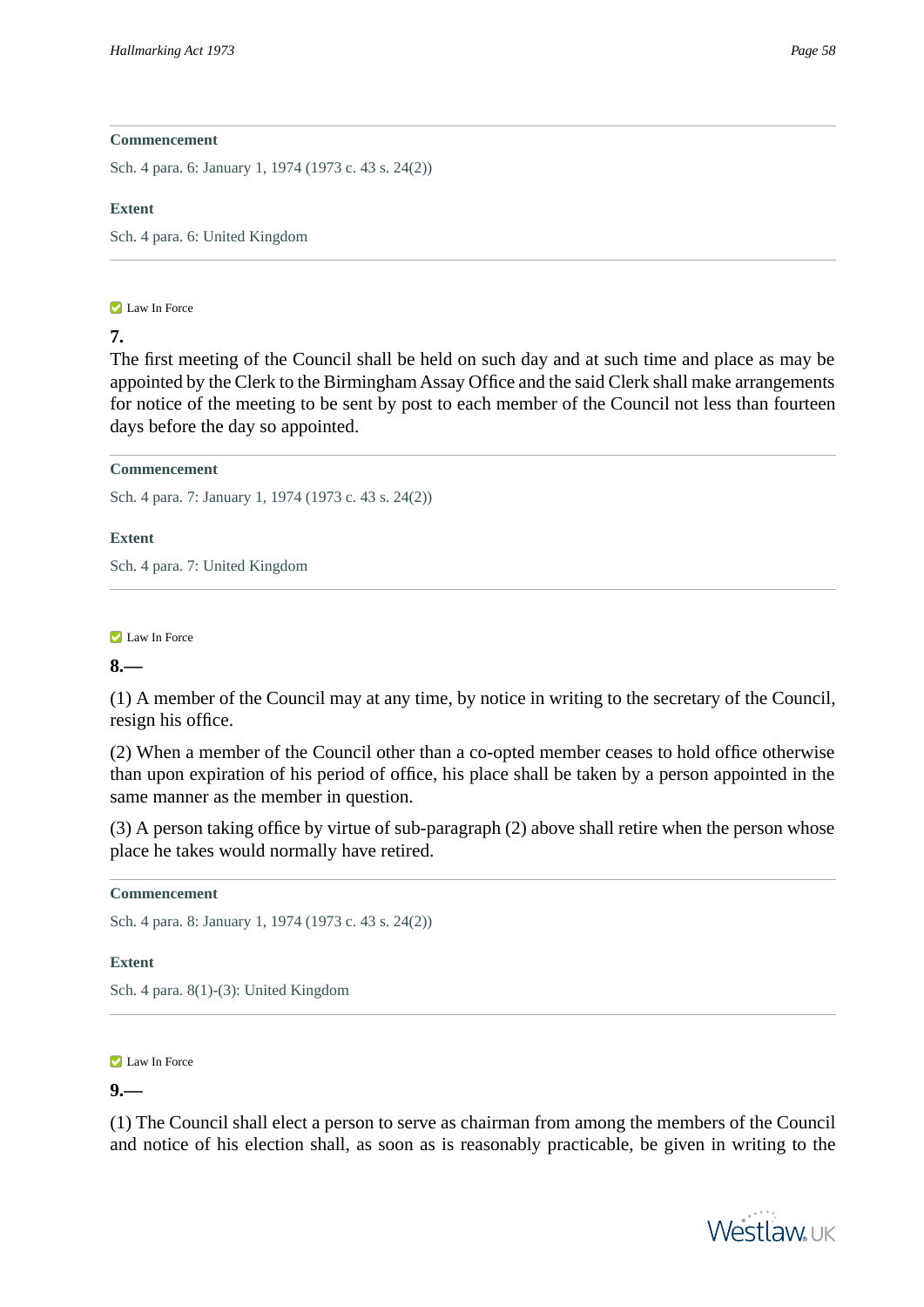Secretary of State by the secretary or other person for the time being authorised by the Council in that behalf.

(2) The chairman of the Council shall hold office as such until the expiration of the period of his office as a member current at his election as chairman or until he resigns office as chairman or until he ceases to be a member of the Council, whichever first occurs.

(3) If any member appointed by an assay office is elected as chairman of the Council, paragraph 8(2) of this Schedule shall have effect as if that member had ceased to hold office otherwise than upon the expiration of his period of office.

### **Commencement**

Sch. 4 para. 9: January 1, 1974 (1973 c. 43 s. 24(2))

# **Extent**

Sch. 4 para. 9(1)-(3): United Kingdom

**Law In Force** 

# **10.**

A person retiring from or resigning office as the chairman or as a member of the Council shall be eligible to hold that office again.

# **Commencement**

Sch. 4 para. 10: January 1, 1974 (1973 c. 43 s. 24(2))

### **Extent**

Sch. 4 para. 10: United Kingdom

### **Law In Force**

# **11.**

The powers of the Council or any committee thereof may be exercised notwithstanding any vacancy in its membership, and no proceedings of such a body shall be invalidated by any defect in the selection of a person to be a member of that body.

### **Commencement**

Sch. 4 para. 11: January 1, 1974 (1973 c. 43 s. 24(2))

# **Extent**

Sch. 4 para. 11: United Kingdom

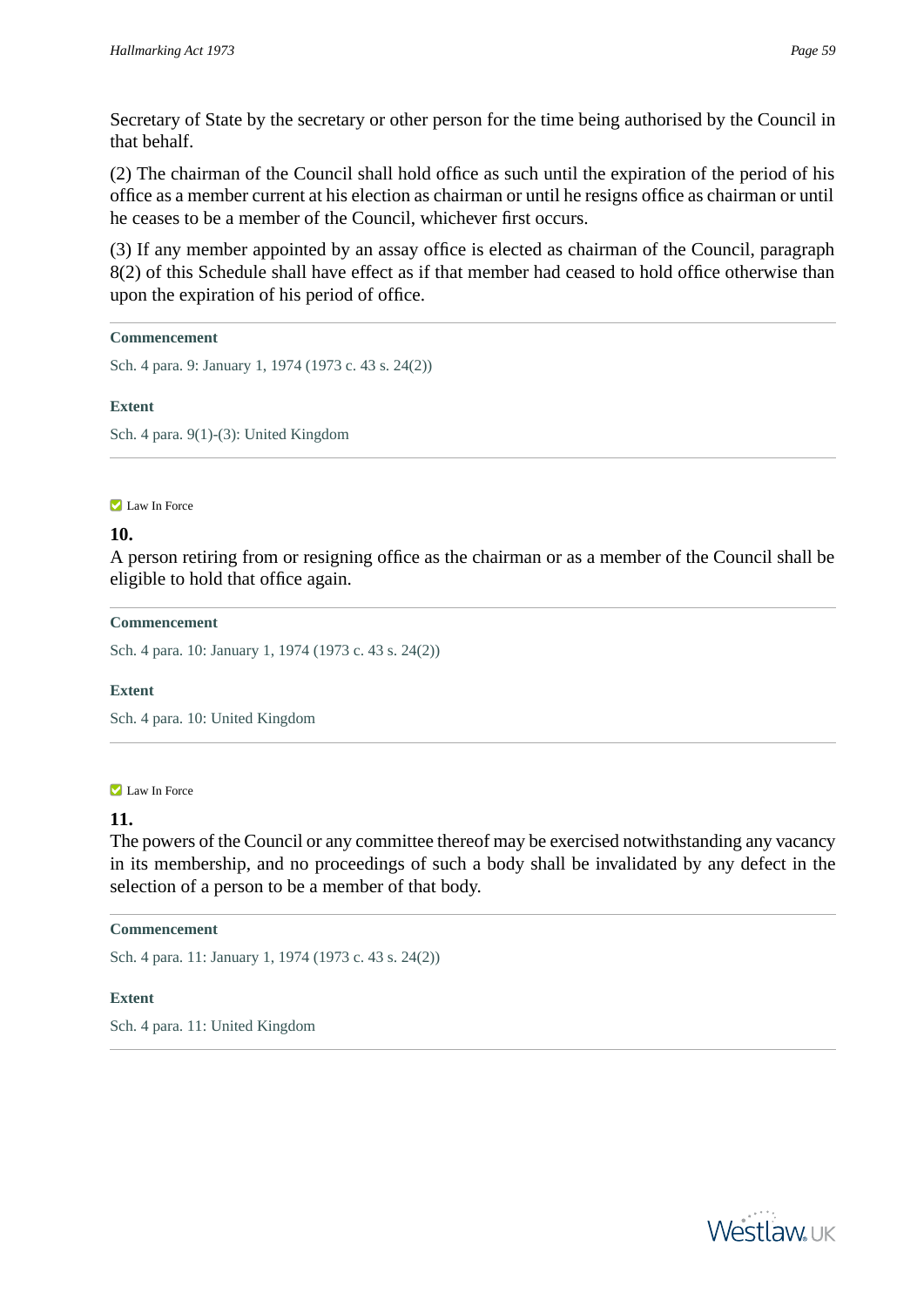#### **Law In Force**

#### **12.**

Questions arising at any meeting of the Council or of any committee thereof shall be determined by a majority of votes of the members present in person or by proxy:

Provided that in the event of an equality of votes the chairman, or in his absence the person acting as chairman, shall have a second or casting vote.

#### **Commencement**

Sch. 4 para. 12: January 1, 1974 (1973 c. 43 s. 24(2))

#### **Extent**

Sch. 4 para. 12 Proviso. 007: United Kingdom

#### **Law In Force**

### **13.**

The chief executive of an assay office and any other employee authorised by them in that behalf may attend and speak at meetings of the Council.

#### **Commencement**

Sch. 4 para. 13: January 1, 1974 (1973 c. 43 s. 24(2))

#### **Extent**

Sch. 4 para. 13: United Kingdom

#### **Law In Force**

**14.—** 

(1) The Council may in any standing orders made by them pursuant to paragraph 16 of this Schedule make such provision as they think fit as to the giving of votes by proxy at meetings of the Council, including provision as to the form of appointment of any proxy, the submission of any completed proxy in due time before any meeting and as to all matters related to voting by proxy.

(2) A proxy for a member of the Council or of any committee of the Council need not be a member of the Council or that committee as the case may be.

#### **Commencement**

Sch. 4 para. 14: January 1, 1974 (1973 c. 43 s. 24(2))

#### **Extent**

Sch. 4 para. 14(1)-(2): United Kingdom

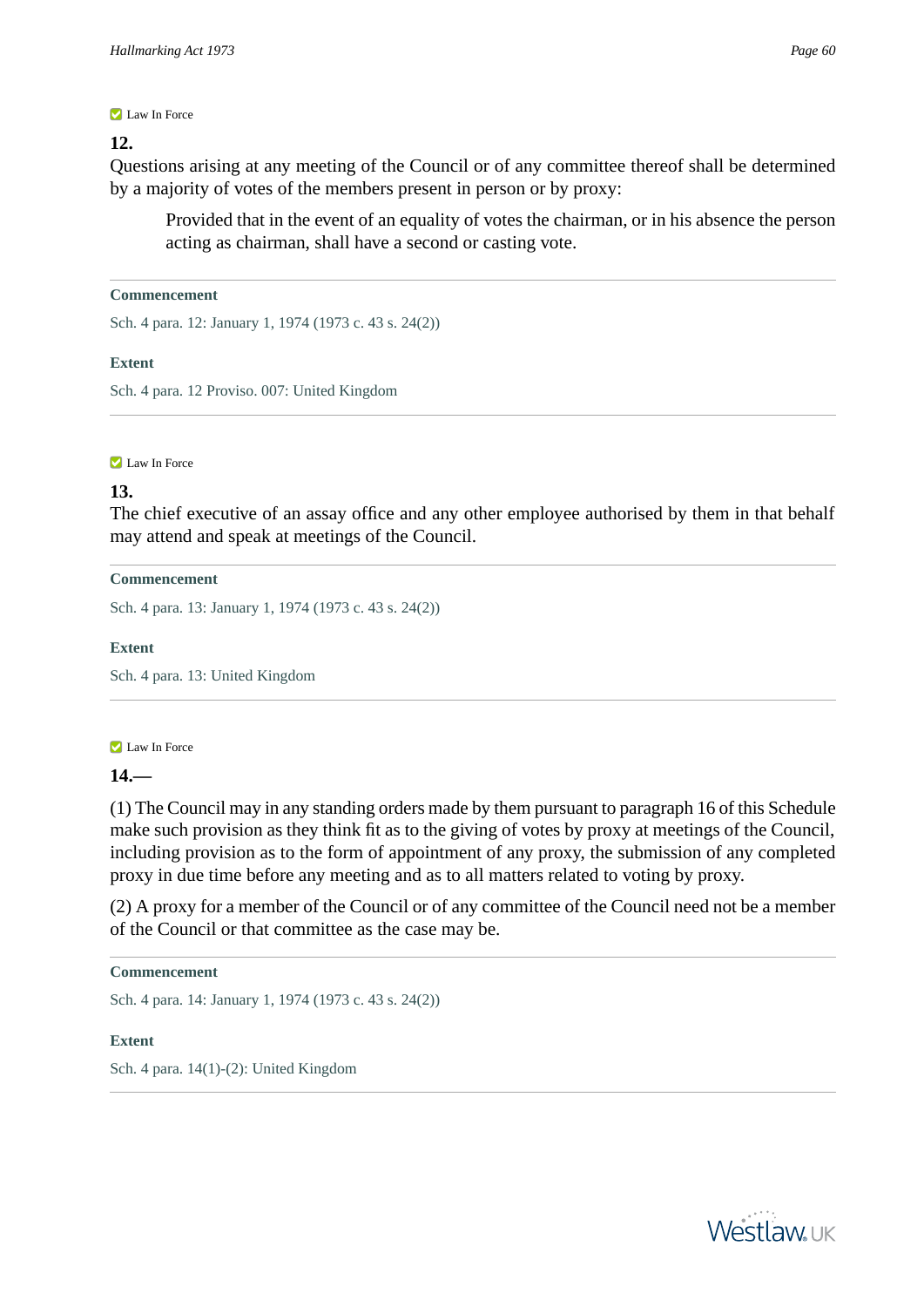# *Committees*

#### **Law In Force**

# **15.**

The Council may appoint a technical committee and one or more other committees to carry out on their behalf such of the functions of the Council as they may determine, and any such committee shall be comprised of such persons appointed on such terms as the Council may determine.

#### **Commencement**

Sch. 4 para. 15: January 1, 1974 (1973 c. 43 s. 24(2))

# **Extent**

Sch. 4 para. 15: United Kingdom

*Standing Orders*

#### **Law In Force**

# **16.**

The Council may make standing orders for regulating the proceedings (including quorum) of the Council or any committee thereof, as the Council from time to time think fit.

### **Commencement**

Sch. 4 para. 16: January 1, 1974 (1973 c. 43 s. 24(2))

### **Extent**

Sch. 4 para. 16: United Kingdom

*Incorporation, etc.*

**Law In Force** 

# **17.—**

(1) The Council shall be a body corporate with perpetual succession and a common seal and with power to hold and dispose of land.

(2) Every instrument to which the common seal is affixed shall be signed by a member and counter-signed by the secretary of the Council or by a second such member.

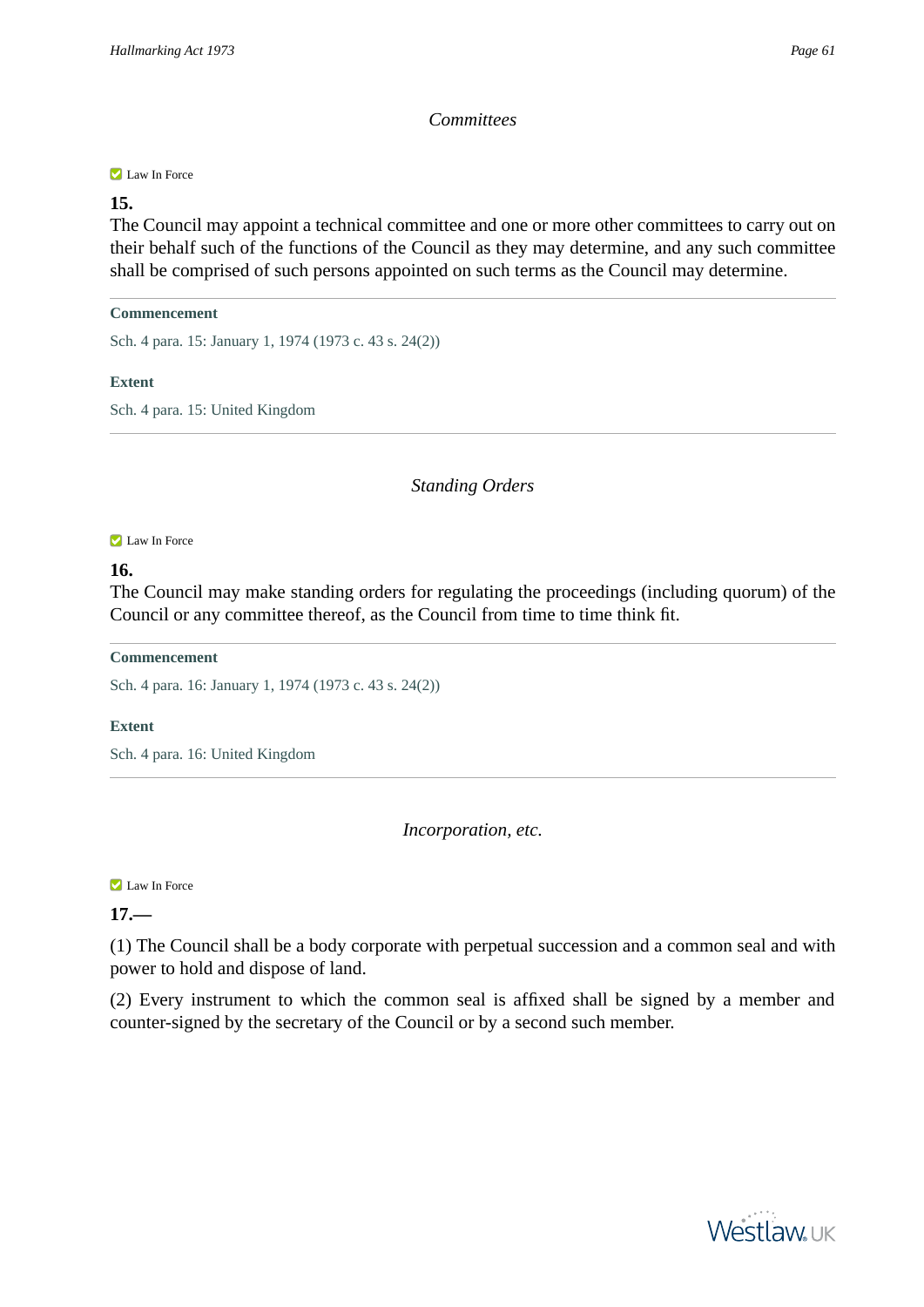Sch. 4 para. 17: January 1, 1974 (1973 c. 43 s. 24(2))

### **Extent**

Sch. 4 para. 17(1)-(2): United Kingdom

# *Expenses and Accounts*

# **Law In Force**

# **18.—**

(1) The expenses of the Council (which may include reasonable provision for reserves) for the year then current shall, unless otherwise resolved by the Council, be estimated and determined upon at the first meeting of the Council in any year and shall be defrayed out of contributions paid in accordance with this paragraph by each of the assay offices.

(2) The contribution so to be paid by any assay office shall be ascertained by applying to the amount of the said expenses of the Council that percentage (which for purposes of practical calculation may be adjusted by the Council by not more than one half of one per cent. or by any greater percentage with the agreement of that assay office) of the aggregate of the gross revenues of all the assay offices from charges for assaying and hallmarking precious metals under this Act (being revenue ascertained in manner for the time being determined by the Council), which is represented by the like gross revenue of that assay office alone and so ascertained.

(3) Unless otherwise determined by the Council, every contribution payable under this paragraph shall be paid within three months after any such meeting of the Council as is referred to in sub-paragraph (1) of this paragraph.

```
Commencement
```
Sch. 4 para. 18: January 1, 1974 (1973 c. 43 s. 24(2))

# **Extent**

Sch. 4 para. 18(1)-(3): United Kingdom

### **Law In Force**

# **19.—**

(1) The Council shall keep proper accounts of all sums received or paid by them **[…]<sup>1</sup>** .

**[** (1A) Their accounts for each year ending on or before 31st December 2002 shall be audited by the auditors appointed by the Council.

(1B) The Council shall send their accounts for each subsequent year to the Comptroller and Auditor General as soon as reasonably practicable after the end of the year to which the accounts relate.

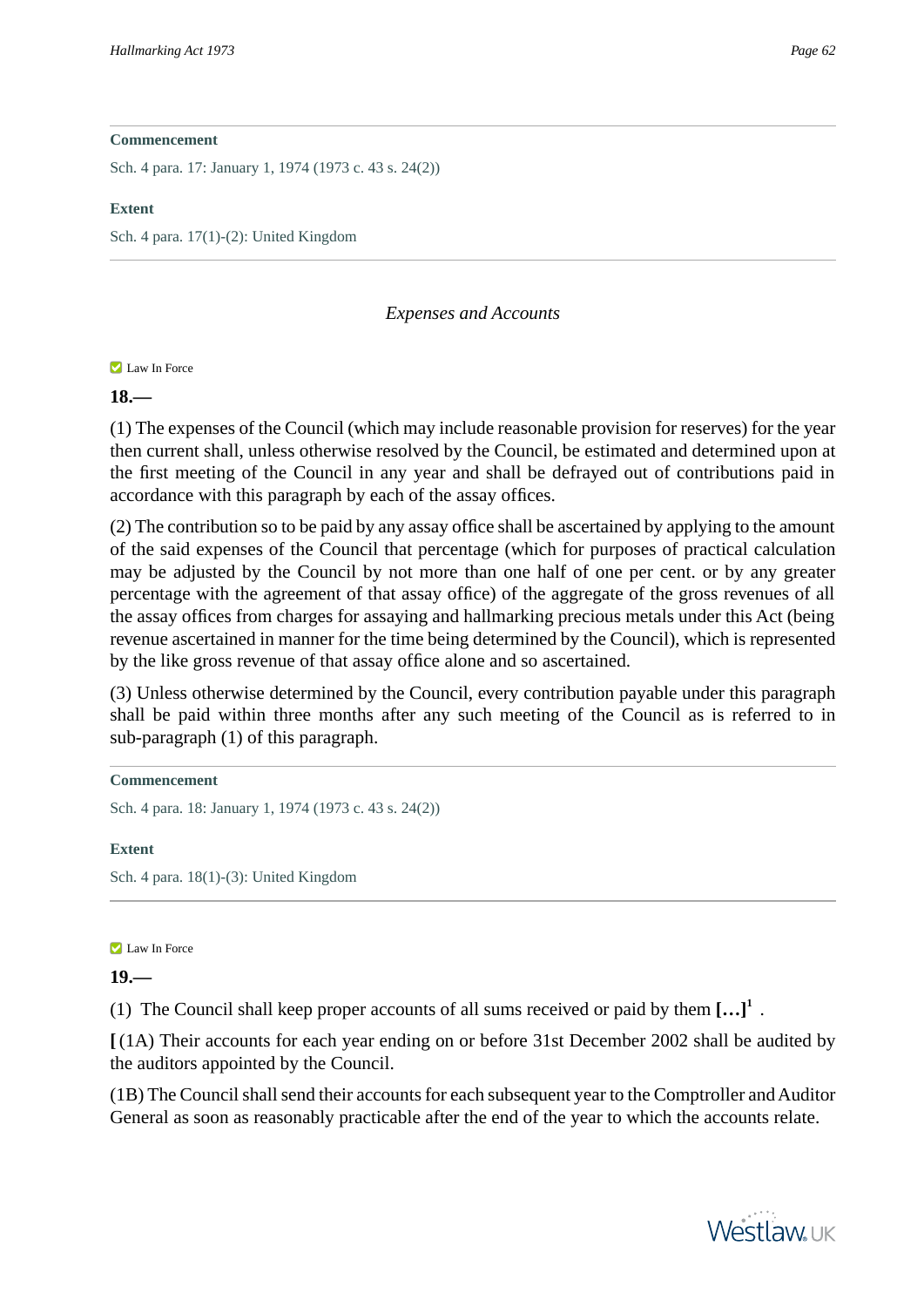(1C) The Comptroller and Auditor General shall examine, certify and report on any accounts sent to him under sub-paragraph (1B).

(1D) The Comptroller and Auditor General shall lay before each House of Parliament a copy of any accounts sent to him under sub-paragraph (1B), together with his report on them. **] 2**

**[** (2) No person shall be appointed as auditor under this paragraph unless he is eligible for appointment as a **[**statutory auditor under Part 42 of the Companies Act 2006 **] 4** . **] 3**

#### **Notes**

- <sup>1</sup> Word repealed by Government Resources and Accounts Act 2000 (Audit of Public Bodies) Order 2003/1326 art.8(2) (May 23, 2003)
- <sup>2</sup> Added by Government Resources and Accounts Act 2000 (Audit of Public Bodies) Order 2003/1326 art.8(3) (May 23, 2003)
- **3** Substituted by Companies Act 1989 (Eligibility for Appointment as Company Auditor) (Consequential Amendments) Regulations 1991/1997 Sch.1 para.22 (October 1, 1991)
- **<sup>4</sup>** Words substituted subject to savings specified in SI 2008/948 arts 11 and 12 by Companies Act 2006 (Consequential Amendments etc) Order 2008/948 Sch.1(1) para.1 (April 6, 2008)

### **Commencement**

Sch. 4 para. 19: January 1, 1974 (1973 c. 43 s. 24(2))

### **Extent**

Sch. 4 para. 19(1)-(2): United Kingdom

**Law In Force** 

### **20.**

The Council may pay to the chairman of the Council such remuneration and expenses as they see fit and to any other of their members, or to any member of a committee appointed by them, travelling, subsistence or other allowances.

#### **Commencement**

Sch. 4 para. 20: January 1, 1974 (1973 c. 43 s. 24(2))

#### **Extent**

Sch. 4 para. 20: United Kingdom

*Officers and Servants*

#### **Law In Force**

# **21.**

The Council shall appoint a secretary and such other officers and servants on such terms as to remuneration, pensions or otherwise as the Council may determine.

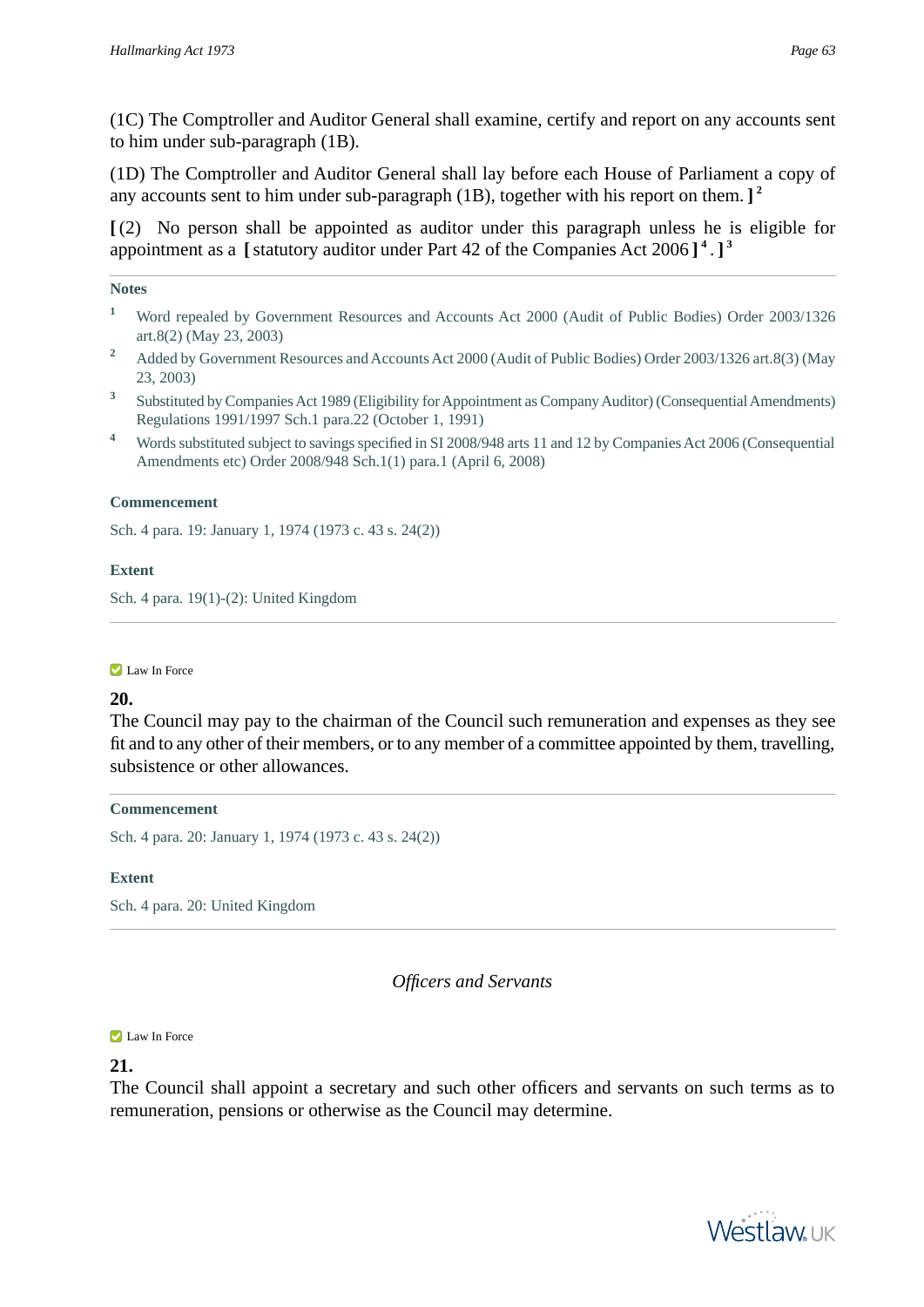Sch. 4 para. 21: January 1, 1974 (1973 c. 43 s. 24(2))

#### **Extent**

Sch. 4 para. 21: United Kingdom

### **SCHEDULE 5**

# **POWERS AND DUTIES OF ASSAY OFFICES**

**Section 15**

*Submission of new wares for assaying and hallmarking*

#### **Law In Force**

#### **1.**

An assay office may refuse to assay or mark any new ware if it is submitted at a stage of its manufacture which is unreasonable for assaying of and striking of marks on the new ware.

#### **Commencement**

Sch. 5 para. 1: January 1, 1975 (1973 c. 43 s. 24(2))

#### **Extent**

Sch. 5 para. 1: United Kingdom

### *Assaying and hallmarking*

The text of this provision varies depending on jurisdiction or other application. See parallel texts relating to: [England, Scotland and Wales](#page-63-0) | [Other Application](#page-64-0)

<span id="page-63-0"></span>Law In Force

**England, Scotland and Wales**

# **2.—**

(1) Upon receipt of any article submitted to an assay office for assay and hallmarking, the assay office shall examine the same to ascertain whether it is in their opinion sufficiently advanced in workmanship and, if composed of one or more parts, whether all the parts are present, and also

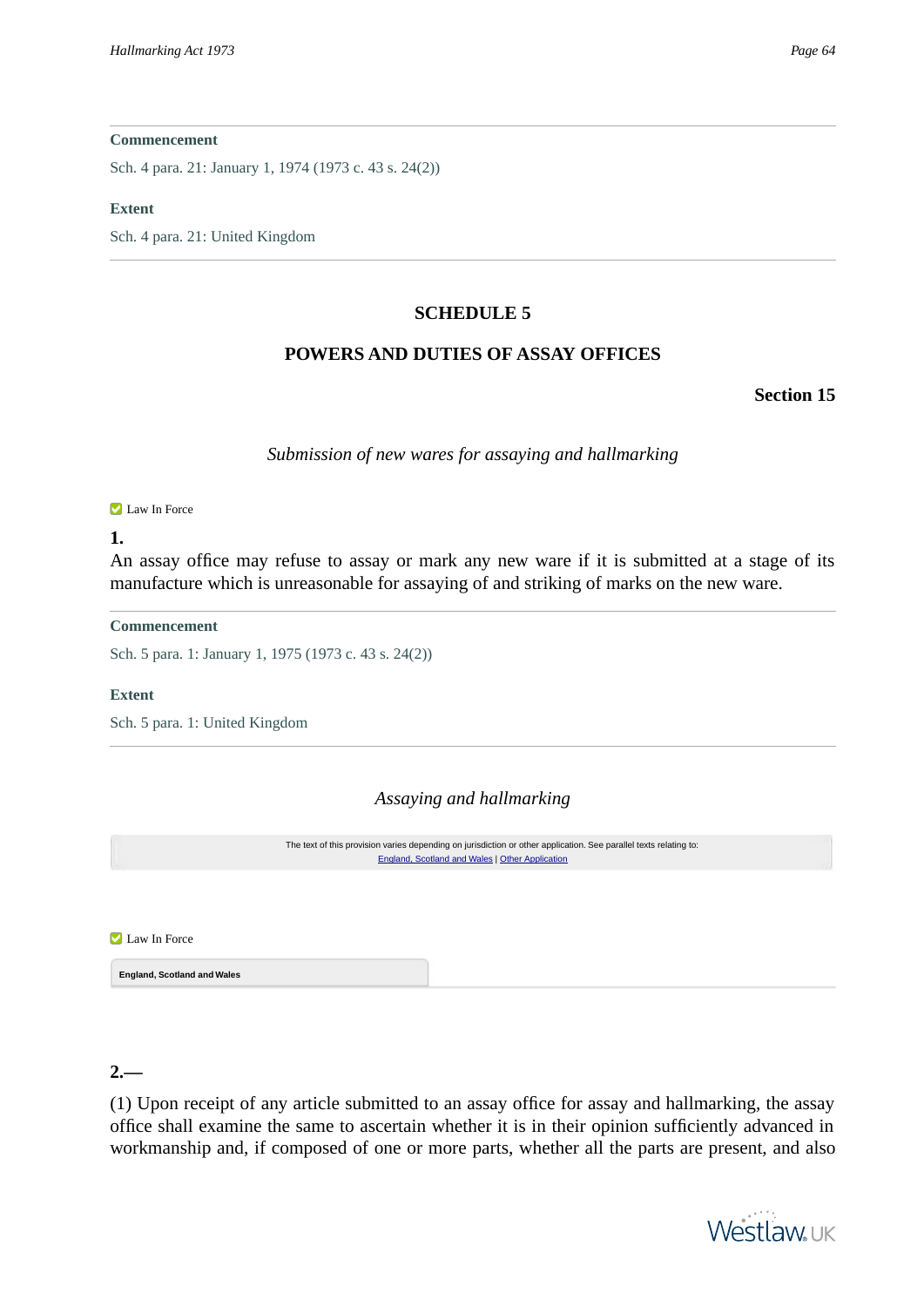whether the article complies with the conditions of this Act so as to permit it to be struck with the approved hallmarks; and, if the assay office are dissatisfied as respects any of the foregoing matters, they shall return the article without making an assay thereof.

(2) If upon receipt and view of any article submitted to an assay office for assay and hallmarking, the assay office shall suspect that other materials than precious metal of not less than the minimum fineness therefor have been introduced or concealed in any such article, the assay office may cause the same to be cut; and if upon cutting—

(a) any such other materials shall be found therein, the said article shall be broken and defaced and it (or the value thereof) shall be forfeited to the assay office and applied towards their general expenses;

(b) no such other materials are found therein, the assay office (but not any other person) shall be liable in damages to any person interested in the article.

(3) Subject to sub-paragraphs (1), (2) and (5) of this paragraph, the assay office may cause to be drawn, scraped, cut or otherwise removed from the article such quantity of precious metal or take such other sample or do such other thing as may be necessary to enable an accurate assay to be made of the article and may retain the quantity so removed and apply it (or the value thereof) towards their general expenses.

(4) In the event of any part of any article or any sample from any article being found to be of a fineness—

(a) less than the minimum fineness for the precious metal of that article, the article the subject of the assay shall be returned to the person submitting the same after payment of the prescribed charge, and if the article is a new ware the assay office shall have power before so returning the article, to break it and any other articles which were submitted with it in the same parcel of work;

(b) not less than such minimum fineness, the said article shall be struck with the approved hallmarks and delivered to the person submitting the same after payment of the prescribed charge.

<span id="page-64-0"></span>(5) If an assay office are satisfied where two or more articles being new wares are submitted to them in one parcel of work for assay and hallmarking that all the articles so submitted are intended to assay to a single standard of fineness, the assay office may, notwithstanding anything in sub-paragraph (3) of this paragraph, carry out a single assay in respect of some or all of the articles contained in such parcel.

**Other Application**

In relation to business carried on outside the United Kingdom by an assay office:

# $[2,-]$

(1) Upon receipt of any article submitted to an assay office for assay and hallmarking, the assay office may examine the same to ascertain whether it is in their opinion sufficiently advanced in workmanship and, if composed of one or more parts, whether all the parts are present, and also whether the article complies with the conditions of this Act so as to permit it to be struck with the

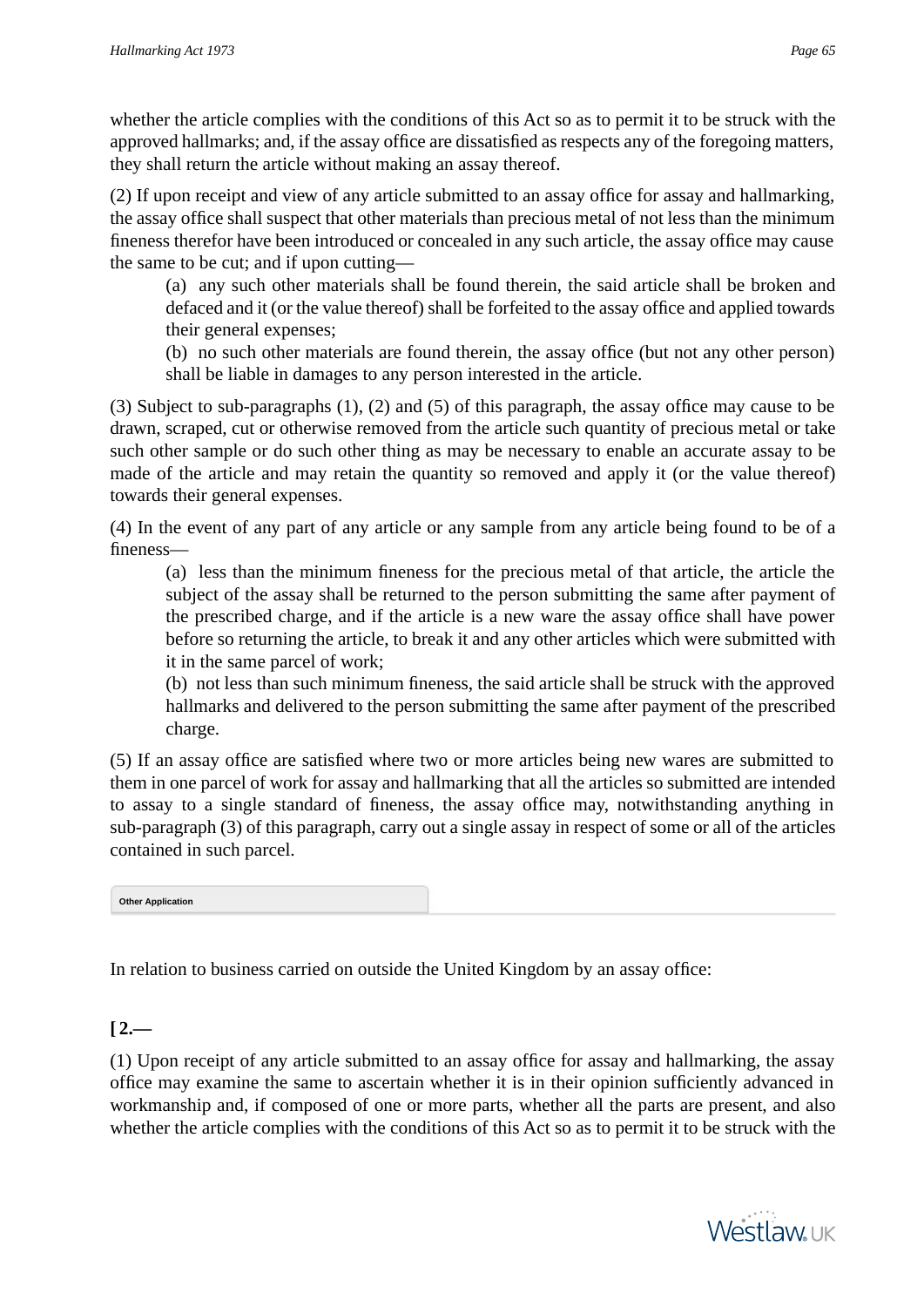approved hallmarks; and, if the assay office are dissatisfied as respects any of the foregoing matters, they shall return the article without making an assay thereof.

(2) If upon receipt and view of any article submitted to an assay office for assay and hallmarking, the assay office shall suspect that other materials than precious metal of not less than the minimum fineness therefor have been introduced or concealed in any such article, the assay office may cause the same to be cut; and if upon cutting—

(a) any such other materials shall be found therein, the said article shall be broken and defaced and it (or the value thereof) shall be forfeited to the assay office and applied towards their general expenses;

(b) no such other materials are found therein, the assay office (but not any other person) shall be liable in damages to any person interested in the article.

(3) Subject to sub-paragraphs (1), (2) and (5) of this paragraph, the assay office may cause to be drawn, scraped, cut or otherwise removed from the article such quantity of precious metal or take such other sample or do such other thing as may be necessary to enable an accurate assay to be made of the article and may retain the quantity so removed and apply it (or the value thereof) towards their general expenses.

(4) In the event of any part of any article or any sample from any article being found to be of a fineness—

(a) less than the minimum fineness for the precious metal of that article, the article the subject of the assay shall be returned to the person submitting the same after payment of the prescribed charge, and if the article is a new ware the assay office shall have power before so returning the article, to break it and any other articles which were submitted with it in the same parcel of work;

(b) not less than such minimum fineness, the said article shall be struck with the approved hallmarks and delivered to the person submitting the same after payment of the prescribed charge.

(5) If an assay office are satisfied where two or more articles being new wares are submitted to them in one parcel of work for assay and hallmarking that all the articles so submitted are intended to assay to a single standard of fineness, the assay office may, notwithstanding anything in sub-paragraph (3) of this paragraph, carry out a single assay in respect of some or all of the articles contained in such parcel.

**] 1**

# **Notes**

**1** Substituted by Hallmarking Act 1973 c. 43 s.4A(4) (February 8, 2013)

# **Commencement**

Sch. 5 para. 2: January 1, 1975 (1973 c. 43 s. 24(2))

# **Extent**

Sch. 5 para. 2(1)-(5): United Kingdom

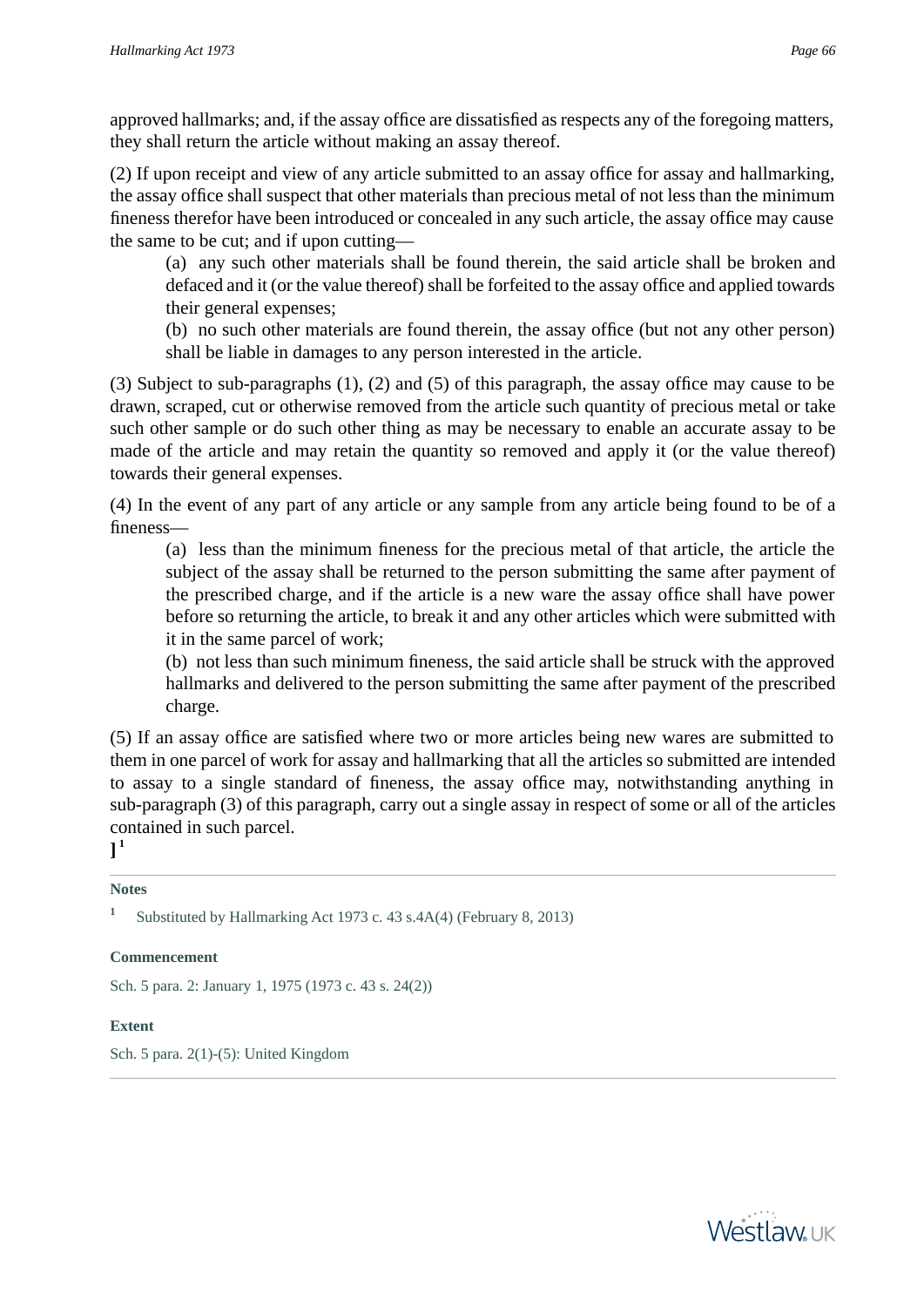# *Inspections by H.M. Mint*

**Law In Force** 

**3.—** 

(1) Her Majesty's Mint may at any time and from time to time as thought fit in normal office hours visit any assay office for the purpose of inspecting the assay department of that office and of ascertaining and assessing the accuracy and efficiency of their methods and procedures of assay; and a report on the assay department of each assay office shall be prepared once in every period of fourteen months by the Queen's Assay Master and presented to the Deputy Master of Her Majesty's Mint, copies of such reports having first been sent to the Council and the assay office concerned.

(2) If such assay methods, in the opinion of Her Majesty's Mint, are not of such a standard as will enable that assay office to report accurately on the fineness of any article, or articles, of precious metal, then Her Majesty's Mint shall notify the Council and the assay office forthwith and make to each of them such recommendations as appear requisite in relation to such assay methods; and the Council shall consult with the assay office as to the action to be taken upon such recommendations.

(3) Her Majesty's Mint shall be entitled to make a reasonable charge to each assay office in respect of the performance of their functions under this paragraph.

```
Commencement
```
Sch. 5 para. 3: January 1, 1975 (1973 c. 43 s. 24(2))

**Extent**

Sch. 5 para. 3(1)-(3): United Kingdom

# *Safe custody of marks*

**Law In Force** 

**4.—** 

(1) Each assay office shall be responsible both for the safe custody of the dies to be used by that assay office for the purpose of striking articles with the approved hallmarks and other marks and for the disposal of such dies as and when the same are no longer required.

(2) The Council may after consultation with all the assay offices make regulations in or in connection with the discharge by assay offices of the duty imposed upon them by sub-paragraph (1) of this paragraph and as to the manner in which any such die is to be made or used and generally in relation thereto.

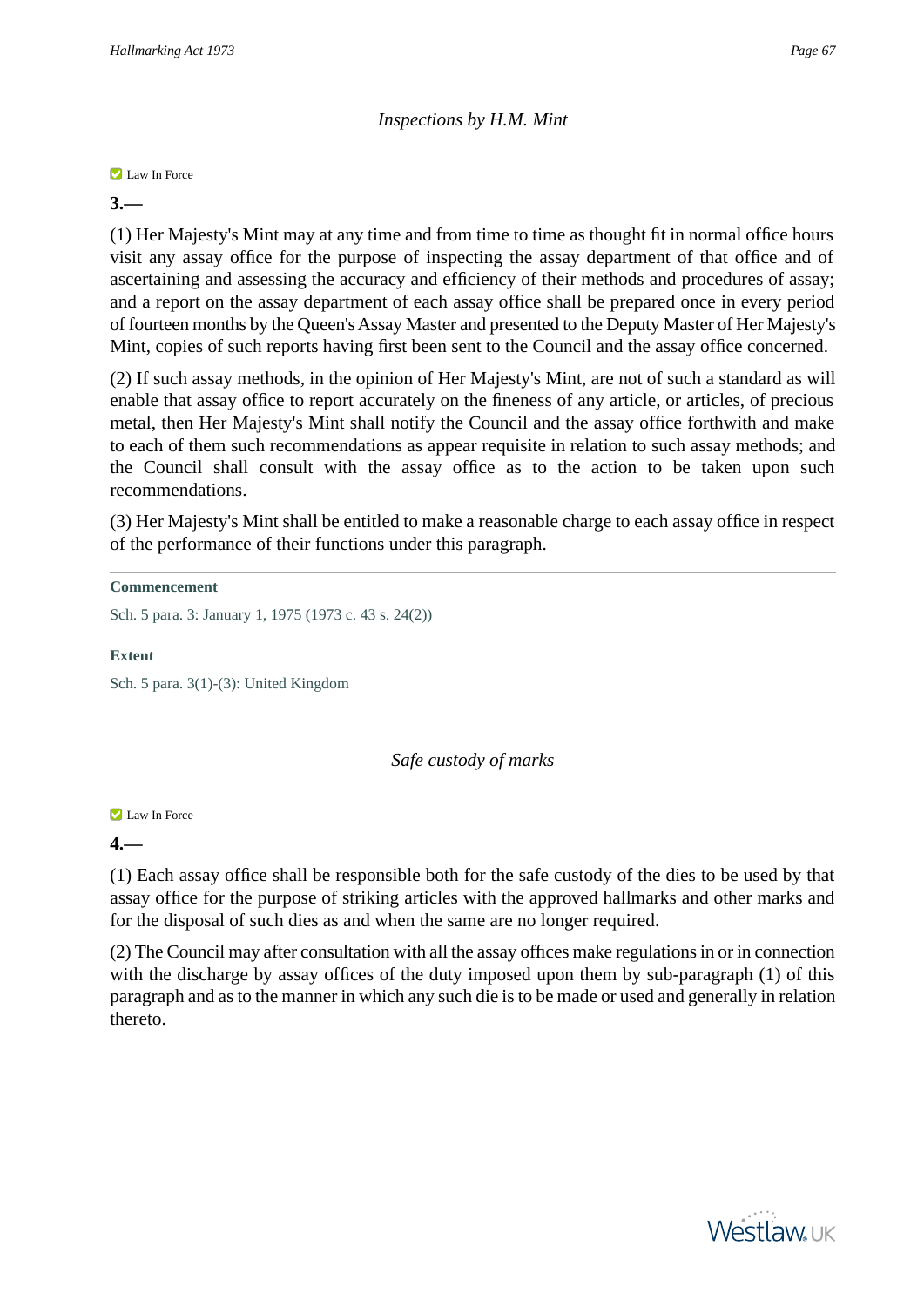Sch. 5 para. 4: January 1, 1975 (1973 c. 43 s. 24(2))

#### **Extent**

Sch. 5 para. 4(1)-(2): United Kingdom

### **SCHEDULE 6**

# **PROCEDURES FOR ORDERS**

**Section 16**

# **PART I**

# **ORDERS UNDER SECTION 16(1) ON APPLICATION**

**Law In Force** 

**1.** 

Before making application for an order under subsection (1)(b) of section 16 of this Act, the applicants shall consult the assay office the subject of the proposed order and, if so requested by the assay office, shall submit to the Secretary of State a draft of the proposed order and such written observations as the assay office may make to the applicants within the period of forty-two days after being so consulted; and, following the submission of such a draft and observations, the applicants shall take no further steps in connection with the proposed application pending a decision of the Secretary of State, who shall give written notice to the applicants and the assay office either that he refuses to consider such an application or that it is (without prejudice, however, to subsequent refusal thereof) to be allowed to proceed.

#### **Commencement**

Sch. 6(I) para. 1: January 1, 1975 (1973 c. 43 s. 24(2))

#### **Extent**

Sch. 6(I) para. 1: United Kingdom

#### **Law In Force**

### **2.**

On application for any order to which this Part of this Schedule applies the applicants shall submit to the Secretary of State a draft of the order which they desire him to make and shall publish once at least in each of two successive weeks in one or more newspapers circulating in the locality wherein the assay office the subject of the order carries on or is intended to carry on business (as the case may be) a notice—

(a) stating the general effect of the order;

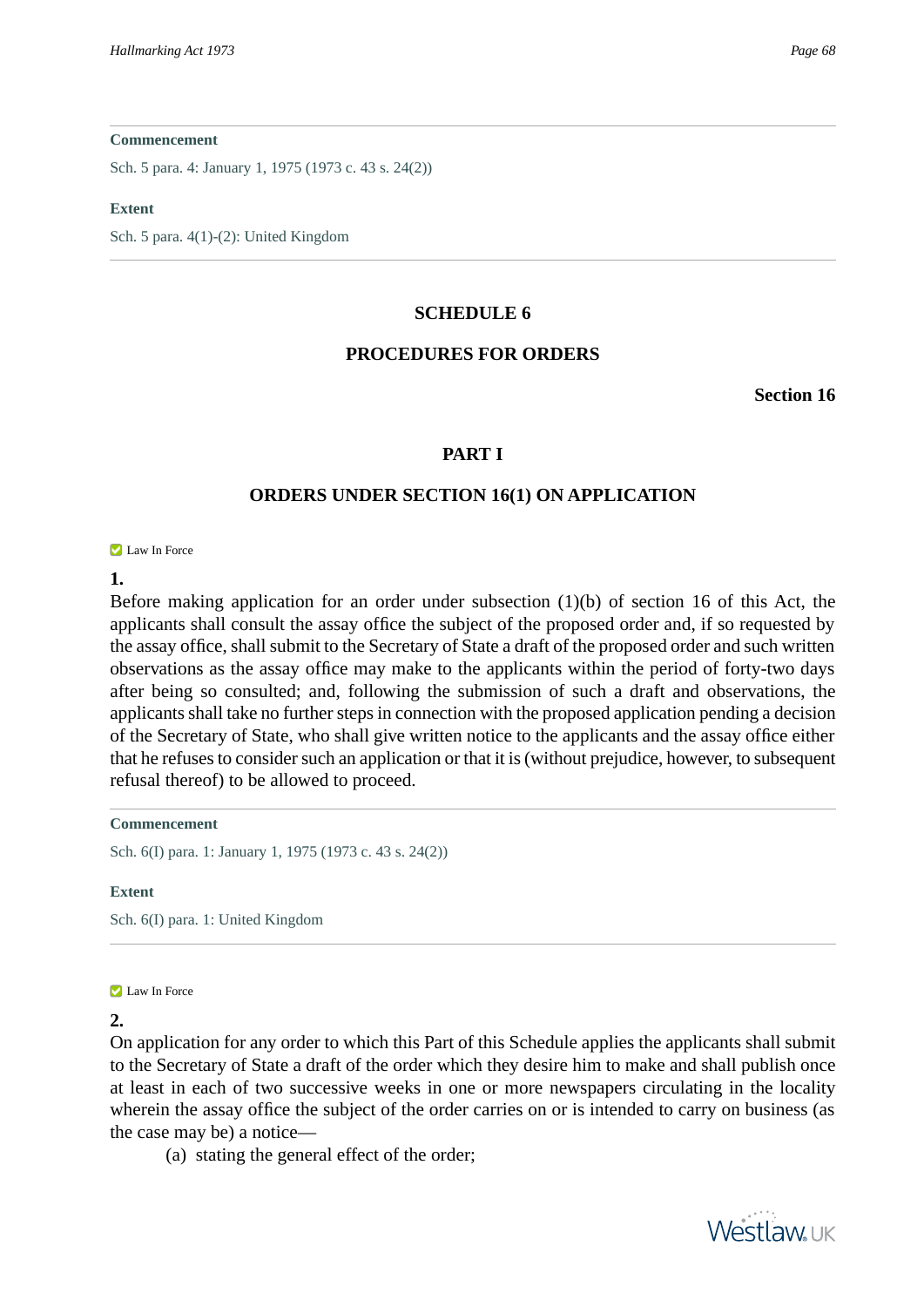(b) specifying a place in the said area where a copy of the draft order may be inspected by any person free of charge at all reasonable hours during a period of twenty-eight days from the date of the first publication of the notice; and

(c) stating that, within the said period, any person may by notice to the Secretary of State object to the application.

#### **Commencement**

Sch. 6(I) para. 2: January 1, 1975 (1973 c. 43 s. 24(2))

#### **Extent**

Sch. 6(I) para. 2(a)-(c): United Kingdom

#### **Law In Force**

### **3.**

Not later than the date on which the said notice is first published, the applicants shall, if the Secretary of State so requires, serve a copy of the notice and of the draft order on any person specified by the Secretary of State.

#### **Commencement**

Sch. 6(I) para. 3: January 1, 1975 (1973 c. 43 s. 24(2))

### **Extent**

Sch. 6(I) para. 3: United Kingdom

#### **Law In Force**

# **4.**

The applicants shall also publish in the Gazette a notice stating that they are about to apply for an order under section 16 of this Act, naming the county and district in the locality wherein the assay office the subject of the order carries on or is intended to carry on business (as the case may be), specifying a place where a copy of the draft order may be inspected, and giving the name and date of issue of a local newspaper in which the notice explaining the effect of the order applied for will be found.

### **Commencement**

Sch. 6(I) para. 4: January 1, 1975 (1973 c. 43 s. 24(2))

### **Extent**

Sch. 6(I) para. 4: United Kingdom

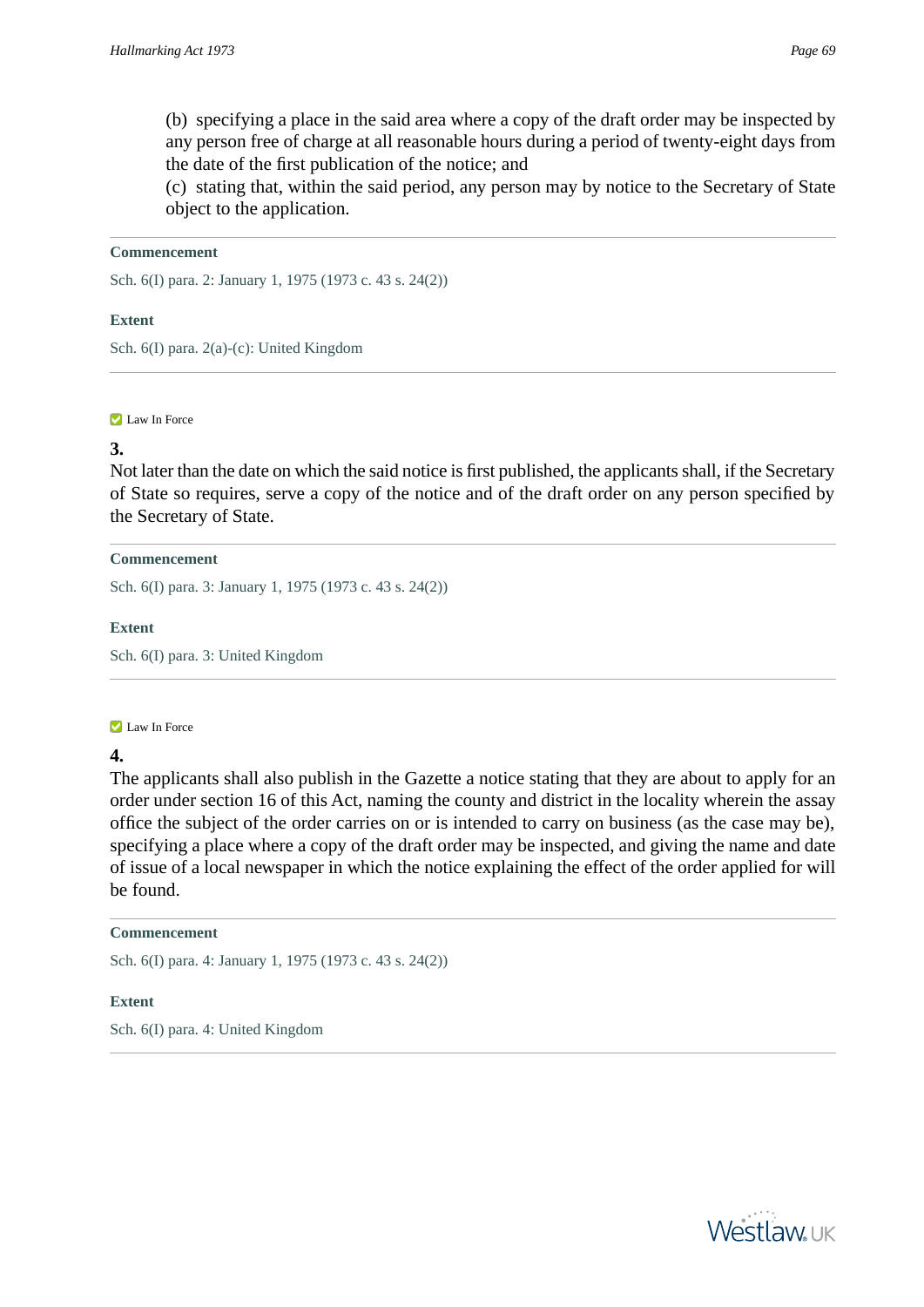#### **Law In Force**

#### **5.**

The applicants shall, at the request of any person interested, furnish to him a copy of the draft order upon payment of such charge as they think reasonable not exceeding fifty pence, or such higher sum as the Secretary of State may from time to time authorise in writing.

#### **Commencement**

Sch. 6(I) para. 5: January 1, 1975 (1973 c. 43 s. 24(2))

#### **Extent**

Sch. 6(I) para. 5: United Kingdom

#### **Law In Force**

# **6.**

The Secretary of State may make an order in the terms of the draft submitted to him or in those terms as modified in such manner as he thinks fit, but where he proposes to make any modification which appears to him substantially to affect the character of the order as applied for, he shall take such steps as appear to him to be sufficient and reasonably practicable for informing the applicants and other persons likely to be concerned, and shall not make the order until such period for consideration of, and comment upon, the proposed modification as he thinks reasonable has elapsed.

#### **Commencement**

Sch. 6(I) para. 6: January 1, 1975 (1973 c. 43 s. 24(2))

### **Extent**

Sch. 6(I) para. 6: United Kingdom

#### **Law In Force**

# **7.**

If, before the expiration of the twenty-eight days referred to in paragraph 2 of this Part of this Schedule, or of twenty-five days from the publication of the said notice in the Gazette, or before the expiration of any period specified in notices given under the last foregoing paragraph, an objection is received by the Secretary of State from any person appearing to him to be affected by the application, or as the case may be, by the proposed modification, and the objection is not withdrawn, the Secretary of State, before making any order on the application, shall (unless he is of opinion that the objection is frivolous or too trivial to warrant the holding of an inquiry or hearing with respect to it) either—

(a) cause a local inquiry to be held; or

(b) afford to the objector and to the applicants, as well as to any other persons to whom it appears to the Secretary of State expedient to afford it, an opportunity of appearing before, and being heard by, a person appointed by the Secretary of State for the purpose.

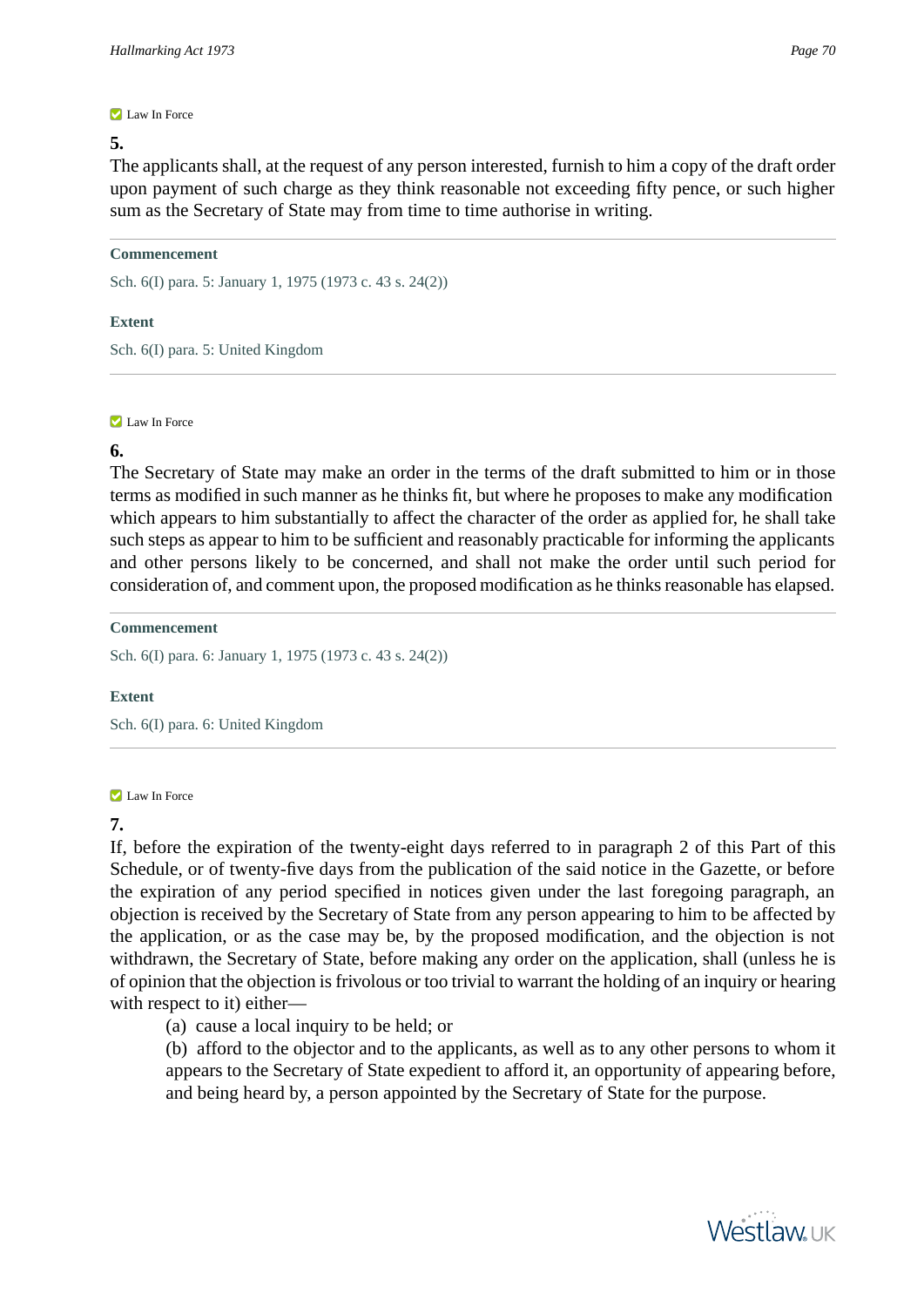Sch. 6(I) para. 7: January 1, 1975 (1973 c. 43 s. 24(2))

#### **Extent**

Sch. 6(I) para. 7(a)-(b): United Kingdom

#### **Law In Force**

# **8.**

On the making of an order to which this Part of this Schedule applies, the Secretary of State shall give notice of the making of the order and the effect thereof to any person who has objected thereto under the foregoing provisions of this Part of this Schedule, and has not withdrawn that objection, and in that case the order shall not have effect until the expiration of twenty-eight days from the date of the said notice, and if within that period any such person gives notice to the Secretary of State that he objects to the order and the objection is not withdrawn, the order shall be subject to special parliamentary procedure.

#### **Commencement**

Sch. 6(I) para. 8: January 1, 1975 (1973 c. 43 s. 24(2))

#### **Extent**

Sch. 6(I) para. 8: United Kingdom

#### **Law In Force**

# **9.**

The costs incurred by the Secretary of State in connection with the making and notification of an order under this Part of this Schedule, including any costs incurred in relation to any such order under the Statutory Orders (Special Procedure) Act 1945, shall be paid by the applicants.

#### **Commencement**

Sch. 6(I) para. 9: January 1, 1975 (1973 c. 43 s. 24(2))

#### **Extent**

Sch. 6(I) para. 9: United Kingdom

#### **Law In Force**

### **10.**

In this Part of this Schedule "the Gazette" means in relation to publication of a notice as respects an order concerning an assay office carrying on or intended to carry on business—

- (a) in England and Wales, the London Gazette;
- (b) in Scotland, the Edinburgh Gazette; and
- (c) in Northern Ireland, the Belfast Gazette.

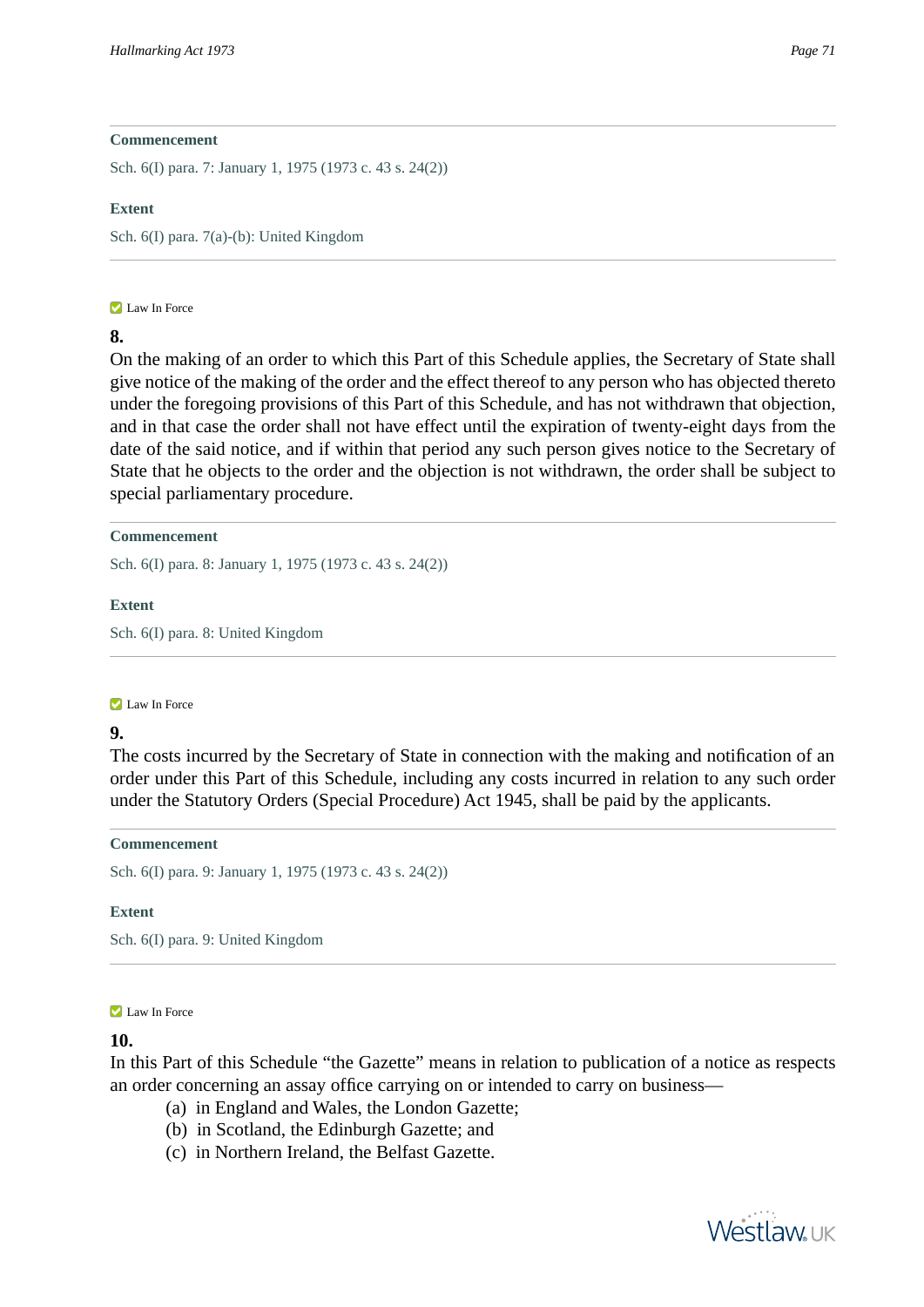Sch. 6(I) para. 10: January 1, 1975 (1973 c. 43 s. 24(2))

#### **Extent**

Sch. 6(I) para. 10(a)-(c): United Kingdom

### **PART II**

# **MODIFICATIONS OF PART I OF THIS SCHEDULE FOR PURPOSES OF ORDERS UNDER SECTION 16(2) WHERE NO APPLICATION**

#### **Law In Force**

### **11.**

In relation to any order under section 16(2) of this Act the provisions of Part I of this Schedule shall have effect subject to the following modifications—

(a) For paragraph 1 and for the words in paragraph 2 before "shall publish" there shall be substituted—

# **"1.**

Before making an order under subsection (2) of section 16 of this Act the Secretary of State—

(1) shall in the case of an order under paragraphs (a) or (b) of that subsection consult the Council and shall, in the case of an order under paragraph (c) of that subsection, consult the assay office the subject of the proposed order;

 $(2)$  ":

(b) Paragraphs 3 and 9 shall be omitted;

(c) In paragraphs 4 and 5 for reference to the applicants there shall be substituted reference to the Secretary of State;

(d) For paragraph 6 there shall be substituted the following paragraph—

### **"6.**

The Secretary of State may make an order in the terms of the draft or in those terms as modified in such manner as he thinks fit, but where he proposes to make any modification which appears to him substantially to affect the character of the order he shall take such steps as appear to him to be sufficient and reasonably practicable for informing persons likely to be concerned, and shall not make the order until such period for consideration of, and comment upon, the proposed modification as he thinks reasonable has elapsed";

(e) in paragraph 7—

(i) for the word "application" where it first occurs there shall be substituted the word "order";

(ii) the words "on the application" shall be omitted;

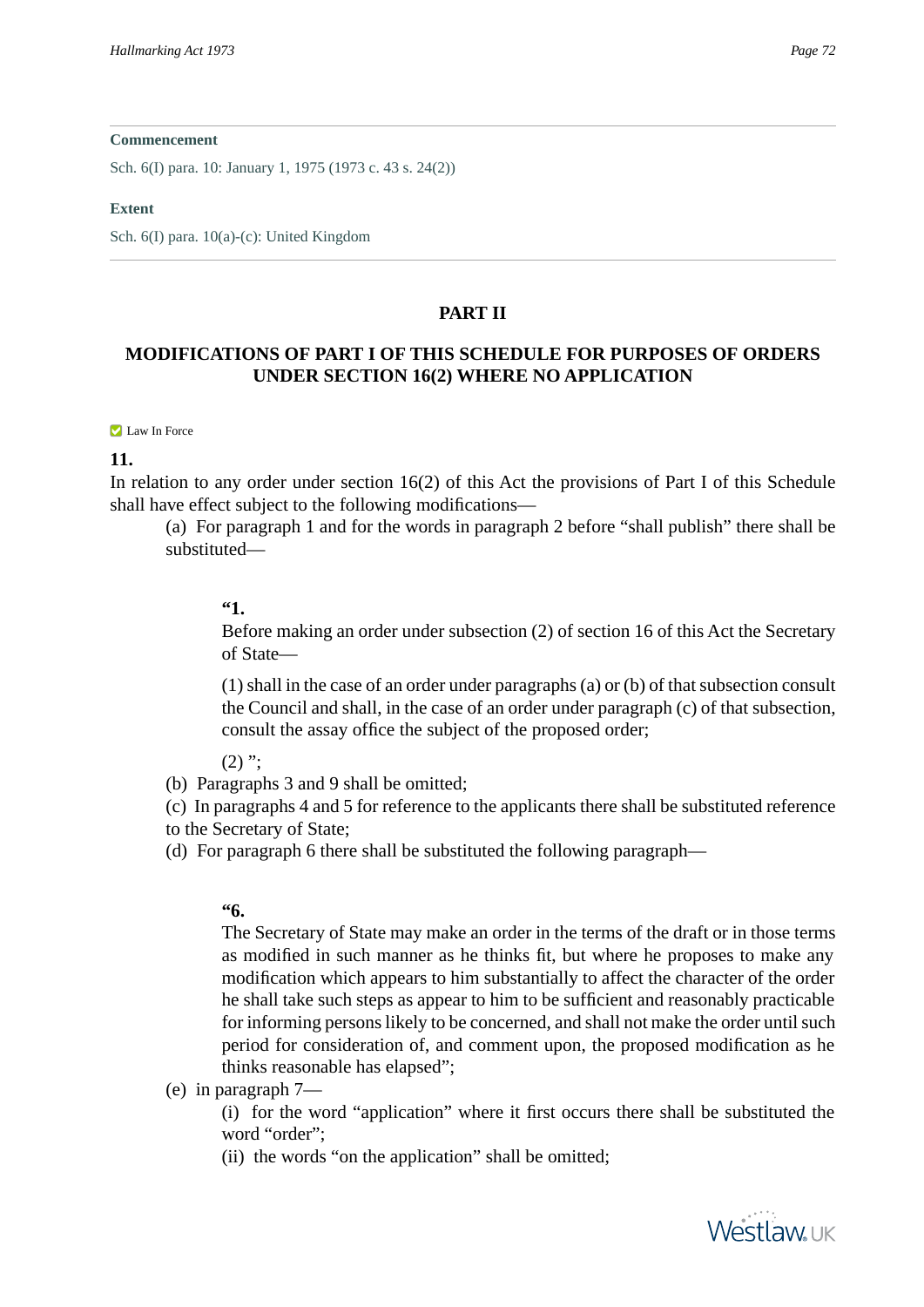### **Commencement**

Sch. 6(II) para. 11: January 1, 1975 (1973 c. 43 s. 24(2))

#### **Extent**

<span id="page-72-0"></span>Sch. 6(II) para. 11(a)-(e)(iii): United Kingdom

# **SCHEDULE 7 […]<sup>1</sup>**

### **Notes**

**1** Specifies enactments repealed by s. 23

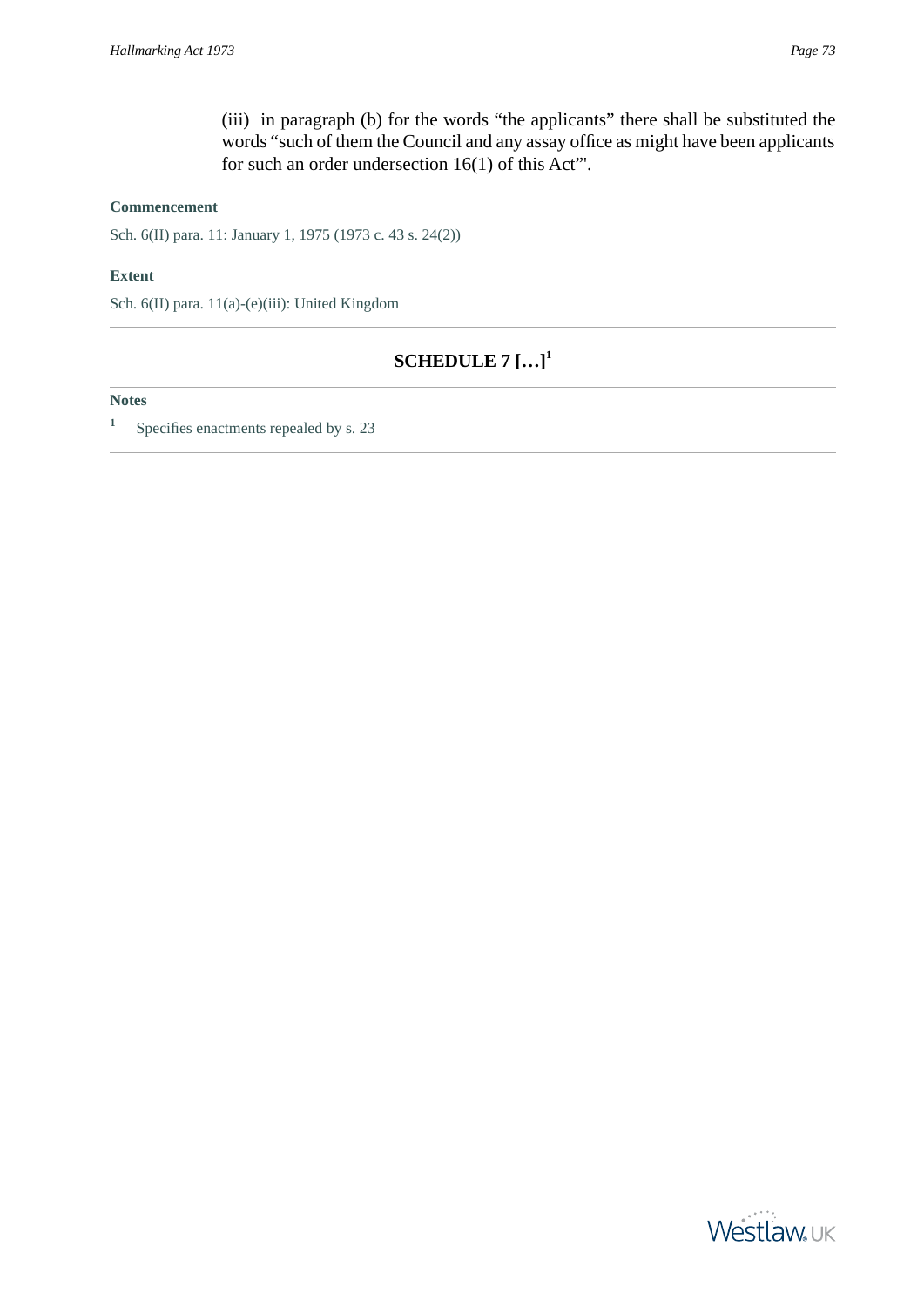## **Modifications**

<span id="page-73-0"></span>

| Hallmarking (International Convention) Order 2002/506, art. 5(2)<br>$\vert$ s. 4 |                                                                                                                                                                       |
|----------------------------------------------------------------------------------|-----------------------------------------------------------------------------------------------------------------------------------------------------------------------|
| s. 16(1)(c)                                                                      | Birmingham Assay Office Act 1995 c. vi, s. 3<br>Edinburgh Assay Office Order Confirmation Act 1996 c. i, Sch. 1 para. 1<br>Sheffield Assay Office Act 1995 c. v, s. 3 |
| $ s, 22(1)$ definition of "precious"<br>$ $ metal"                               | Hallmarking Act 1973 (Application to Palladium) Order $2009/2040$ , art. $2(1)$                                                                                       |

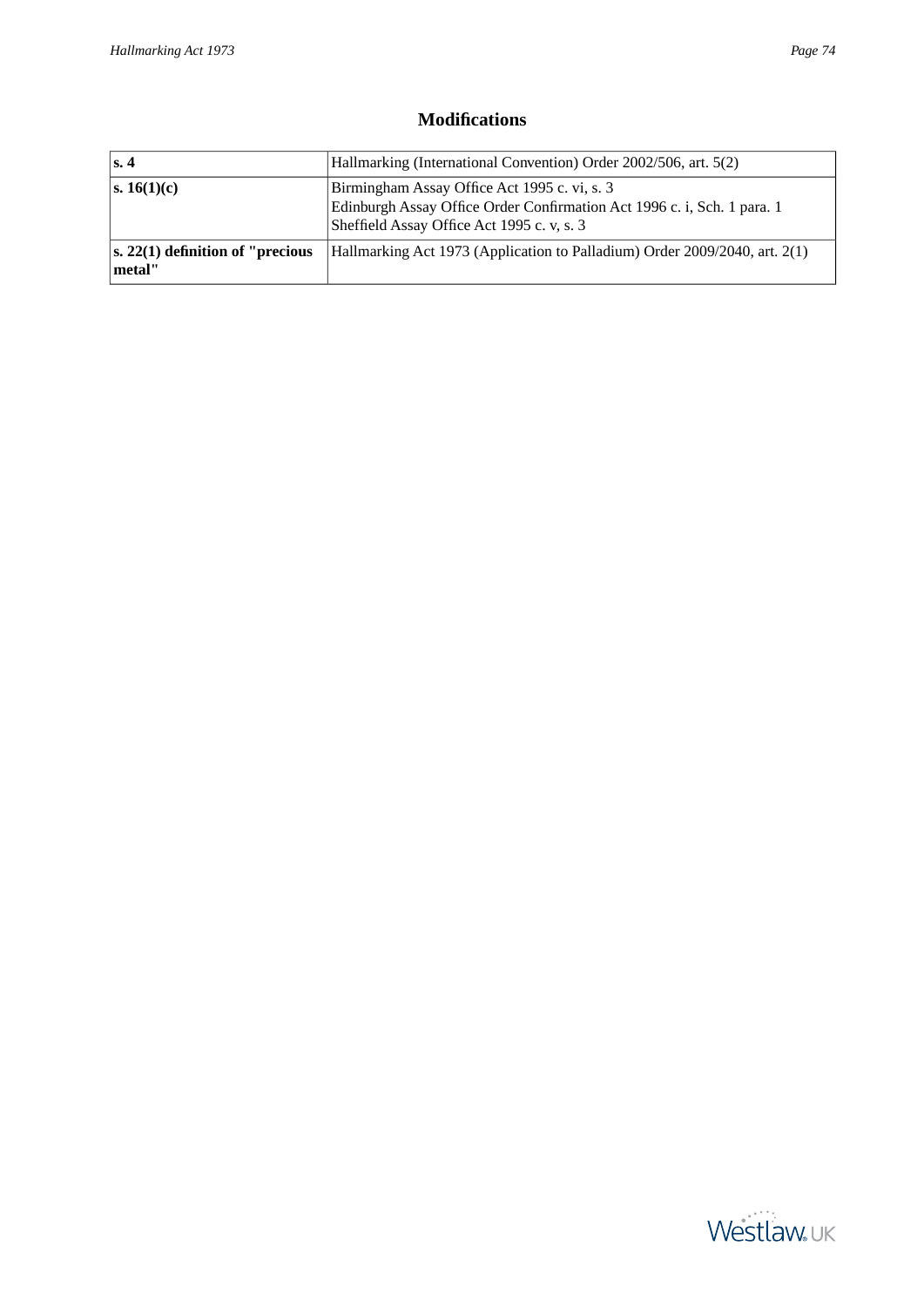## **Table of Contents**

<span id="page-74-0"></span>

| M |   |                                                                                       |  |
|---|---|---------------------------------------------------------------------------------------|--|
| M |   |                                                                                       |  |
|   |   |                                                                                       |  |
| M |   |                                                                                       |  |
|   |   |                                                                                       |  |
|   |   |                                                                                       |  |
| M |   |                                                                                       |  |
|   |   |                                                                                       |  |
| M |   |                                                                                       |  |
|   |   |                                                                                       |  |
| M |   |                                                                                       |  |
| M |   |                                                                                       |  |
| M |   |                                                                                       |  |
| M |   |                                                                                       |  |
|   |   |                                                                                       |  |
| M |   |                                                                                       |  |
| M |   | s. 16 Orders constituting, dissolving, etc., or conferring powers on assay offices 19 |  |
| M |   |                                                                                       |  |
| M |   |                                                                                       |  |
|   |   |                                                                                       |  |
| M |   |                                                                                       |  |
| M |   |                                                                                       |  |
|   |   |                                                                                       |  |
| M |   |                                                                                       |  |
| М |   |                                                                                       |  |
|   |   |                                                                                       |  |
|   |   |                                                                                       |  |
|   | M |                                                                                       |  |
|   | ☑ |                                                                                       |  |
|   |   |                                                                                       |  |
|   | Ø |                                                                                       |  |
|   | M |                                                                                       |  |
|   | M |                                                                                       |  |
|   | M |                                                                                       |  |
|   | M |                                                                                       |  |
|   | M |                                                                                       |  |

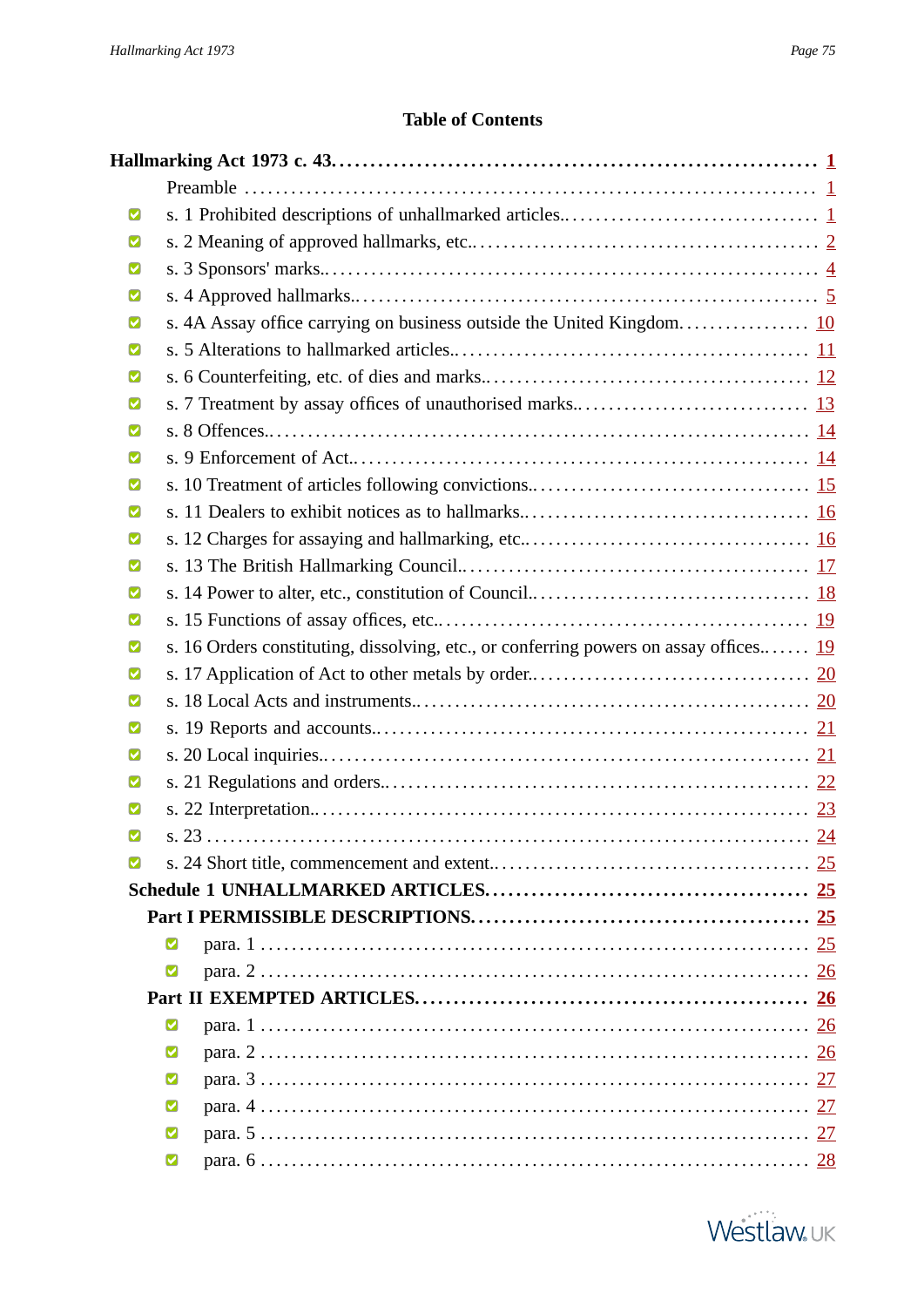| M |                                                                   |  |
|---|-------------------------------------------------------------------|--|
| М |                                                                   |  |
| М |                                                                   |  |
| M |                                                                   |  |
|   |                                                                   |  |
| M |                                                                   |  |
| Ø |                                                                   |  |
| М |                                                                   |  |
| M |                                                                   |  |
| M |                                                                   |  |
| M |                                                                   |  |
| M |                                                                   |  |
| M |                                                                   |  |
| M |                                                                   |  |
| M |                                                                   |  |
| M |                                                                   |  |
| ⊠ |                                                                   |  |
|   |                                                                   |  |
| Ø |                                                                   |  |
| M |                                                                   |  |
| M |                                                                   |  |
|   |                                                                   |  |
| M |                                                                   |  |
|   |                                                                   |  |
|   | Part III USE OF THE WORDS `CARATS', `STERLING' AND `BRITANNIA' 36 |  |
| М |                                                                   |  |
| M |                                                                   |  |
| Ø |                                                                   |  |
|   |                                                                   |  |
| M |                                                                   |  |
|   |                                                                   |  |
|   | Part I ARTICLES COMPRISED OF A SINGLE PRECIOUS METAL 38           |  |
| M |                                                                   |  |
| M |                                                                   |  |
| M |                                                                   |  |
| M |                                                                   |  |
| M |                                                                   |  |
|   | Part II ARTICLES COMPRISED OF TWO OR MORE PRECIOUS METALS 42      |  |
| M |                                                                   |  |

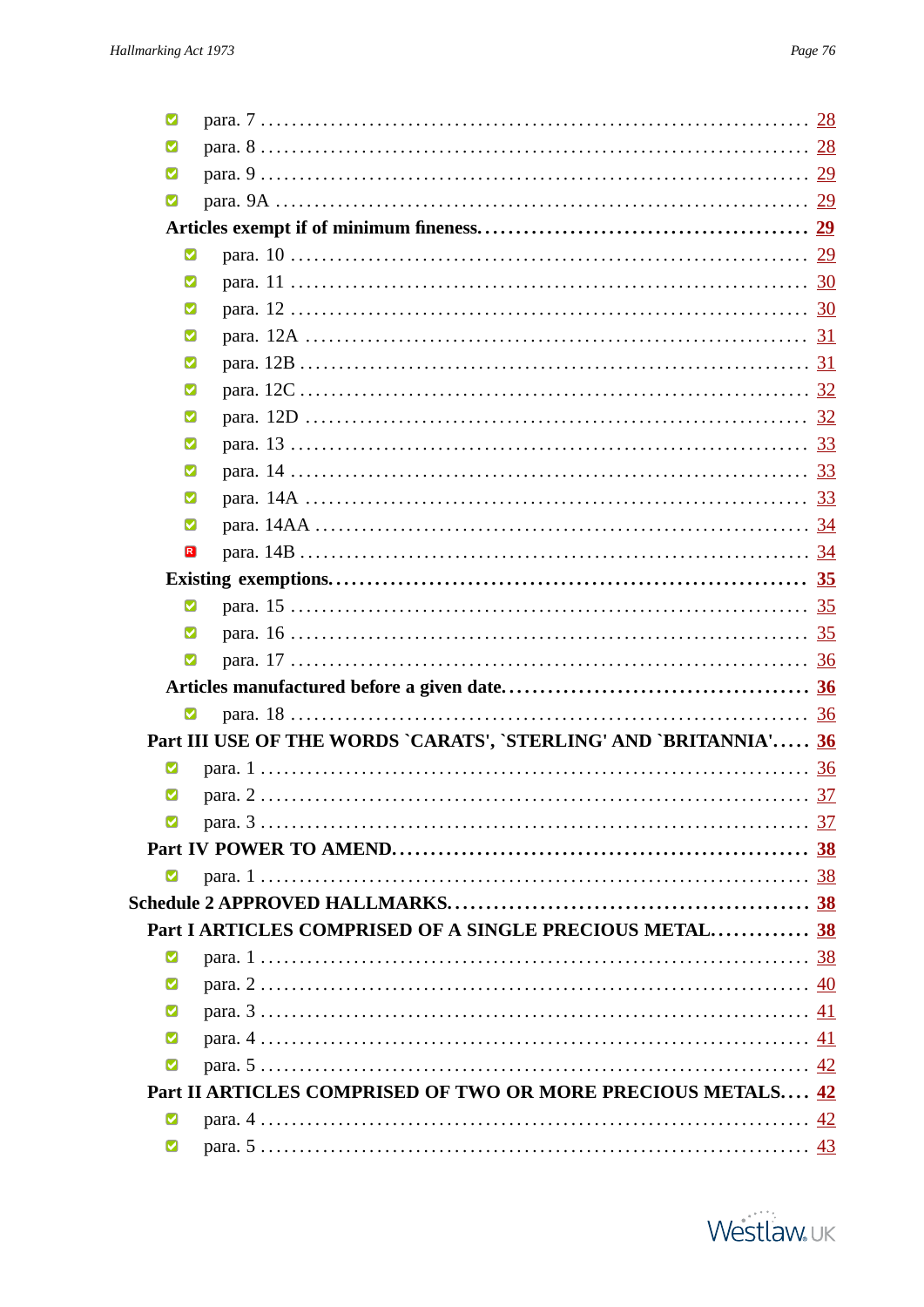| Ø |                                                         |  |
|---|---------------------------------------------------------|--|
| М |                                                         |  |
| Ø |                                                         |  |
| M |                                                         |  |
| Ø |                                                         |  |
| M |                                                         |  |
| Ø |                                                         |  |
| М |                                                         |  |
| M |                                                         |  |
| Ø |                                                         |  |
|   | Part III ARTICLES COMPRISED OF PRECIOUS METAL AND OTHER |  |
|   |                                                         |  |
| Ø |                                                         |  |
| Ø |                                                         |  |
| М |                                                         |  |
| M |                                                         |  |
| Ø |                                                         |  |
|   |                                                         |  |
| Ø |                                                         |  |
| Ø |                                                         |  |
|   |                                                         |  |
|   |                                                         |  |
| Ø |                                                         |  |
|   |                                                         |  |
| Ø |                                                         |  |
|   |                                                         |  |
| Ø |                                                         |  |
|   |                                                         |  |
| Ø |                                                         |  |
|   |                                                         |  |
| Ø |                                                         |  |
|   |                                                         |  |
| Ø |                                                         |  |
|   |                                                         |  |
|   |                                                         |  |
| Ø |                                                         |  |
| M |                                                         |  |
| M |                                                         |  |
| M |                                                         |  |
|   |                                                         |  |

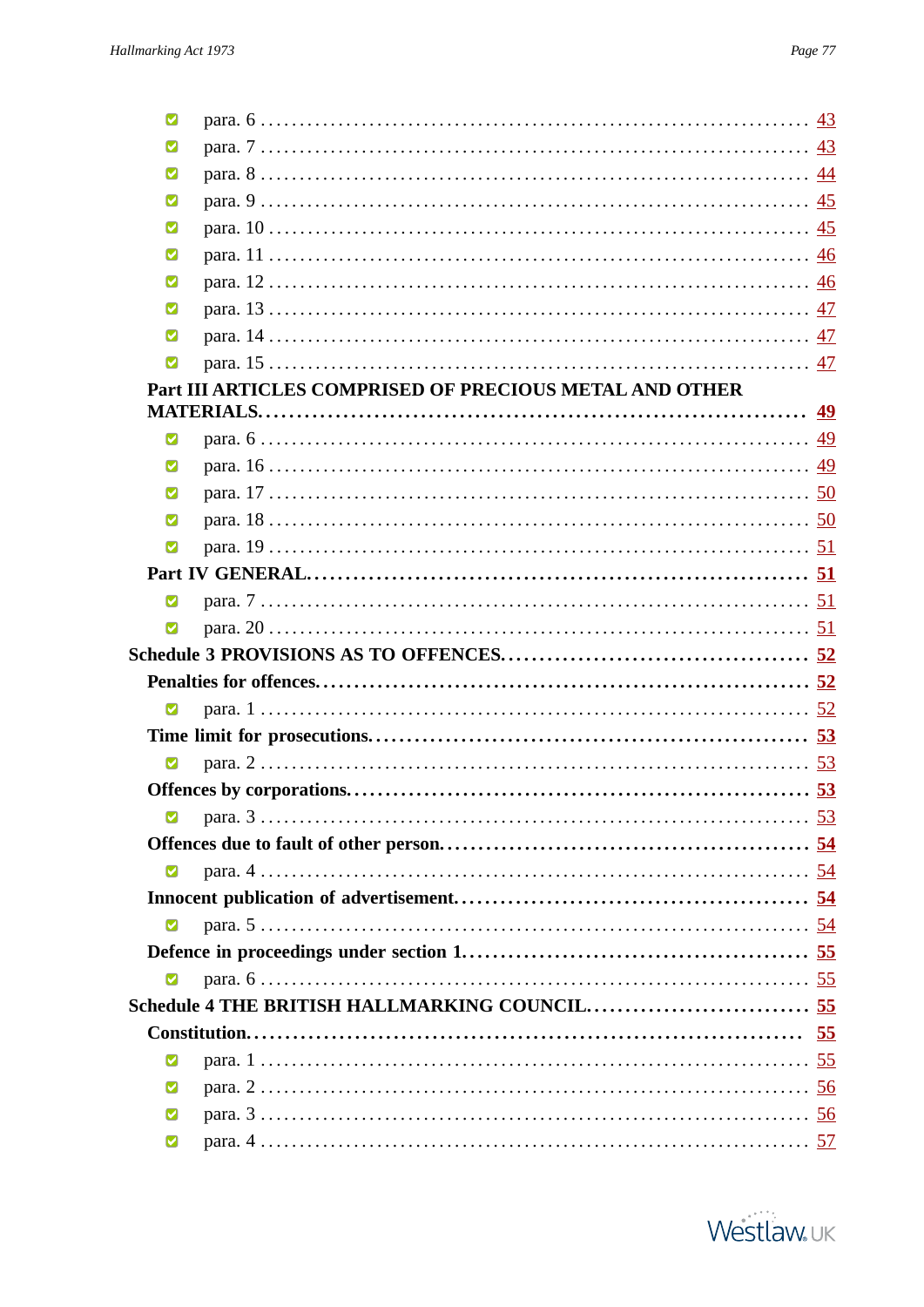| Ø                       |  |
|-------------------------|--|
| Ø                       |  |
| Ø                       |  |
| М                       |  |
| Ø                       |  |
| М                       |  |
| Ø                       |  |
| М                       |  |
| Ø                       |  |
| M                       |  |
|                         |  |
| $\blacksquare$          |  |
|                         |  |
| $\blacksquare$          |  |
|                         |  |
| $\overline{\mathbf{v}}$ |  |
|                         |  |
| Ø                       |  |
| Ø                       |  |
| M                       |  |
|                         |  |
| M                       |  |
|                         |  |
|                         |  |
| $\blacksquare$          |  |
|                         |  |
| Ø                       |  |
|                         |  |
| M                       |  |
|                         |  |
| Ø                       |  |
|                         |  |
|                         |  |
| Ø                       |  |
| M                       |  |
| M                       |  |
| M                       |  |
| Ø                       |  |
| M                       |  |